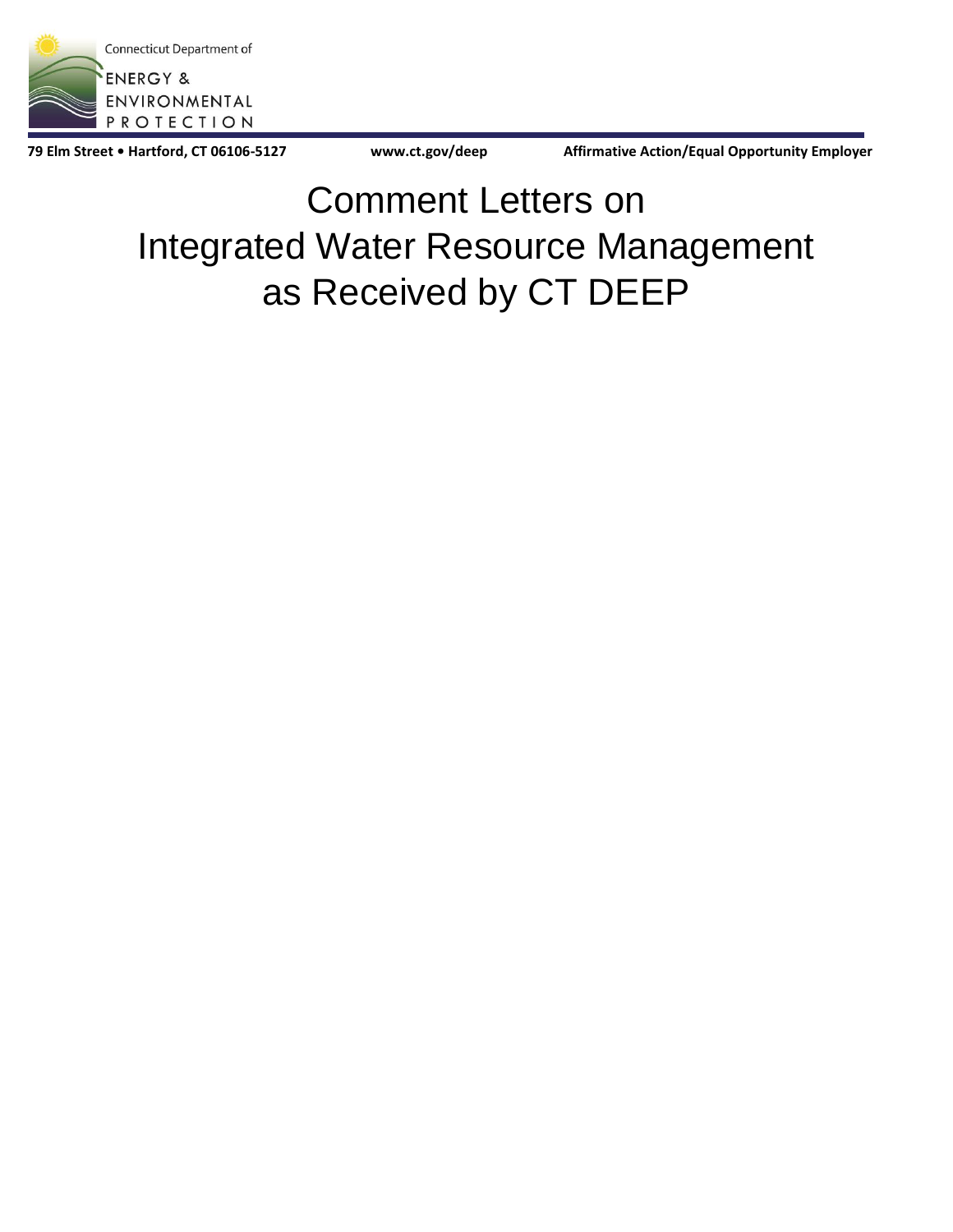# List of Comments

## *Eric Barz, Town Planner Windsor, 5-31-2016*

I just received Mary-Beth Hart's email and would suggest the Farmington River as a pilot watershed since it now has Wild and Scenic designations for both the upper and lower watershed (with the exception of the Rainbow Reservoir in Windsor) and a significant amount of research has gone into applying for those designations. There may also be opportunities for leveraging Wild and Scenic funding to perform work within the watershed.

Windsor's Plan of Conservation and Development also includes strategies to study and implement utility-scale stormwater management facilities on Farmington River sub-watershed streams in Windsor such as the Mill Brook, Meadow Brook, and Phelps Brook, as we are an MS4 community responsible for the quality of our stormwater discharges. While we take our stormwater seriously, with zero increase in the rate of runoff and other stringent standards on individual sites, the cumulative effect of Windsor's successful economic development program has undoubtedly had an impact on water quality due to prolonged peak flows from so many engineered stormwater systems, not to mention the many older systems going back to the 1950s that are not so well engineered.

Eric Barz Town Planner

### *DeLoris Curtis, Land Use Administrator, Town Of Southbury, 6-1-2016* Hi Chris,

I see that a section of the Transylvania Brook south of the Southbury Training School is one of the waterways shown as impaired. That has been the case for some time – I believe as a result of the Training School's failing systems. Now that it is tied into the Heritage Village Sewer system, is that area cleaning up? I thought it was.

Thank you.

### *Rod Christie, Executive Director, Mianus River Gorge, 6-8-2016*

### Dear Mr Sullivan,

As ED for the Mianus River Gorge I was wondering why the Mianus River Watershed was not selected as a watershed in need of protection. It is the drinking water supply for 130,000 people, has a very productive diadromous fish run and is listed as a AA Special stream. It also contributes water to Long Island Sound in an area where the Sound is significantly degraded. If we are to keep it in good shape, it seems it should be listed. I understand that its watershed is partially in NY, but that should not diminish its value to the State of Ct.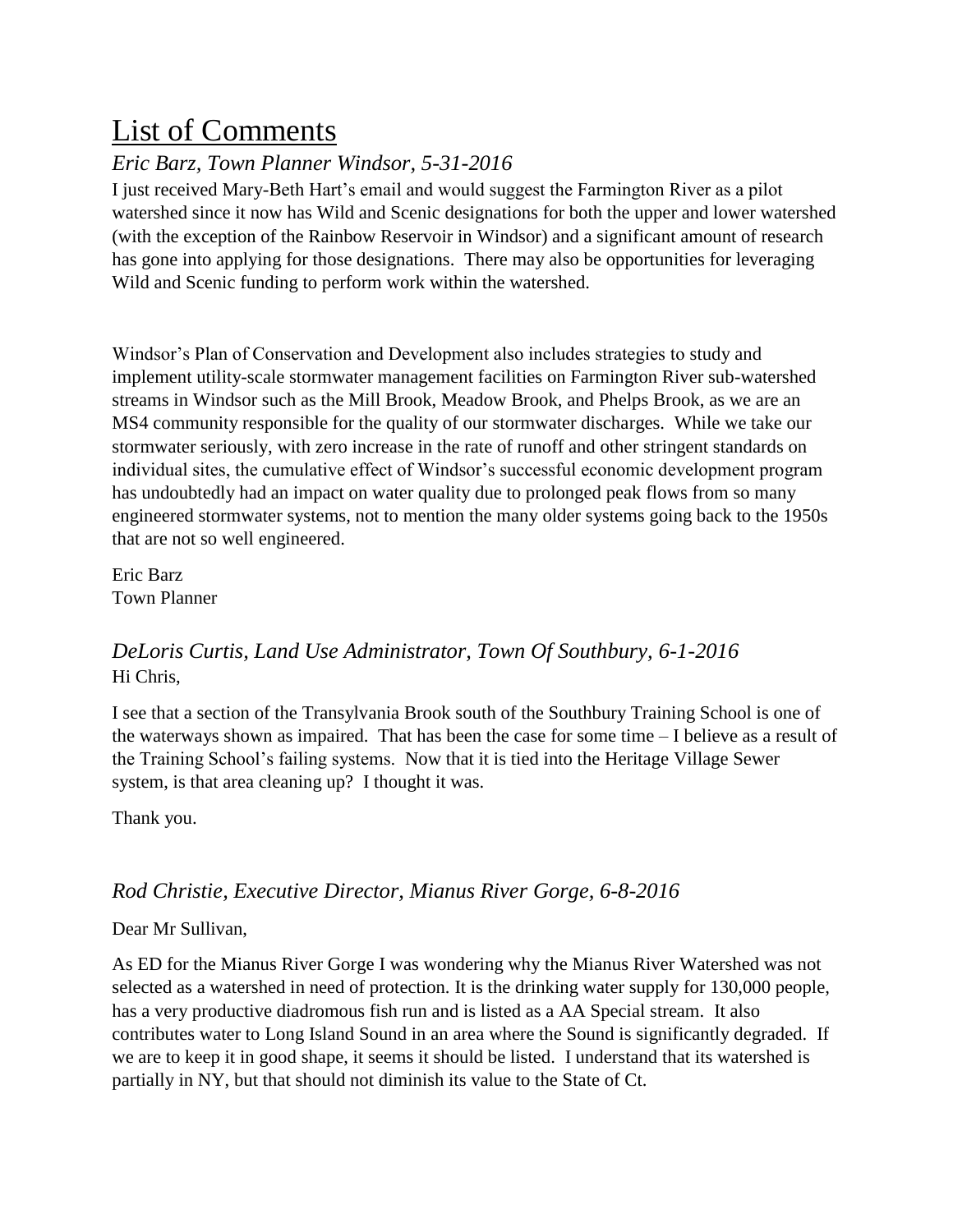Perhaps you could let me know the selection criteria that were used for this process.

Thank you, Rod Christie Executive Director

*Peter Cooper, Concerned Citizen, 6-11-2016* Good Morning, I have a suggestion to add to the Plan.

There is a section entitled 'Engagement' which should be augmented. In today's technological environment, the general public is constantly bombarded through all their electronic devices with information of new products or services. In general, water quality is regarded as either something that the public can't do anything about or "the water company deals with that".

I suggest that CTDEEP take another look on how to engage our citizenry and be far more proactive in obtaining widespread engagement. One basic tenet of stormwater management is public education. I suggest that not only can the portion of water impairment attributable to the general populace be reduced through education, but that better understanding of the issues will ease the difficulty of implementing the inevitable expensive solutions, such as creating tertiary treatment of sewage. Because the electronic noise is so pervasive, the education will need to be delivered through several popular media and over a period of years.

Thank you for considering my suggestion, Peter Cooper

*Louise Washer, Norwalk River Watershed Association, 6-17-2016*

Dear Mr. Sullivan,

I am writing on behalf of the Norwalk River Watershed Association (NRWA) to support the proposed selection of the Norwalk River and the Norwalk Harbor embayment as candidates for water quality restoration work as part of Connecticut's Integrated Water Resource Management Plan.

The Norwalk River watershed faces many challenges to water quality. In addition to the 4 waste water treatment plants along the river and leakage from old septic systems, it absorbs storm water runoff from Route 7, which runs the length of the river, and from the densely developed commercial corridor which lines it. The watershed community has come together to address these problems, however, and represents one of the earliest community-driven initiatives in the country to restore and protect watershed resources.

The year-round monitoring of water quality in the Norwalk River by Harbor Watch and The Norwalk River Watershed Action Plan, created in 1998 and updated in 2011, guide and support the work of a dedicated and active group of volunteers from the community. This team is organized and ready to work with the State to help restore water quality and fish and wildlife habitat in the area.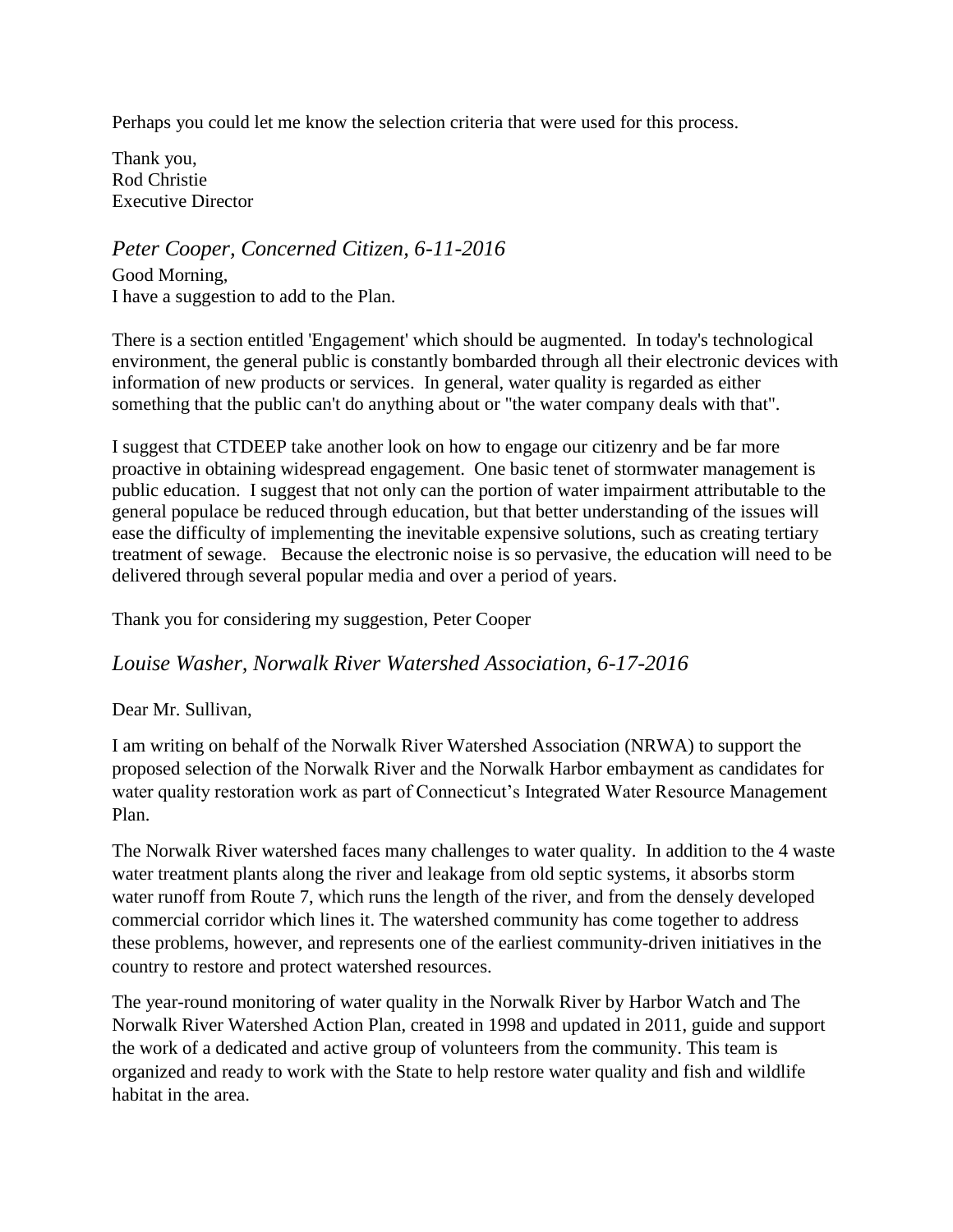In the last year alone, NRWA has worked with the Norwalk River Watershed Initiative, Harbor Watch, Trout Unlimited Mianus Chapter, Hudson to Housatonic Regional Conservation Partnership, scout troops, high school students, the land trusts and the conservation commissions in the seven watershed towns, town governments, area businesses and its team of community volunteers to protect and restore the watershed. NRWA works with these groups to sponsor riverbank cleanups and restoration through invasive plant species abatement and the planting of native plants as well as educational walks and talks. NRWA connects the community to the open space and waterways of the watershed by publishing a trail map of the area which it is updating this year with a grant from REI Norwalk. NRWA is currently working with NRWI and the town of Wilton to mitigate the storm water runoff from the road and parking lot at a town park, which currently drains directly into the river. Volunteers will help install rain gardens as well as lay pervious pavement and install a bio-swale between the parking lot and the river. In May NRWA hosted a talk by the director of Harbor Watch updating the community on changes in water quality in the Norwalk River and fish populations in Norwalk Harbor.

This is the sort of community involvement and activism we at NRWA are proud to be part of. We look forward to collaborating with the State on similar projects in the future to make a substantive difference in the water quality and fish and wildlife habitat in our watershed.

Thank you, Louise Washer President, Norwalk River Watershed Association

*Nancy Alderman, Quinnipiac River Granting Fund, 6-21-2016* Comments from Nancy Alderman, Quinnipiac River Granting Fund, Community Foundation of Greater New Haven

1. The end date of the plan seems extraordinarily far away-2022-perhaps too far away and should be shortened.

2. The Quinnipiac River, often spoken of as the Q river, was designated a "dirty river" many years ago and therefore industries were allowed to build, manufacture and discharge their wastes into that river. This river needs the help of government if it is to ever be cleaned up. Permits need to be tightened and enforced. We cannot clean the Q River as long as industry is allowed to dump tons of toxins into it. This issue needs to be addressed.

Nancy Alderman

### *John Hudak, Regional Water Authority, 6-22-2016*

#### Dear Mr. Sullivan:

The South Central Connecticut Regional Water Authority (RWA) is a non-profit, public corporation and political subdivision of the state. Our mission is to provide our customers with high quality water at a reasonable cost while promoting the preservation of watershed land and aquifers. We provide approximately 48 million gallons of water per day to some 430,000 consumers in 15 communities in our region. The source of this water is a system of watershed and aquifer areas that cover about 120 square miles within 24 municipalities. We own 27,000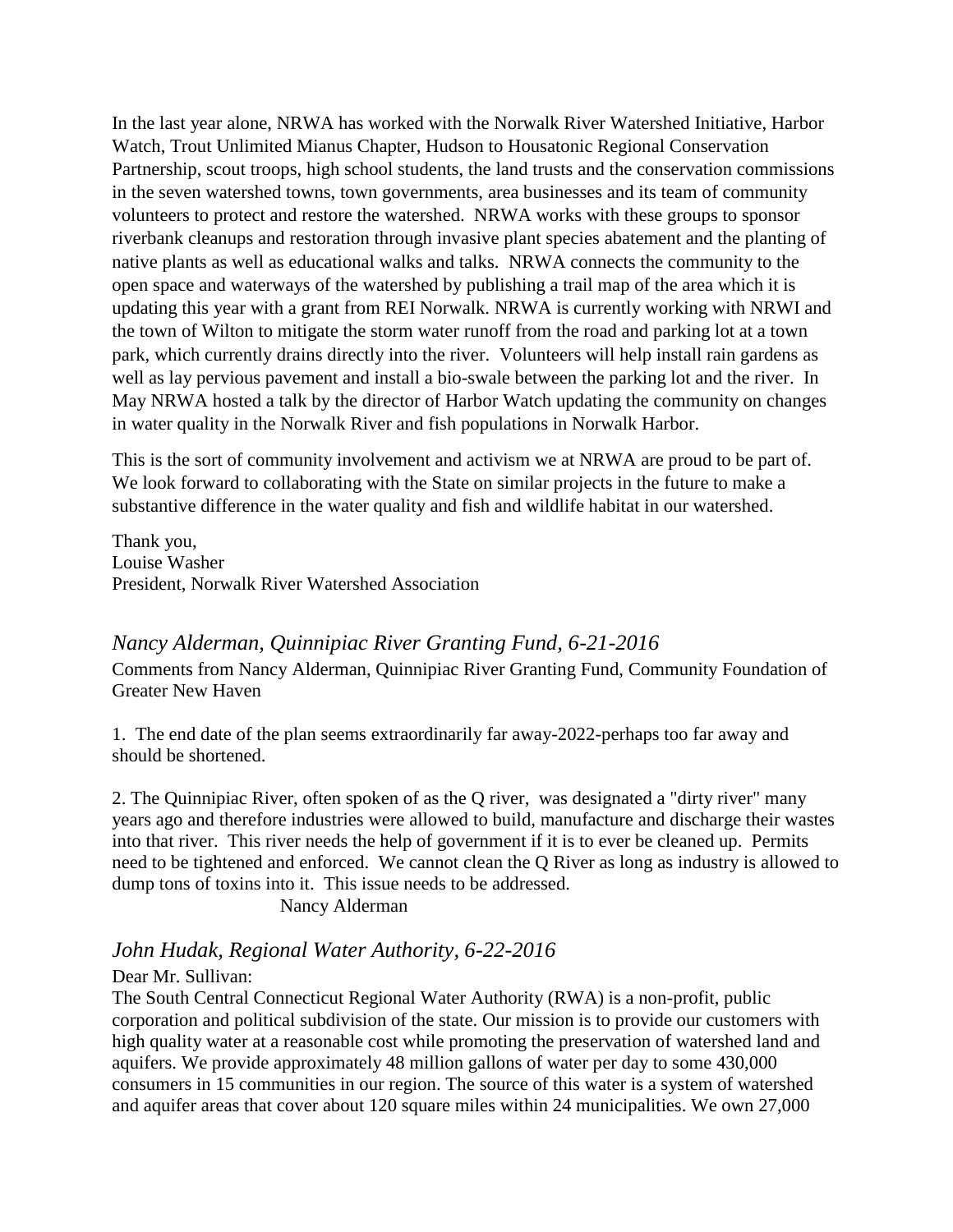acres of land, the vast majority of which is managed for watershed protection, timber resource conservation, wildlife habitat, open space, education, and research.

To ensure the delivery of high quality drinking water to our customers, the RWA utilizes a multibarrier approach that includes source water protection, treatment, distribution system integrity, and monitoring. Our source water protection program includes acquiring critical lands for protection, watershed and aquifer inspections, site plan reviews of proposed development projects, constructed stormwater wetlands projects, and working with our watershed municipalities to enact land use regulations protective of drinking water sources.

We have reviewed the Department of Energy and Environmental Protection's (DEEP) new Integrated Water Resource Management approach. The RWA recognizes that successful protection of its water sources is most effectively accomplished by pooling resources from multiple stakeholders, such as local, regional, and state government, nonprofit groups, land trusts, businesses, and developers. We are thus encouraged that the Integrated Water Resource Management framework includes building on local partnerships, as well as benefitting from prior work generated concerning water quality issues pertaining to specific watersheds.

Watersheds or aquifers containing sources of drinking water for the RWA's region are contained within three of the CT DEEP's "Preliminary Waters for Action Plan Development": the Farm River, the Quinnipiac River, and the West River. The source water quality issues facing these watersheds are quite different, and the RWA has much knowledge and expertise to lend to future planning and management efforts. For example, the Farm River is highly vulnerable to excessive nutrient loading from agricultural and suburban land use, which can lead to nuisance algae and cyanobacterial blooms in our downstream drinking water reservoir. We have invested much effort over many years in protecting the aquifer along the Quinnipiac River, which provides drinking water to our customers in the northern area of Cheshire. This includes cooperative efforts with the town of Cheshire and DEEP in adopting and implementing aquifer protection regulations. Although the water supply portion of the West River watershed is highly forested and protected, with about 55 percent in RWA ownership, there are water quality vulnerabilities to be managed involving climate change, implementation of stream flow regulations, suburban development, and impacts of road deicing practices.

The RWA stands ready to be an active participant in future Integrated Water Resource Management efforts affecting our region. Thank you for the opportunity to comment on this program. If you have any questions, please contact me at XXXXXXXXX. Sincerely, John P Hudak Environmental Planning Manager

### *Alicia Mozian, Conservation Director, Town of Westport, 6-24-2016* Dear Mr. Sullivan:

The Town of Westport has two waterbodies listed for consideration in the proposed Integrated Water Resource Management report for development of a water quality action plan. These are the Saugatuck River Estuary and Sasco Brook which forms a partial border with Fairfield. This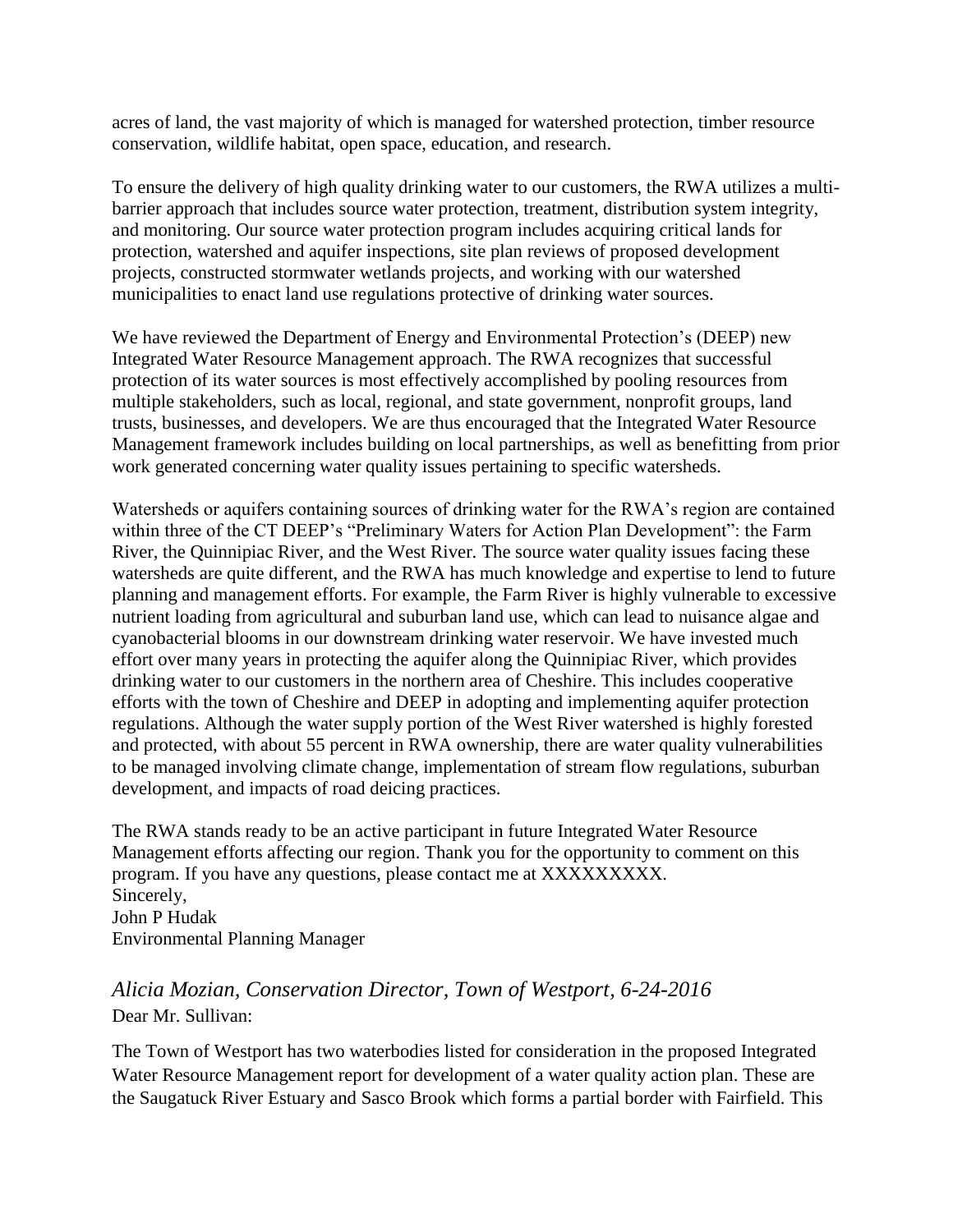letter serves as support for inclusion of these two waterbodies and their entire watersheds in the plan. Inclusion will help us to build upon all which we have accomplished thus far in helping to improve these waterways but which there is so much more to do.

#### **Sasco Brook**

The Sasco Brook Pollution Abatement Committee consisting of representatives from Westport, Fairfield, Westport-Weston Health District, NRCS, DEEP, Southwest Conservation District, and Harbor Watch, is actively working to implement a watershed based plan which was approved by DEEP in 2012, as well as two TMDLs (1999 and 2005) produced by DEEP . This watershed plan brings together the efforts that the Sasco Brook Pollution Abatement Committee has been working on for more than 20 years, when it was first formed to address the problems in the stream that were adversely affecting recreational shellfish beds at its mouth. We believe that the cumulative actions of the watershed stakeholders have improved the water quality of the brook so that it is very close to meeting its goals. We would deeply appreciate any support that DEEP can provide to getting us over the finish line to fully support designated uses. It is the belief of all the members of the Sasco Brook Pollution Abatement Committee that prioritizing the entire watershed will help to keep the municipalities, the stakeholders, and the general public committed to helping us reach full support for designated uses.

We have made many strides over the years to improve the health of the stream, so much so that it was delisted for aquatic life use support for fish but still does not meet swimmable standards. There are many examples of how the Towns and watershed stakeholders have dedicated significant resources. These include the expansion of sewers to the more vulnerable areas in the watershed, very costly privately-funded efforts to treat and prevent pollution in stormwater discharge from a local equestrian hunt club, workshops, and door-to-door education campaigns. The Westport Weston Health District has embarked on an ambitious DEEP 319 supported project to use innovative PCR technology in partnership with Yale, CT Agricultural Experiment Station, and Harbor Watch to study microbial source tracking to better ascertain the sources of high E. Coli counts and determine species from which the fecal bacteria originate. This is indication of strong local support for pinpointing how we can attain our goals. The study was designed to also provide other municipalities and health departments with transferrable technology and more informed guidance on source tracking. Sasco Brook was chosen by NRCS and DEEP as one of the first collaborative watershed partnerships due to high stakeholder interest and capacity as well as the lack of point sources of pollution. We are still working hard to clean up sources of pollution.

In reviewing the actions that the EPA and the DEEP are taking to improve effectiveness of a water quality action plan, Sasco Brook is one that would greatly benefit by the actions but also demonstrates that some of these actions have already been taken. For example, "Reviewing information to choose waterbodies with the most likely successful restoration potential" is an action we have already seen that has yielded progress because bacteria and nutrient levels have come down to meet fishable standards.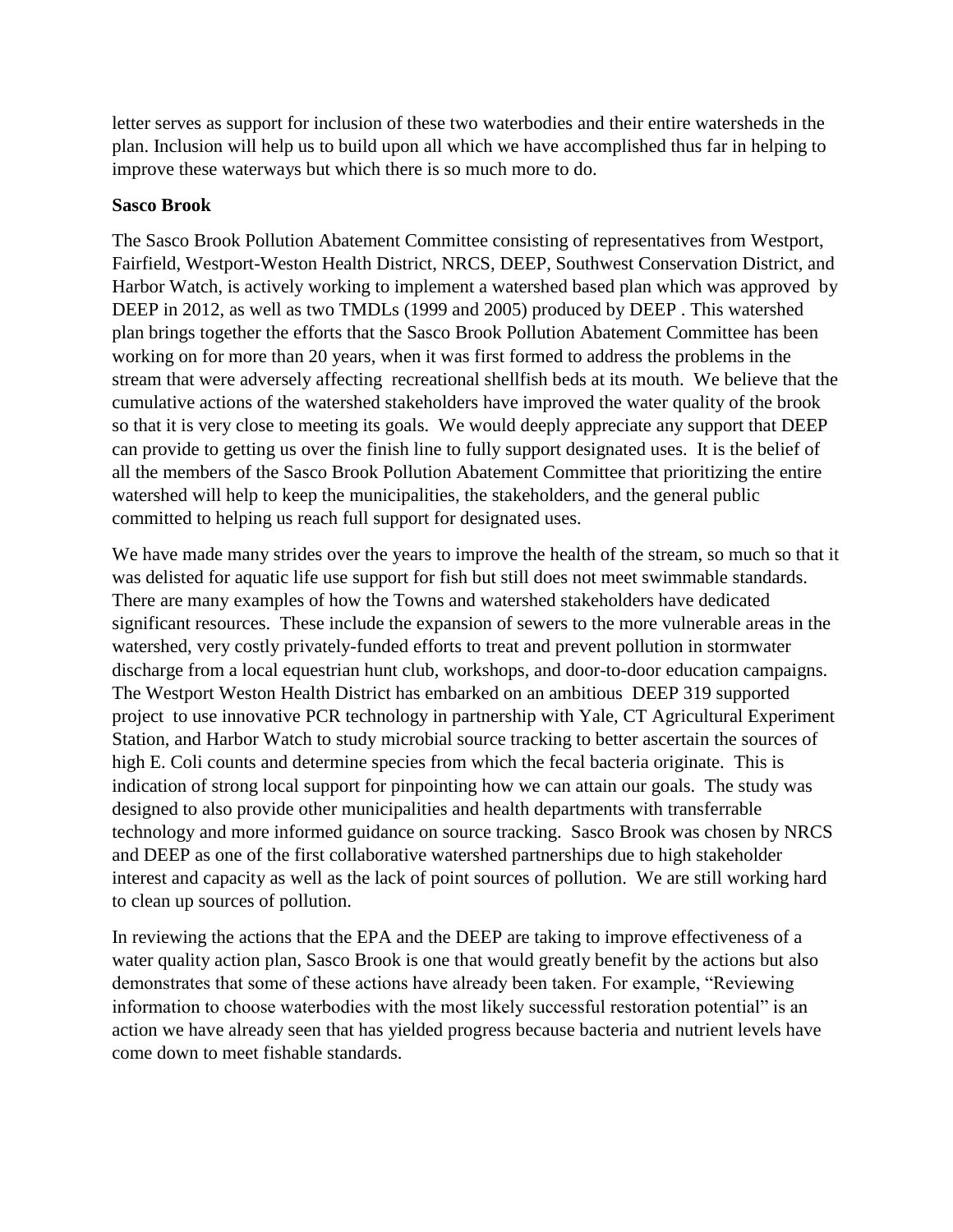Another action is "Building on existing partnerships." We have partnered with CT DEEP, the Town of Fairfield, the CT Bureau of Aquaculture, the Southwest Conservation District and the Natural Resources Conservation Service and the Fairfield County Hunt Club for the last 20 years in working to improve this watercourse.

Clearly, including all segments of Sasco Brook on the Integrated Water Resource Management (IWRM) list of waterbodies for which a water quality action plan is not only a good thing to do, it will prove to be cost-effective. We have made large strides in the last 20 years, to stop now would be to fall short of the ultimate goal to get this brook removed from the impaired waters list. Prioritization by the IWRM process may lead to funding to help us continue to employ what actions have worked and to develop even more things that we can do to improve the watercourse.

### **Saugatuck Estuary**

A watershed management plan was written by the Southwest Regional Planning Agency (a/k/a WestCOG) and has been approved by the CT DEEP. However, prior to that, the development of a plan was first initiated by The Nature Conservancy in 2006 when all 11 community leaders in the watershed signed a compact pledging to work to improve the water quality of the River. As with Sasco Brook, having the estuary on the list will inevitably lead to further action steps to improve the water quality of the River. The Nature Conservancy continues to focus on the estuary as part of its effort to reduce nitrogen in Long Island Sound. Part of the reason they chose to focus on the estuary was because there were already active partners and an engaged community whereby introducing new actions would most likely be supported.

The Saugatuck estuary contains an active commercial and recreational shellfishing area which is worth millions to the state's economy. The Town has spent millions upgrading its sewage treatment plant to an ionization plant to better treat nitrogen and expand the sewer into the most vulnerable neighborhood, Saugatuck Shores, all of which is subject to regular flooding events. The federal navigation channel of the Saugatuck River is also being reviewed by the Army Corps of Engineers for issuance of a dredging permit. Keeping the estuary on the list will help us continue the good work we are already doing to improve the health of this incredibly important resource to our town, the state and to Long Island Sound.

In summary, we are writing to support the inclusion of the Saugatuck Estuary and Sasco Brook among the list of waterbodies for which an Integrated Water Resource Management action plan may be developed in order to aide us in continuing our efforts to improve the health of these valuable resources in our community.

Thank you for the opportunity to comment.

Sincerely, Alicia Mozian Conservation Director

*Scott Randall, Concerned Sherman Resident, 6-28-2016*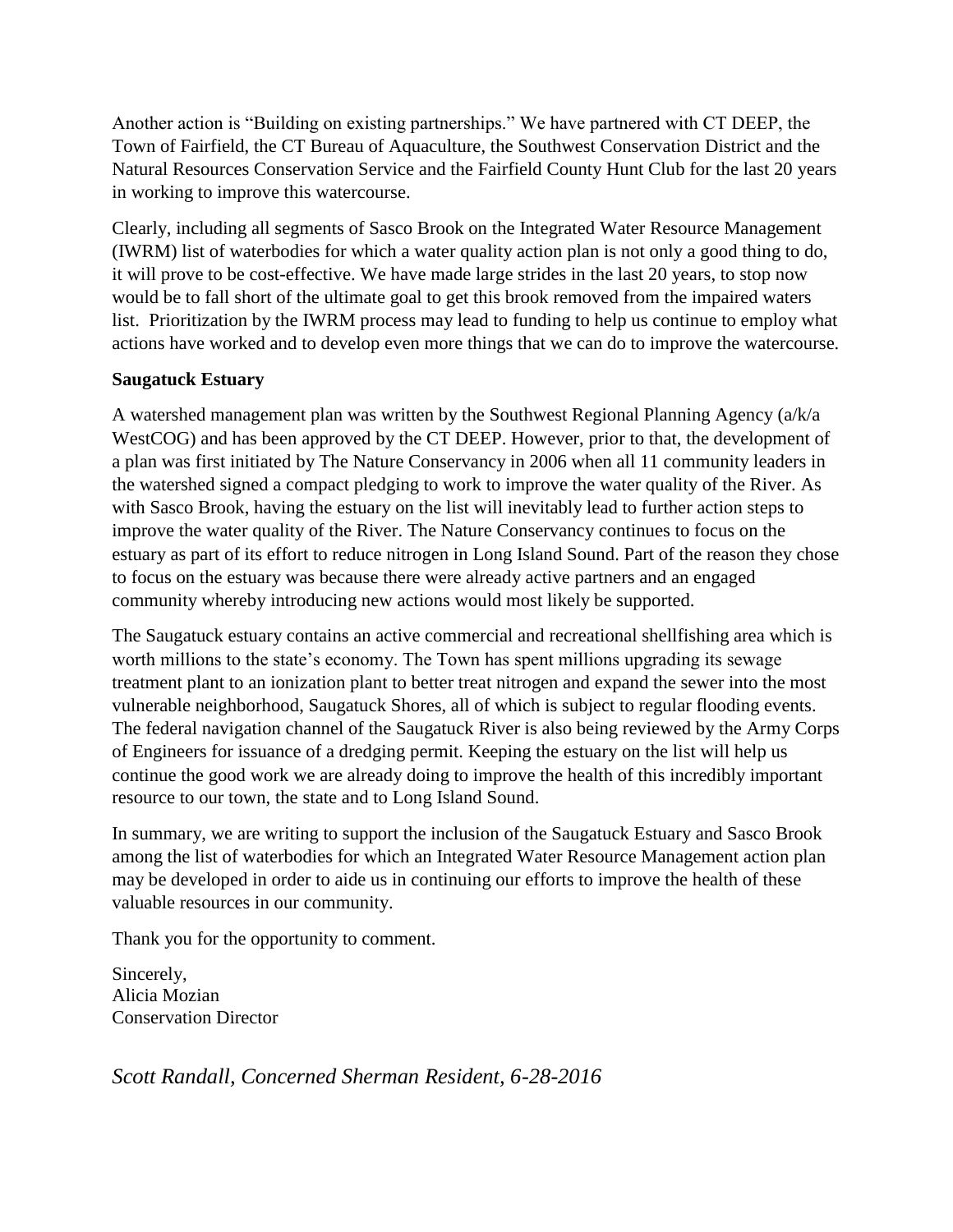Good afternoon,

Please consider adding Candlewood Lake to the Integrated Water Resource Management program.

Candlewood Lake is the State's largest inland Lake and is heavily used by a diverse cross section of residents be they fisherman, boaters, swimmers or nature lovers. The Lake is accessed by two State launches, at least five Town ramps and numerous private facilities.

By nature of ownership of the Lake bottom by FirstLight and the fact that the Lake is bordered by five Towns (Brookfield, Danbury, New Fairfield, New Milford and Sherman), the Lake would benefit greatly from increased State involvement and coordination. Simply put, the complexity inherent in Candlewood necessitates that many of the challenges facing Candlewood are best coordinated at the State level - a key design element of the program. As things stand today, each Town's approach towards Lake/shoreline management is very different with the result that there exist significant gaps in best management practices from Town to Town. FirstLight, although chartered by FERC to manage the "environmental, recreational and power generating aspects" of the Lake looks to others to take the lead on addressing water quality concerns. The Candlewood Lake Authority does an outstanding job on managing many aspects of the Lake and would be the ideal liaison between the State and other stakeholders.

Candlewood Lake is showing signs of increasing stress. The Lake experienced cyanobacteria blooms in 2013, 2015 and as recently as last week. This provides proof positive that current nutrient levels are and will continue to cause issues. Multiple beach closures have occurred at both Town and State facilities. Given the recency of these cyanobacteria blooms and closures, I wonder if the State's scoring metrics accurately reflect these events.

Candlewood Lake is the key economic engine for this region. A healthy Candlewood will benefit State, Town and Federal finances as well as being a huge quality-of-life factor that attracts (and keeps) many in the area.

Regards, Scott Randall *Carl J. Amento, Executive Director, SCRCOG, 6-29-2016*

Dear Mr. Sullivan

The South Central Regional Council of Governments (SCRCOG) wishes to express its interest in partnering with the Connecticut Department of Energy and Environmental Protection (DEEP) on the Integrated Water Resource Management Program. SCRCOG has recently been awarded a grant from the Connecticut Institute on Resiliency and Climate Adaptation (CIRCA) which will allow us to partner with the South Central Regional Water Authority (RWA) and several University of Connecticut scientists on a study of the effects of climate change on public drinking water quality and supply in our region. SCRCOG is also a member of the Central Corridor Water Utility Coordinating Committee (WUCC). SCRCOG was awarded a \$700,000 grant from the National Fish and Wildlife Foundation to develop a Framework for Coastal Resilience for 10 municipalities along Long Island Sound. The project, which involves crafting green infrastructure and hybrid solutions, is being conducted in conjunction with The Nature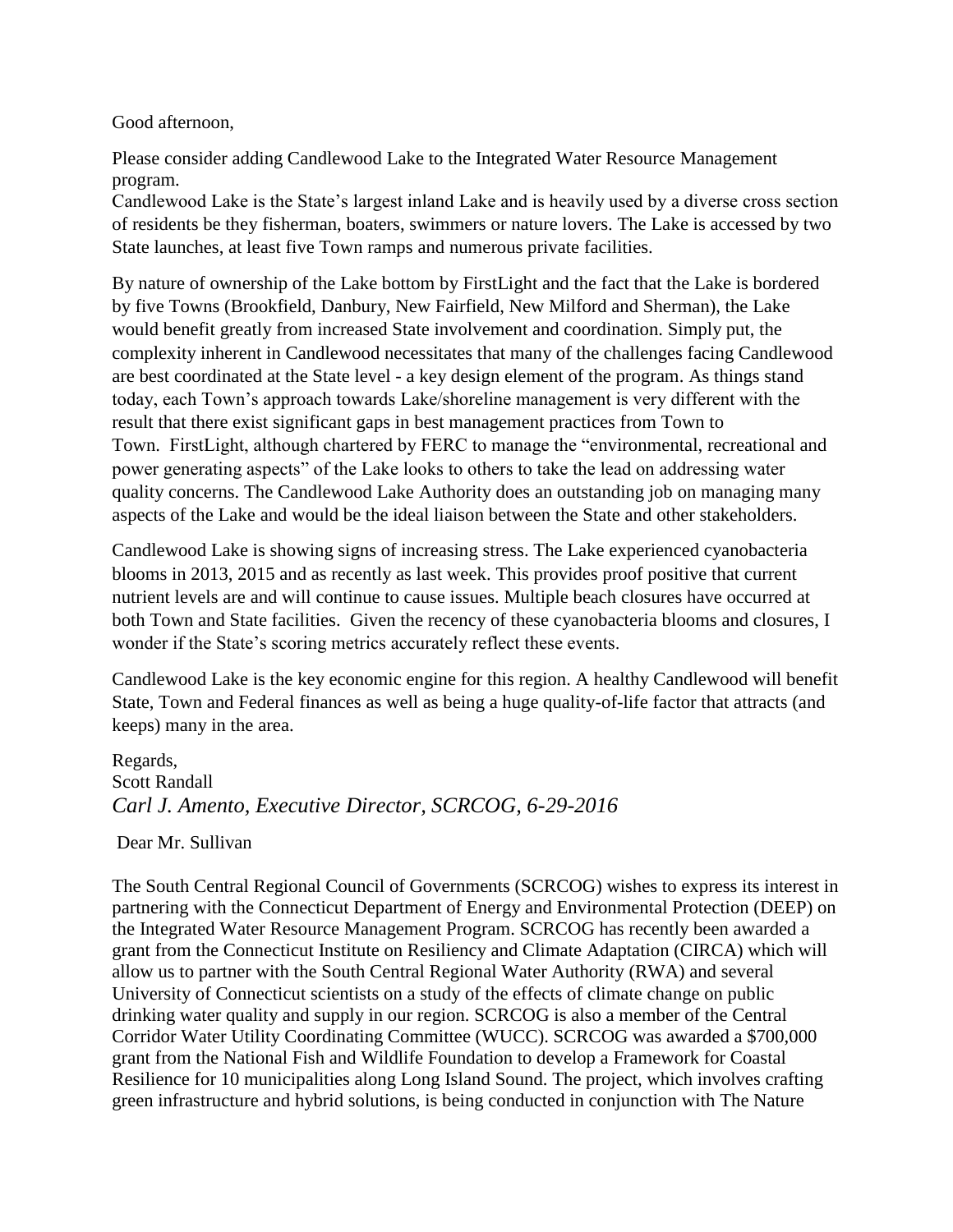Conservancy and the CT Metropolitan Council of Governments (Bridgeport region). SCRCOG plans to continue its collaboration with the RWA in other studies of drinking water and watersheds in the region. We will be beginning our next Regional Plan of Conservation and Development this year, as well as a Multi-Jurisdictional Hazard Mitigation Plan update.

SCRCOG intends to organize a regional Stormwater Working Group this year to coordinate technical assistance, cooperative purchasing, and regional-scale planning to assist our fifteen member municipalities with compliance with the new MS4 permit requirements. In particular, SCRCOG has developed a regional Geographic Information System program which can provide mapping assistance to all of the aforementioned projects. As an outgrowth of our regional GIS program, SCRCOG has developed a Regional Recreational Trails Program, which provides detailed mapping and helpful information about recreational trails in our region, many of which follow river and stream corridors.

In summary, SCRCOG has developed and will continue to develop a strong commitment to the protection of rivers and watersheds in our region. Our planned work on watersheds will complement our existing work in the area of coastal resilience. We are planning to partner with the RWA, local watershed organizations, our member municipalities, water scientists at UConn and Yale, and non-profit environmental organizations such as River Advocates of South Central Connecticut in developing a central repository of reports and studies of the major rivers and watersheds in our region.

Together with our collaborators, we would like to assemble existing studies, assess the combined resources we can bring together, identify gaps in our knowledge and understanding of our region's rivers and watersheds, and marshal resources to fill those gaps. Ultimately, we hope to develop action plans to protect and foster the health of our region's water resources for drinking and recreational enjoyment. We would like DEEP to partner with us in our initiatives, and we would like to commit SCRCOG's resources and that of our collaborators to partnering with DEEP in its water programming in our region.

We are pleased to see that DEEP has preliminarily identified 3 major watersheds in our region, the West River, Quinnipiac River, and the Farm River Watersheds, for further studies. We respectfully suggest that DEEP consider including the Mill River among the watersheds that it will study.

Thank you for this opportunity to express SCRCOG's interest in partnering with DEEP and to comment on DEEP's preliminary identifications of watersheds to be included in the Integrated Water Resource Management Program.

Best regards, Carl Amento Executive Director

*Alison Hilding, Concerned Mansfield Resident, 6-29-2016*

Dear Mr. Sullivan,

I am writing regarding the opportunity to comment on the State of CT Integrated Water Management Plan.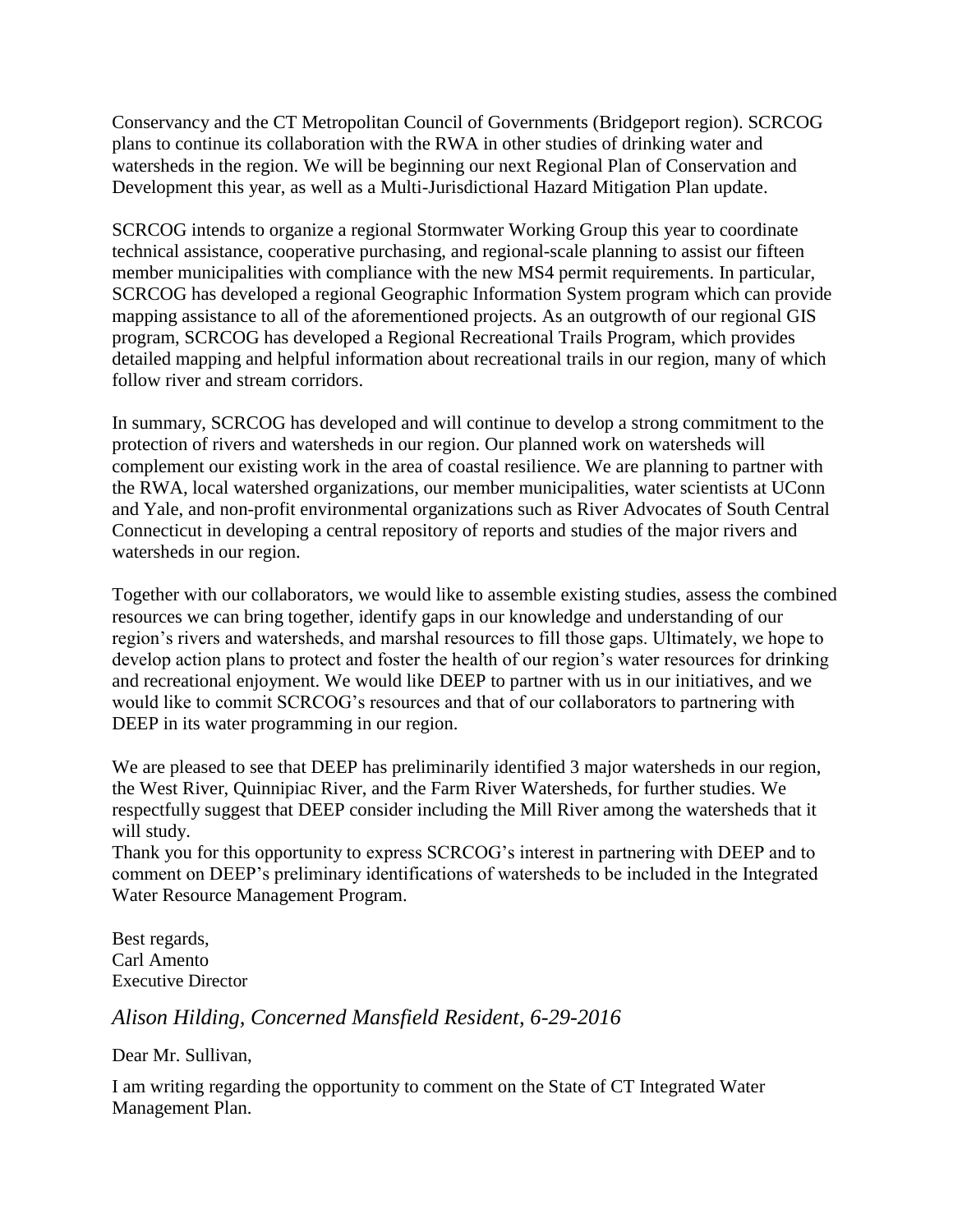I would like to ask that the Cedar Swamp Brook, the Nelson Brook, and the Weaver Brook, all tributaries to the Willimantic River and within town of Mansfield, be included in the state's Integrated Water Management Plan.

These three brooks stand to be negatively impacted by the development intended for the 500 acre area known as "Four Corners" in Mansfield which will shortly be provided with public sewer and water thereby enabling considerable commercial growth in this area. The sewer project will be receiving \$3 million dollars in state funds matched by \$9 million in town funding. Much of the current pressure for growth in Mansfield is related to the presence of the University of Connecticut in Mansfield. We host over 20,000 students every year and our natural resources suffer for our hospitality. Since we host so many CT residents from around the state at the university and in our town, it would seem appropriate for the state to support us in both restoring and protecting our rivers and streams.

The Cedar Swamp Brook currently has an elevated bacteria level in one section. I note that the Cedar Swamp, (which converges with the Nelson Brook at Birch Road) was dammed at Bone Mill Road in 1919 to create a drinking water reservoir for UCONN and the Mansfield State Training School. This brook and the reservoir it fed remained the drinking water source for these two institutions until the Fenton River wells came on-line in 1938. Parts of the Bone Mill Road system were still pressurized to the Depot Campus until the early 1990's. The Cedar Swamp Brook was once so pure and abundant as to be a drinking water source. A stream of this quality and value surely should be restored and protected.

We have seen the damage caused to the Eagleville Brook by the development over the years on the UCONN main campus. The TMDL the State has engaged in to restore this brook has been fabulous and much appreciated in this community. I hope that the Eagleville Brook, another tributary to the Willimantic River, will also be included in the Integrated Water Resource Management Plan and that care for its continued improvement will be provided over the long term by the state.

The Willimantic River is the recipient for the effluence from the UCONN sewage treatment plant. It will be further burdened by the increase in treated sewage as a result of the expanded sewer service area at the Mansfield Four Corners as well as continued growth at UCONN. It seems therefore prudent and responsible to ensure that the tributaries to the Willimantic achieve and contribute water of optimal quality. While there is attention to and concern by the State for the bacteria issues upstream in the Willimantic River, it would seem a sound comprehensive approach to address the complete water system of the Willimantic, including its tributaries which are burdened by existing development and threatened by increased development within the town of Mansfield and at the University of Connecticut.

Thank you for this opportunity to comment. Would you kindly confirm receipt of this email?

I note that I am a member of the CT Council on Environmental Quality and that I am writing the note as a private citizen and do not represent the Council in this communication.

Sincerely,

Alison Hilding

*Margaret Miner, Executive Director, Rivers Alliance, 6-29-2016*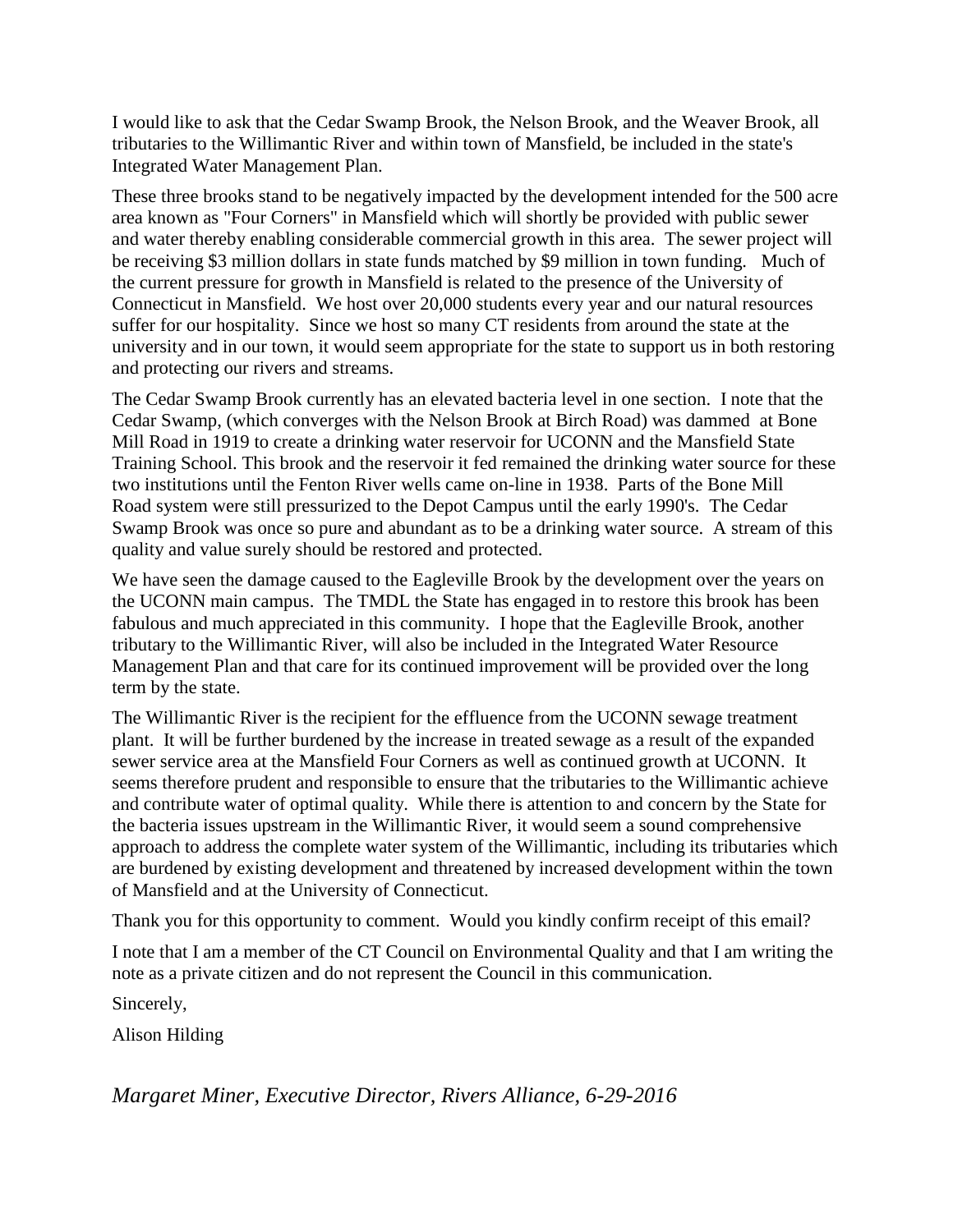Mr. Christopher Sullivan

Comments from Rivers Alliance of CT regarding the Integrated Water Resource Management project.

Thank you for presenting the Integrated Water Resource Management (IWRM) Vision for moving toward more effective implementation of the Clean Water Act (CWA) in Connecticut. Rivers Alliance has signed on to the important comments from the Long Island Sound Study Citizens Advisory Committee (CAC), of which we are a member. We also support comments we have seen from Housatonic Valley Association (HVA). And we share interest in questions we have seen from Park Watershed.

We support the emphasis on prioritization and the inclusion of protection with restoration as twin goals.

We see opportunities for coordinating the IWRM with the Integrated Water Quality Report due in 2016 as per the CWA. That report includes the 305(b) and 303(d) lists, that is, evaluative listing of all state waters and impaired waters, as well as action planning for Total Maximum Daily Loads (TMDLs) and other measures for water quality improvement. When will this 2016 report be appearing? I gather DEEP has been using data and other information from the 2014 report for the IWRM. So updating may be required when both documents are released.

The welcome emphasis on protection in the IWRM appears to reintroduce in many cases a former 305(b) designation: Threatened Waters. Rivers Alliance has repeatedly asked that the Threatened Waters designation be brought back because it is so important to know where prompt protective action might reverse a decline into impairment. Happily, in the IWRM analysis of protection needs, you have the data to substantiate Threatened Waters designations. So we ask that Threatened Waters be reinstated in the 2016 Report.

Along with a number of our colleagues, we are unhappy with the very, very lengthy process envisioned in the IWRM for ongoing planning as contrasted with few specifics and virtually no timeline for action. We understand that DEEP's resources are limited, but that is all the more reason to allocate them more evenly between planning and implementation. The public is getting mixed CWA messages. Under the 319 program were are told these days: "no money for planning, only for implementation." Under the Vision, we are told: "keep planning."

CAC offers good recommendations for ways DEEP can use its various authorities to support the goals in the IWRM. An example of the kind of situation in which the Vision could be applied is the power plant project in Oxford. Here, the proposal for a water cooling technology clearly was going to stress a watershed where there was ample, strong science showing flow impairment and ecological harm. Under the Vision, we hope DEEP will communicate with the Siting Council and others as appropriate about how to avoid deeper impairments. (One alternative might be air cooling or a hybrid system.)

We strongly recommend using thermal pollution as an indicator of impairment, and healthy thermal numbers as indicators of potential high quality. Connecticut already has excellent, scientific thermal data. It is also one of the easiest measures for citizen scientists to master. Thermal metrics have broad applicability, and are especially important to developing resilience in response to climate change. The data is relatively inexpensive to gather and outstandingly cost effective.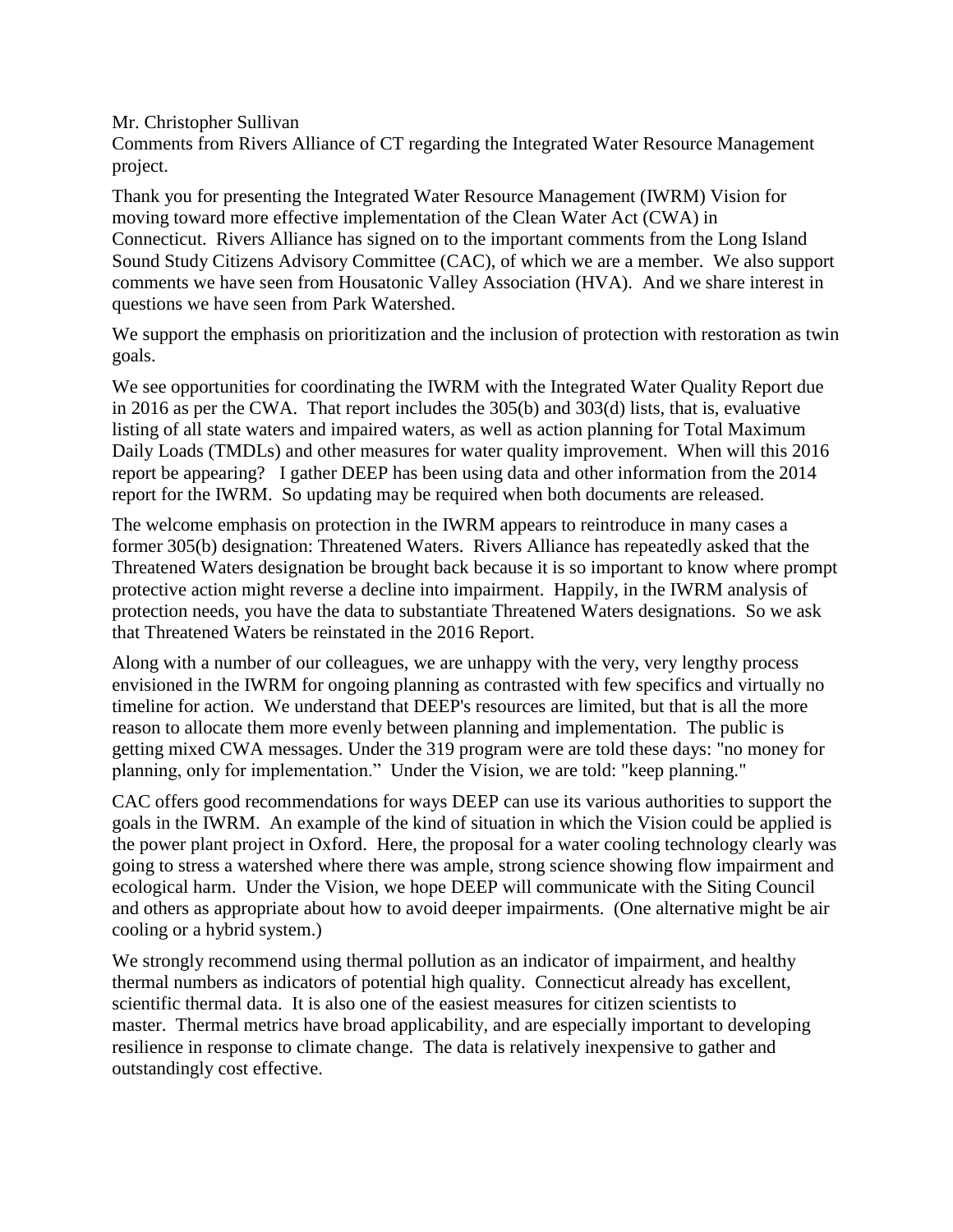An impairment associated with thermal pollution is low stream flow and aquifer depletion. Thank you for IWRM's attention to free-flowing streams and altered streamflow. We ask that you increase attention to groundwater pumping and contamination as threats to the health of the state's water resources.

Finally, we regret that we have thus far not been able to evaluate your priority rankings for upland watersheds in any systemic way. The rankings of the top 20 or so look pretty good, but we have not had much of a response from our network. We count on local experts for confirmation of our impressions. I believe one problem is that your website, to which we referred people, is difficult to use. People can't easily see what's new and what's important.

For our own part, we have questions about the underlying data for, say, recreational uses, impervious surface, local watershed groups. Will it be possible to get more information on this data and how it was gathered as need arises? In this connection, the many thousands of pieces of information in the IWRM and the biannual reports raise the likelihood of inconsistencies, double counting, and so forth.

We foresee that, as the IWRM is used, numerous desirable data corrections and enhancements will emerge. It is our understanding that the document can be revised annually. We ask that you set up a simple, efficient way to make changes.

Thank you for this work.

Margaret Miner, Executive Director Tony Mitchell, Staff

### *Lynne Bonnett, Concerned New Haven Citizen, 6-29-2016*

Mr. Christopher Sullivan Re: Integrated Water Resource Management project.

I support stronger goal setting with some enforcement power behind the goals. My experience as a citizen advocate working with community residents and agencies responsible for water quality improvements (Greater New Haven Water Pollution Control Authority) is that enforcement is key to driving change, otherwise people just continue to do what they have always done because it is easier. It takes people that care about the problem-we have that. We don't have effective public outreach to help educate the public about the issues from those that can really drive change, namely municipalities, state agencies and WPCAs..

The most direct way to make these changes occur is through enforcement actions such as consent orders. For example, GNHWPCA recently did a door hangar campaign to urge people to stop pouring grease down the drain -> blockages in the sewer pipes. They did this because they signed a consent order to that effect about a year ago. It is the first time in my experience that they have ever done a door hangar campaign; we have been asking them to do public outreach to encourage people to disconnect their downspouts from the combined sewer system-we are still waiting for that.

Change is hard, planning is part of it for sure but the "boots on the ground" need some urgency behind it to be a driver for change. The costs of failing to collectively address our water quality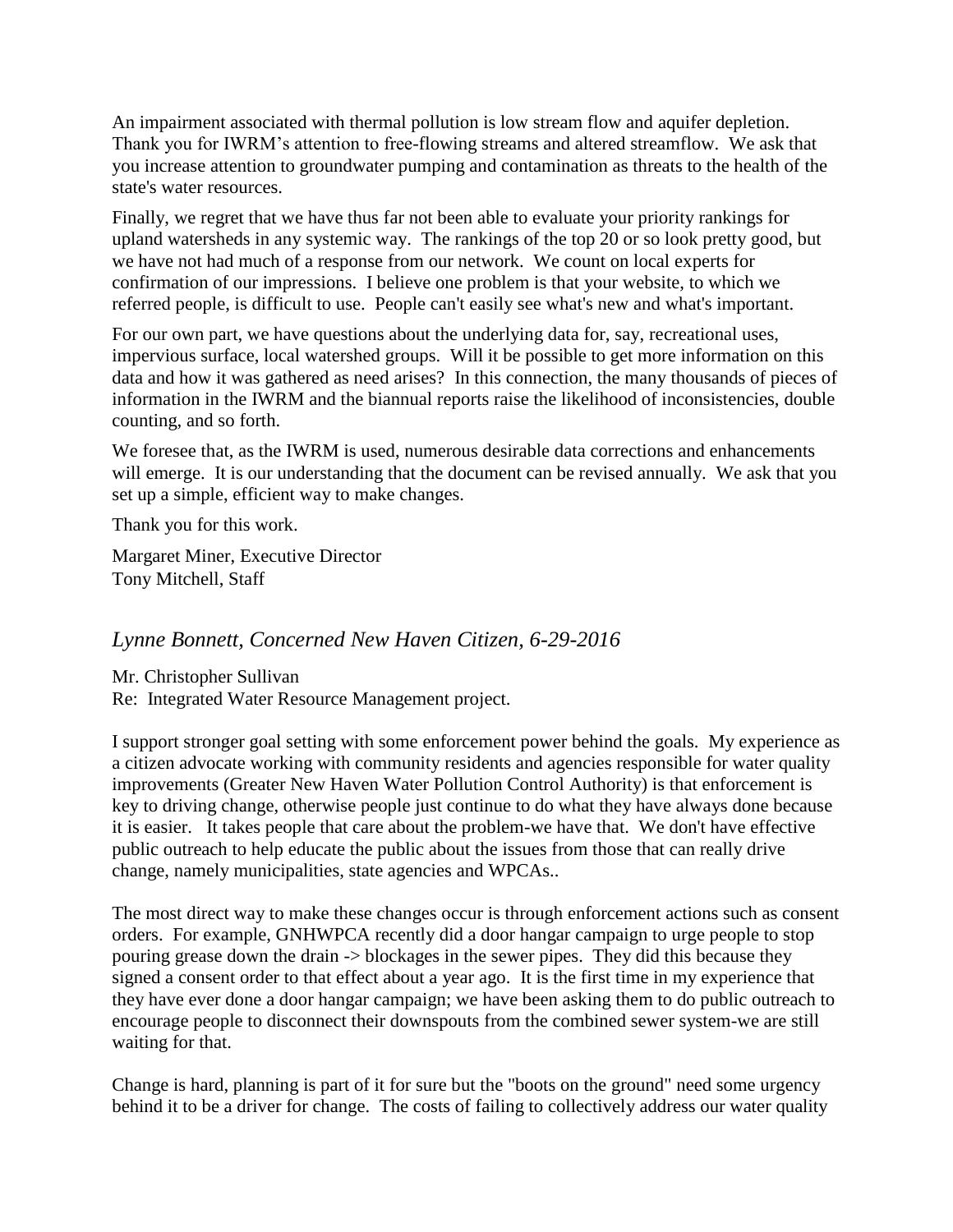problems allows communities to say, "why me? We're not the main problem. It's the guys over there."

Let's get on with it. Sincerely, Lynne Bonnett

### *Quentin Kessel, Concerned Citizen, Cons Comm Chairman, Mansfield, 6-29-2016*

And thank you for your prompt response to my call and email, Mr. Sullivan,

I have reviewed your methodology and the results in Appendix E and find it too complex to gain very much understanding on how you get from one to the other. I guess this is not surprising if it took professionals a year and a half to get this far and then rush to make some deadline, or other other requirement. Mostly what I have are questions, the answers to which I hope will be apparent in your final document:

1. The rivers contributing to the Willimantic reservoir include the Nautchaug, Mt. Hope, and Fenton Rivers. Of these, I believe the Fenton River is as impaired (due to University of Connecticut development and consequent water use) as the other two sub-watersheds. Why is only a portion of this watershed designated for protection? One goal of the Mansfield Plan of Conservation and Development is to lower the lengths of impaired waterways in the Town.

2. Do your assessments take into account the NextGen expansion of the University (and the corresponding increase of impervious surfaces)? The new sewer and water connections in the Town of Mansfield? The increased flow from the introduction of the new Connecticut Water Company line into the area and the University's sewage plant and from there to the Willimantic River?

3. Printed below are selections from the General Statutes that enable the State's Conservation Commissions (with my emphasis added). While we are responsible for advising Town officials, we also answer to the Commissioner of the DEEP, as you do. I trust that on future water issues, you will make an effort to contact the State's Conservation Commissions directly

These are only a few of the comments and questions that I am certain the Mansfield Conservation Commission would have, given the time to respond properly. Please enter these meager comments into your public record for consideration.

### Sincerely yours, Quentin Kessel

(Although I chair the Mansfield Conservation Commission, these comments are from me, personally, and do not represent any official position of the Commission or the Town of Mansfield.)

### *Ron (email comment with no last name), 6-29-2016*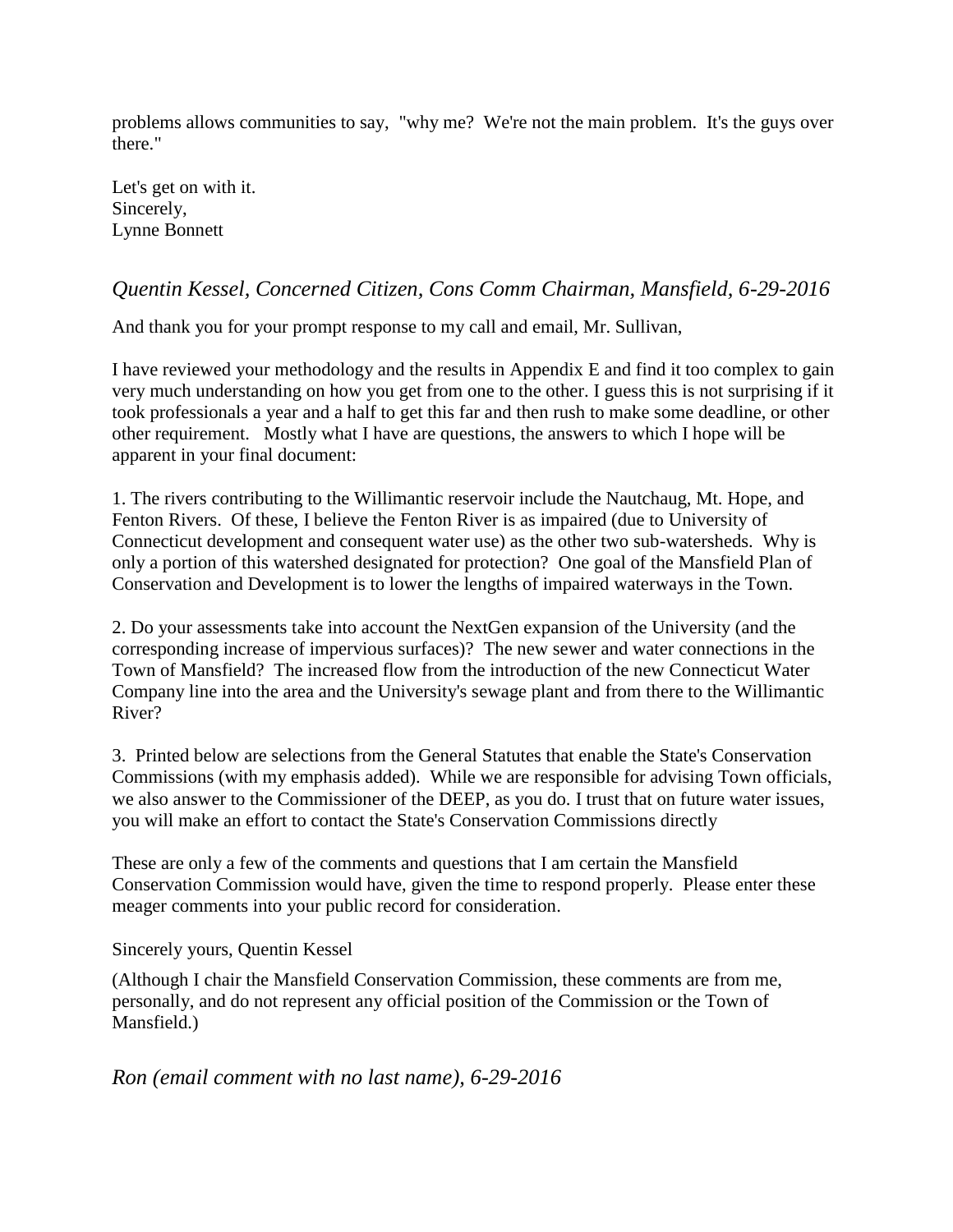Two lakes need help are Bantam Lake and lake Waramaug. I seen over the years that the water is getting greener and greener. There is way to many slimy weeds in Lake Waramaug and the bass fishing has been going downhill for years.

### *Eric McPhee for Lori J. Mathieu, Public Health Section Chief CT DPH, 6-30-2016*

### Dear Mr. Sullivan:

The Department of Public Health (DPH) Drinking Water Section (DWS) Source Assessment and Protection Unit has reviewed the Department of Energy and Environmental Protection's (DEEP) new focus to achieve water quality, Integrated Water Resource Management. As the agency with jurisdiction over all matters concerning the purity and adequacy of Connecticut's sources of public drinking water, the DWS views Integrated Water Resource Management as a valuable tool in maintaining the high quality of the public drinking water sources that serve the residents and businesses of this state.

The shift from the historic focus of restoring impaired waters to including preservation of healthy waters will provide a public health benefit to the customers of water companies statewide. The Recovery Potential Screening Tool provides a transparent and quantifiable approach to selecting watersheds for protection and restoration. It is noted that the Environmental Protection Agency indicates that association with public drinking water is one of the most powerful traits a watershed can have, concerning the need to demonstrate public support for restoration. The DWS believes that it is also a powerful trait to demonstrate public support for protection and should be included when ranking watersheds for protection as well. The DWS annually updates a list of the state's existing and future high quality public drinking water sources and posts this list on our website pursuant to Connecticut General Statutes (CGS) section 25-33(q). The High Quality Source List can be used as a basis to identify waterbodies that require protection, ensuring that the highest quality source waters are available for human consumption. The state's sources of public drinking water enjoy protection from several progressive laws that are unique in this country. The prohibition of waste water discharges to tributaries of public drinking water sources serves to protect consumers from pathogens and emerging contaminants associated with waste water, however there are other water quality concerns named by the DEEP in the Integrated Water Resource Management report that are not addressed through specific regulation:

- Excessive nutrients can contribute to the appearance of algal blooms that create taste and odor issues for customers of public water systems or the type of harmful algal blooms (HABs) that can release cyanotoxins, similar to the HAB that occurred on Lake Erie, requiring the City of Toledo to issue a "do not use" notice for the customers of its public drinking water supply.
- Storm water discharges carry pathogens and chemicals that can tax the ability of water treatment systems to remove them.
- Storm water runoff also carries sediments that can settle in reservoirs, thus reducing storage capacity.

Because nutrients and storm water present the greatest challenges to the purity and adequacy of the state's drinking water supplies, it is recommended that the DEEP weight the social values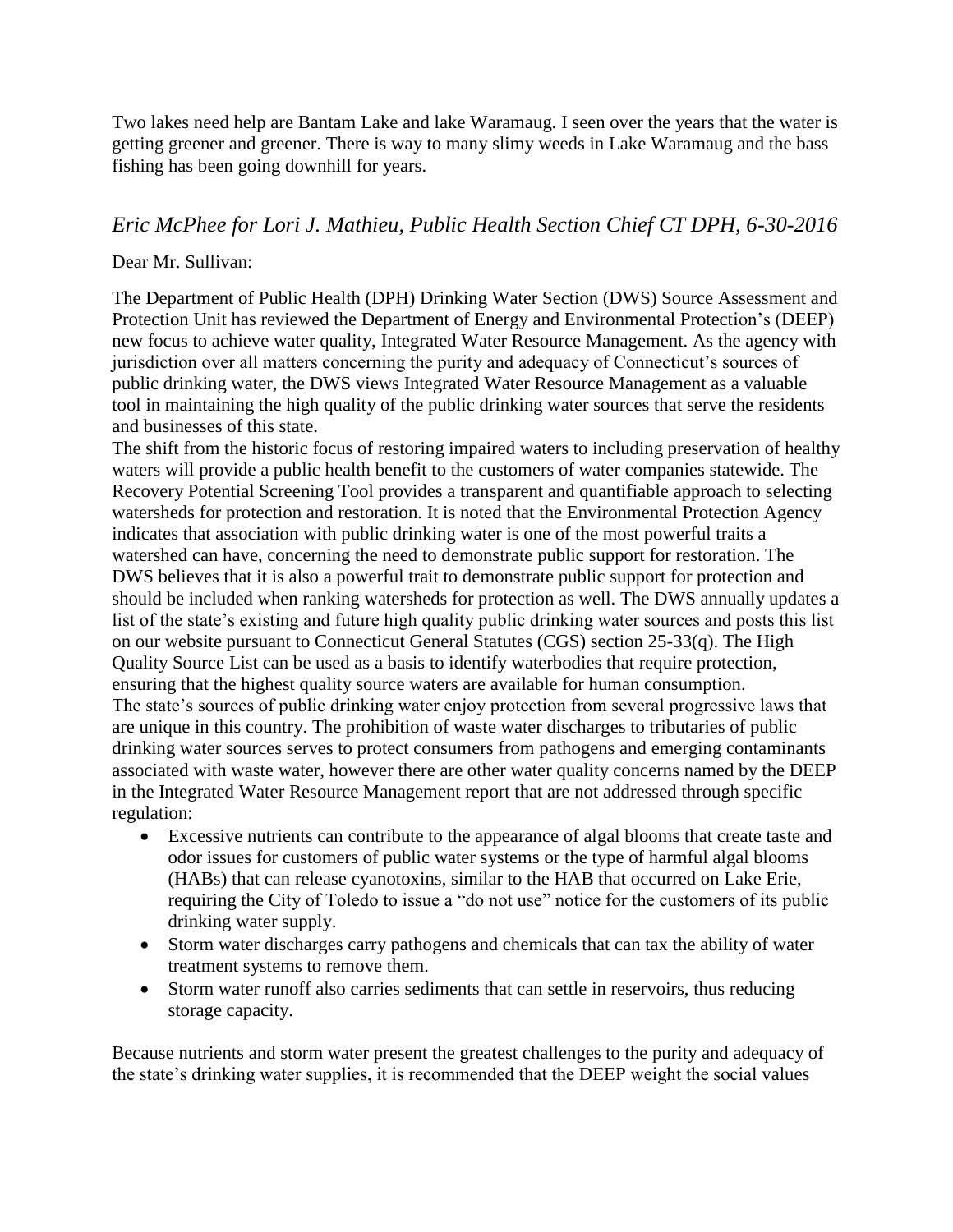associated with public drinking water more heavily in the Recovery Potential Screening Tool for nutrients and storm water.

The Integrated Water Resource Management report notes that alternative approaches utilizing stakeholder involvement can be employed to achieve the protection and restoration goals set for the state. Where a selected watershed is also in a drinking water source water area, the DWS recommends that the DEEP consider contacting its fellow members of the Connecticut Source Water Collaborative and local health departments or districts with jurisdiction in those areas. The Public Water Systems that utilize these sources and the municipalities that encompass these sources or benefit from the protection of these sources can also be valuable partners to help achieve water quality goals.

Thank you for the opportunity to comment on Integrated Water Resource Management. The DWS is available to work together with the DEEP concerning this initiative. If you have any questions, please contact Pat Bisacky of my staff.

Sincerely,

Lori J. Mathieu Public Health Section Chief Drinking Water Section

### *Linda Painter, Director of Planning and Development, Town of Mansfield, 6-30- 2016*

Christopher-

Thank you for the opportunity to provide comment on CT DEEP's Integrated Water Resource Management initiative. In reviewing the materials presented on the CT DEEP website regarding this project, we noted that three of the proposed priority watersheds are located in Mansfield: the Mount Hope River, Natchaug River and Sawmill Brook Watersheds. We recognize the significance of the work put in by CT DEEP to develop this approach and similarly hope that you understand the need for communities to have sufficient time to fully understand what is proposed in order to provide informed, substantive comments with regard to the proposed priority listing of watersheds. As such, we respectfully request that DEEP extend the comment period for 30 days. An extension would allow Town staff and Commissions to better understand how watersheds are selected, the proposed planning process, and how the Department envisions implementation of resulting action plans (funding, technical assistance, regulations, etc.). Better understanding of these issues will help us to evaluate whether the water bodies mentioned above or others should be considered as part of the CT DEEP Integrated Water Resource Management Plan. If an extension is not possible, we offer the following official comments on the Integrated Water Resources Management planning initiative as it relates to the Town of Mansfield.

As part of the Mansfield Tomorrow Plan of Conservation and Development adopted in September 2015, Mansfield identified several goals related to protection and enhancement of our natural systems, including Goal 2.2: "Mansfield has healthy watersheds with high quality ground and surface water resources and aquatic habitat." The identified measure of how effective we are at achieving this goal is a reduction in the number of water bodies on the Connecticut Impaired Waters (303d) List. This Plan also continues the Town's long-standing approach to balancing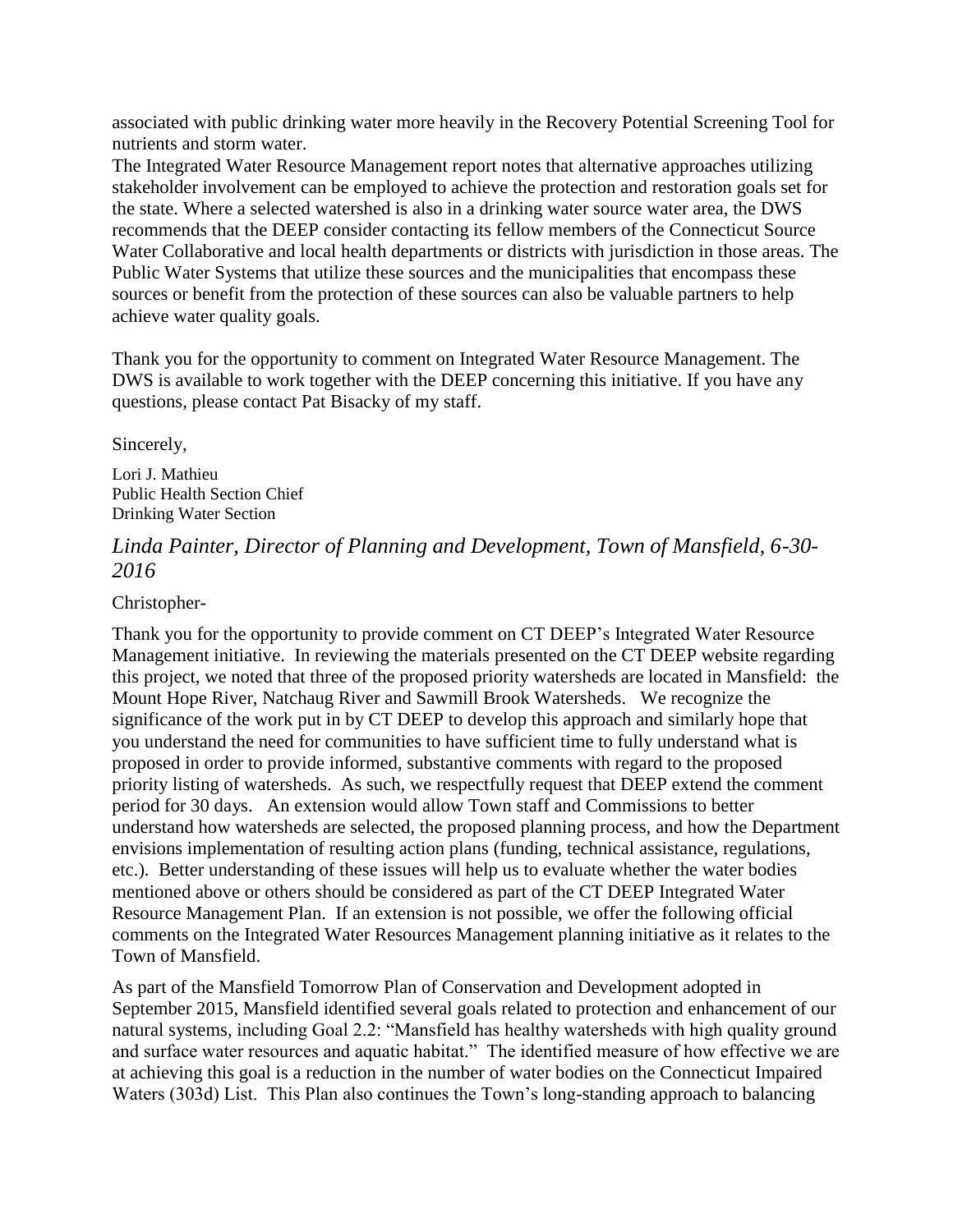growth with protection of our natural resources and rural character through the establishment of Rural Character Conservation Areas and Smart Growth Development Areas. Using this approach, more intense development is directed to limited areas of town with infrastructure (water, sewer, transportation) to support that growth. These Smart Growth Development Areas comprise approximately 12.5% of total land area in the town.

While the POCD indicates that the Smart Growth Development areas are appropriate for more intense development, they are also home to sensitive natural systems. For example, portions of southern Mansfield within the Natchaug River and Sawmill Brook watersheds have been designated as Mixed Use Center and Compact Residential. The Plan includes several recommendations as to how the Town can improve protection of natural resources through the development review process; however, we are hopeful that the action plans developed through the Integrated Water Resource Management process will provide additional tools such as grant funding and technical assistance to help maintain the quality of these water resources as these areas develop.

It must also be noted that the northwestern (Storrs) portion of Mansfield is home to the main campus of the University of Connecticut and the new UConn Technology Park. Given the large concentration of population in this area and availability of public infrastructure, much of the area in the vicinity of campus has been designated for compact residential and mixed use development, including our new downtown (Storrs Center), the Mansfield Four Corners at the intersection of Routes 44 and 195, and the Hunting Lodge Road neighborhood. These areas are expected to be the focus of development pressure as UConn continues to grow and as water and sewer infrastructure is expanded to include the Four Corners area.

As with southern Mansfield, the area surrounding the UConn campus also has a number of watercourses that play a significant role in the health of the larger aquatic ecosystem, including tributaries to the Willimantic River such as Eagleville Brook, Cedar Swamp Brook, Nelson Brook, Weaver Brook and Dunham Pond Brook. Given the future land use designations and potential for future development in this area as UConn grows, these waterbodies and their associated watersheds should be considered for the priority listing in the Integrated Water Resource Management planning initiative so that the Town could have assistance of developing this area in a manner that maintains the quality of these water resources.

If you have any questions regarding these comments, please contact Jennifer Kaufman, Environmental Planner, at XXXXXXXXXX.

Thank you for your consideration.

### *Scott Sharlow, VP Friends of Bennetts Pond, 6-30-2016*

### Re: Statewide DEEP Integrated Water Management Plan

We wholeheartedly support the state's effort to address water quality issues as a means to foster and maintain a livable environment here in Connecticut. The list of priority areas in this plan are a great start, as it addresses both areas that the state must not allow to degrade as well as areas that need to be improved. Through partnerships with local municipalities, the state's goals can be reached. However, Connecticut must not rest its plan solely on the restriction of state funding (as it does with non-compliance with the State POCD), since this tool has no parallel on the local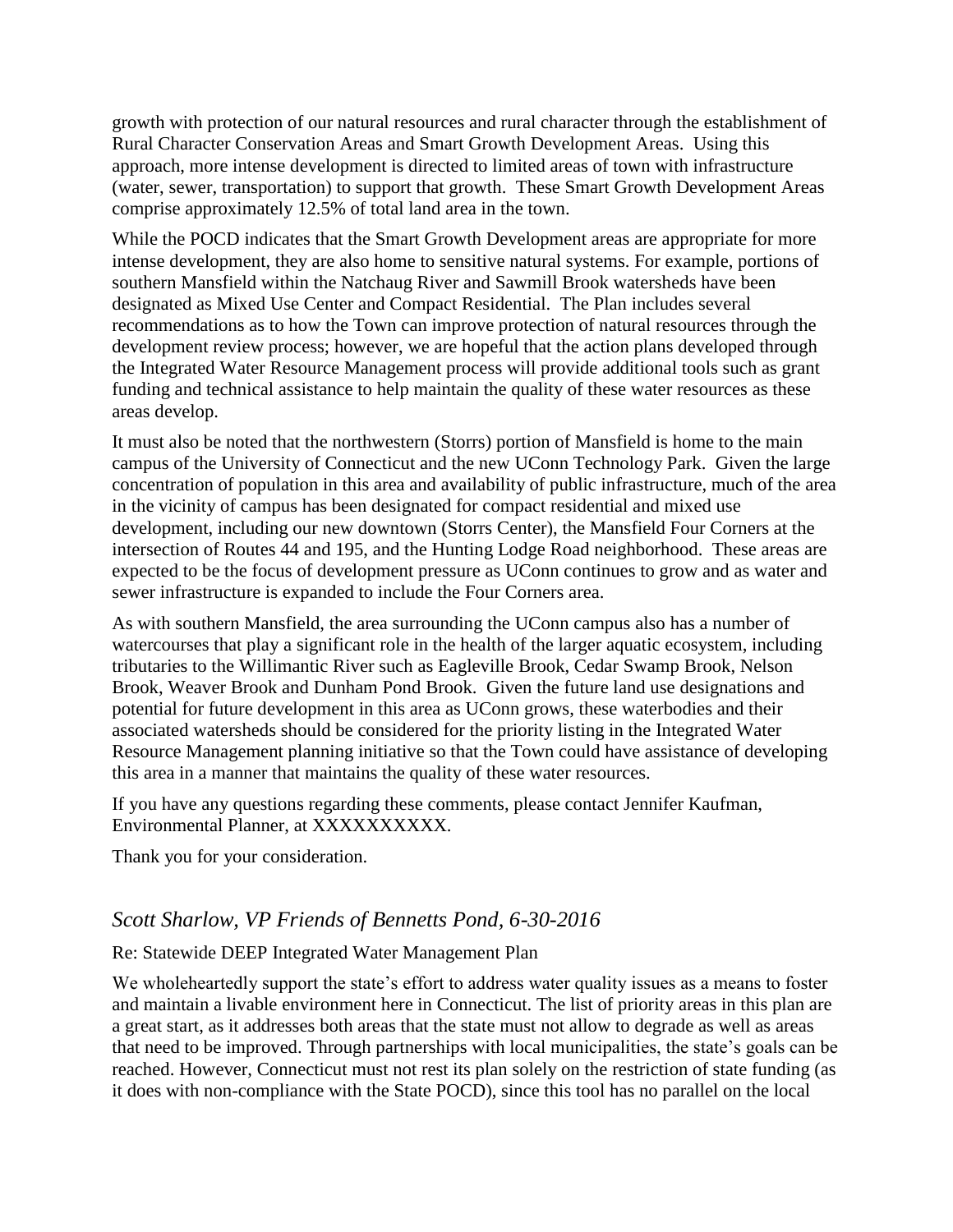level. A local zoning or wetland board is not able to prevent a polluting development based on its own POCD. Relying solely on the carrot will have no meaningful effect on restoring and protecting the state's waters.

With that in mind, and given that developers will almost always resort to the courts when their development plans are denied by local land use agencies, meeting those goals will take both the carrot and the stick. In order for the goals to be met, the state must find a way to provide enforceable regulations that will empower local communities to employ means to reduce TMDL's. We can't rely on pollutant travel time to fix our wetlands and watercourses and instead must work towards reducing the nutrient loads from the start. For that reason, we must look towards protecting the headwaters of the streams. Once the headwaters and their watersheds are impaired, that watercourse may never recover and will not be protected.

We should ensure that the State's other interests are also in line with protecting water quality and human health. One such goal in preserving open space should be to prioritize the interest in public health (clean water) by protecting and possibly purchasing lands that are within these protected and restoration areas. In addition, one can look at the most recent POCD and see areas shown as development areas that contradict this updated strategy of watershed protection. The state must provide a clear and consistent voice for its priorities.

Waterbodies that are already polluted by point and non-point sources, and are threatened by future high-density development, need to be restored and protected from further degradation for the health of the citizens of the State of Connecticut. The only way to ever meet the goal of restoring and protecting these waterbodies will be through meaningful state regulation. Identifying areas and implementing the 303d plan will have no effect if our local boards are not given the tools necessary to protect water quality. Since water does not respect political boundaries, the state must look for ways to ensure uniformity in the implementation of the rules and regulations. If within the same watershed, one town allows polluting development right next to another, it would appear to be a contradiction that could endanger the whole effort to implement an Integrative Water Resource Management plan.

Thank you for the opportunity to comment on this important initiative.

Sincerely, Scott Sharlow VP Friends of Bennetts Pond Ridgefield Open Space Association

# *Shelley Green. The Nature Conservancy, Director of Conservation Programs 6-30- 2016*

Dear Mr. Sullivan,

On behalf of The Nature Conservancy's Connecticut Chapter (TNC), we submit these comments on the draft Integrated Water Resource Management Report (the "Report") released by Connecticut Department of Energy and Environmental Protection (CTDEEP).

We strongly support how the Report incorporates and integrates water quality priorities from other CTDEEP programs and external partners and creates an opportunity for strategic approaches to accomplishing shared, measurable goals of restoration and protection of the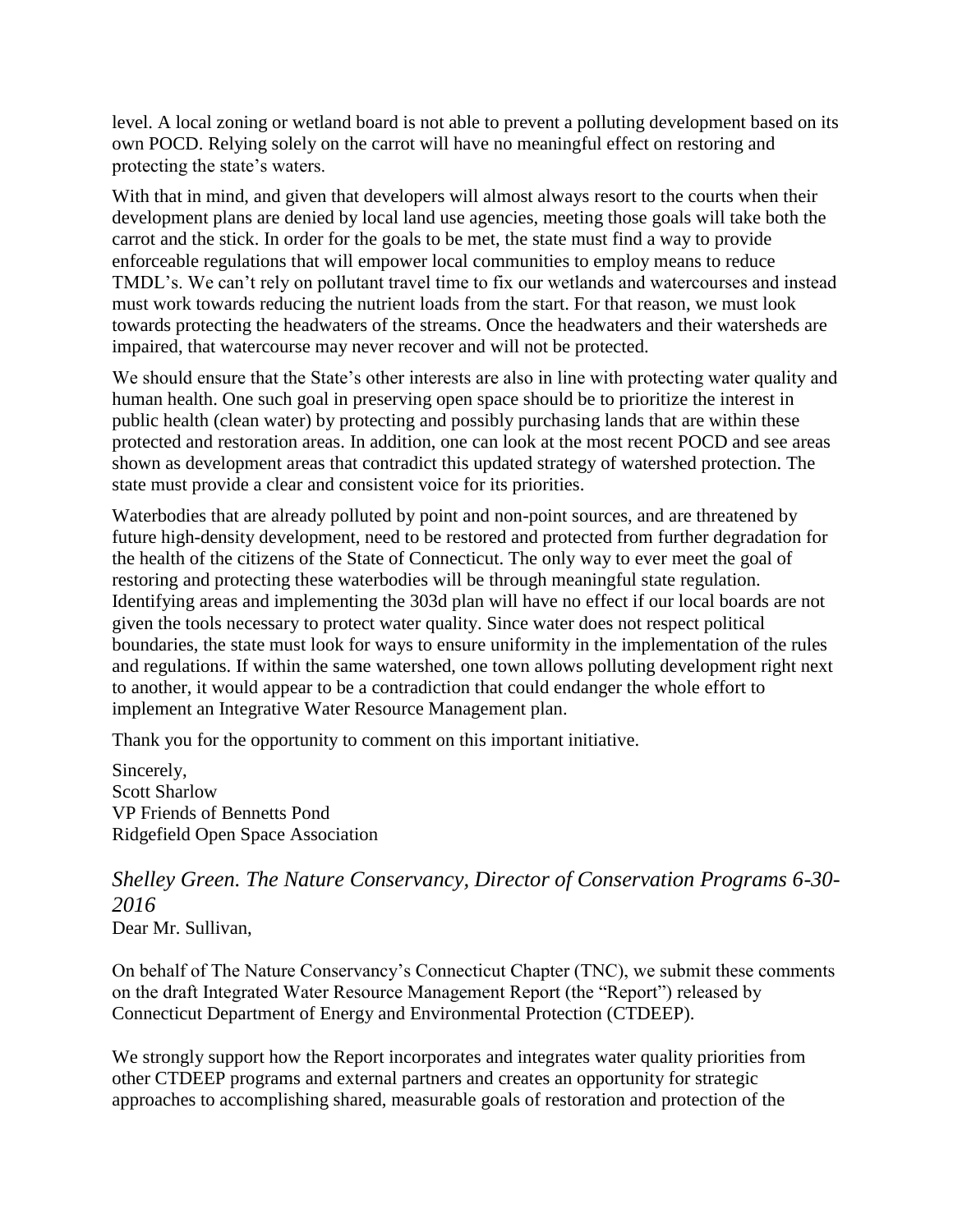State's critical water resources. The Report identifies the need for new tools and approaches to water quality management beyond traditional TMDLs and the need to maintain high quality water quality through use of "Protection" action plans: a meaningful change to Connecticut's water resource policy that formalizes the importance of maintaining healthy watersheds for the benefit of people and ecological systems.

We are concerned about the Report's lengthy timeline -- plans developed by 2022 -- and urge CTDEEP to include a set of time-bound, interim objectives that would provide additional accountability and allow CTDEEP to assess progress and adjust approaches more effectively.

Introduction and Background

1. The Report effectively lays out the Integrated Water Resource Management approach, EPA's Vision, and the State's priority aquatic resources.

2. Additional background information on the Long Island Sound TMDL, EPA's expanded focus on nitrogen in coastal embayments, and its approach to targeting nitrogen reductions to achieve ecological health such as eelgrass recovery would provide helpful context for coastal embayment priorities.

Prioritization

3. We acknowledge and welcome the transparent priority setting method laid out in the Report.

4. The Report appropriately calls out the need for a proactive approach to plan development, evaluating ecological, social, and pollution data while considering opportunities for partnerships and achieving shared goals.

5. Although some complex water quality issues require longer time frames to gather sufficient information, we believe it is important to acknowledge that less complex issues present opportunities to quickly develop and implement restoration and protection plans (pg. 7).

6. The list of CTDEEP aquatic concerns and definitions is helpful. Although drinking water quality is not included in the list of concerns, it is referenced as a State water quality goal on page 10.

7. We recommend these additions:

- "…nutrients from manmade sources such as wastewater and fertilizers can lead to excessive growth …" (p. 8)
- "…coastal embayments and our rivers and streams are affected by nutrients and can impair recreation and aquatic life and threaten human health" (p. 8)
- "...healthy communities of fish that live in our rivers, streams and coastal embayments and the wildlife that use these resources." (p. 9)
- "While much is being done to improve the health of Long Island Sound, more work is needed to restore and protect ecological conditions that support swimming, fishing and shellfishing both for the Sound…" (p. 9)

Assessment

8. The approach to using ongoing water quality assessments to evaluate healthy and impaired watersheds is well laid out, as is the need to identify data gaps and collect sufficient information for planning (p. 10).

9. The Report stresses ongoing monitoring to track actions. In addition to checking on success, consider incorporating objectives to regularly reassess and adapt management goals and actions based on new data and evidence (p. 10).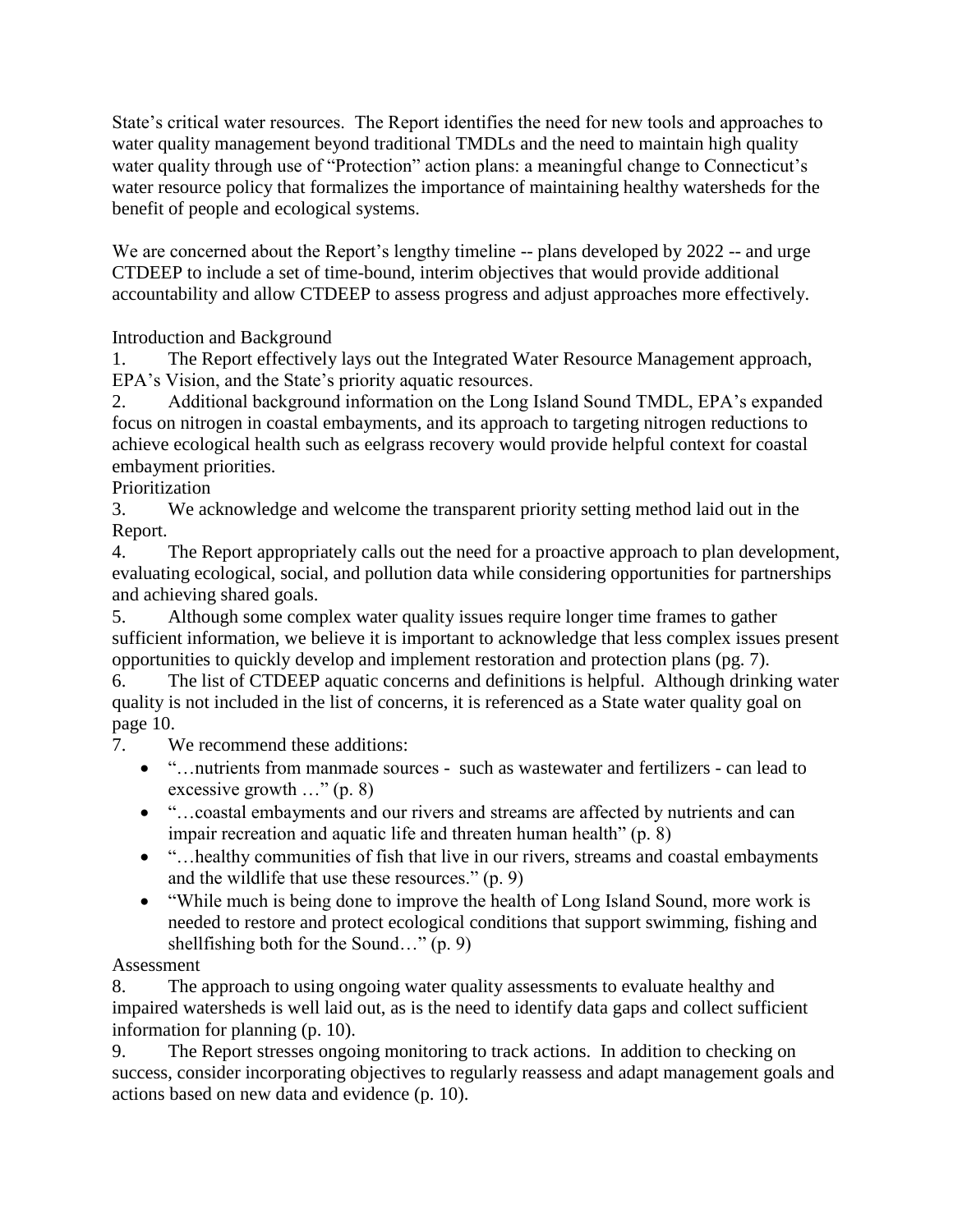**Protection** 

10. This section spells out differences between restoration and protection and references the need for plan and actions (pg. 11). Consider adding examples of protection planning approaches to maintain high quality water resources, such as the Eightmile River Watershed Management Plan.

Alternatives

11. Examples of alternative approaches to addressing water quality impairments are especially helpful and provide a good overview of potential water quality planning approaches and outcomes (pp. 11-13).

### Engagement

12. Approaches to engaging and communicating with stakeholders and partners are highlighted and are a critical component of successful watershed planning and action implementation. Including knowledgeable local land use decision makers in planning and providing options for implementation helps ensure successful outcomes (p. 15).

13. We see an opportunity to affirm the value of collaborating with NGO partners to fill data gaps, enhance monitoring efforts, expand research, and support information exchange. Integration

14. This Report reflects enhanced coordination between CTDEEP regulatory and environmental resource programs through watershed based planning, which is a beneficial, efficient, and often cost-effective approach to solving multiple water quality concerns. We applaud CTDEEP for incorporating priorities across internal programs. Every effort should be made to broaden integration with other Connecticut agencies priorities - in particular public health and safety concerns such as drinking water supply and flood risk - to streamline action and enhance public benefit (pg. 17).

Preliminary Waters for Action Plan Development

15. The Report provides a good overview of selected preliminary watersheds for plan development and strong references to existing data and water quality reporting for selection criteria (p. 18).

16. Integration of coastal embayment and upstream watershed priorities sets the stage for effective planning and implementation of strategies.

17. It would be helpful to include deliverables, measurable short-term objectives, and timelines for plan development in this section. We recommend that the Report provide examples of watersheds that illustrate relatively simple planning needs versus significant data collection needs.

18. Adding a reference to EPA nitrogen strategy objectives for coastal embayments, particularly establishing ecological endpoints such as eelgrass recovery would improve clarity. CTDEEP timelines should be consistent with EPA Vision and LIS nitrogen strategy timeframes.

19. We find it is difficult to locate individual watersheds in tables, then trace their associated inclusion or exclusion on maps, and suggest that process be made user friendly over time.

### Technical Support Document

20. The Technical Support Document provides a helpful overview of CTDEEPs approach to setting priorities and use of EPA's Recovery Potential Tool.

21. We support the recommendation from Rivers Alliance of CT to use thermal metrics as indicators of aquatic health.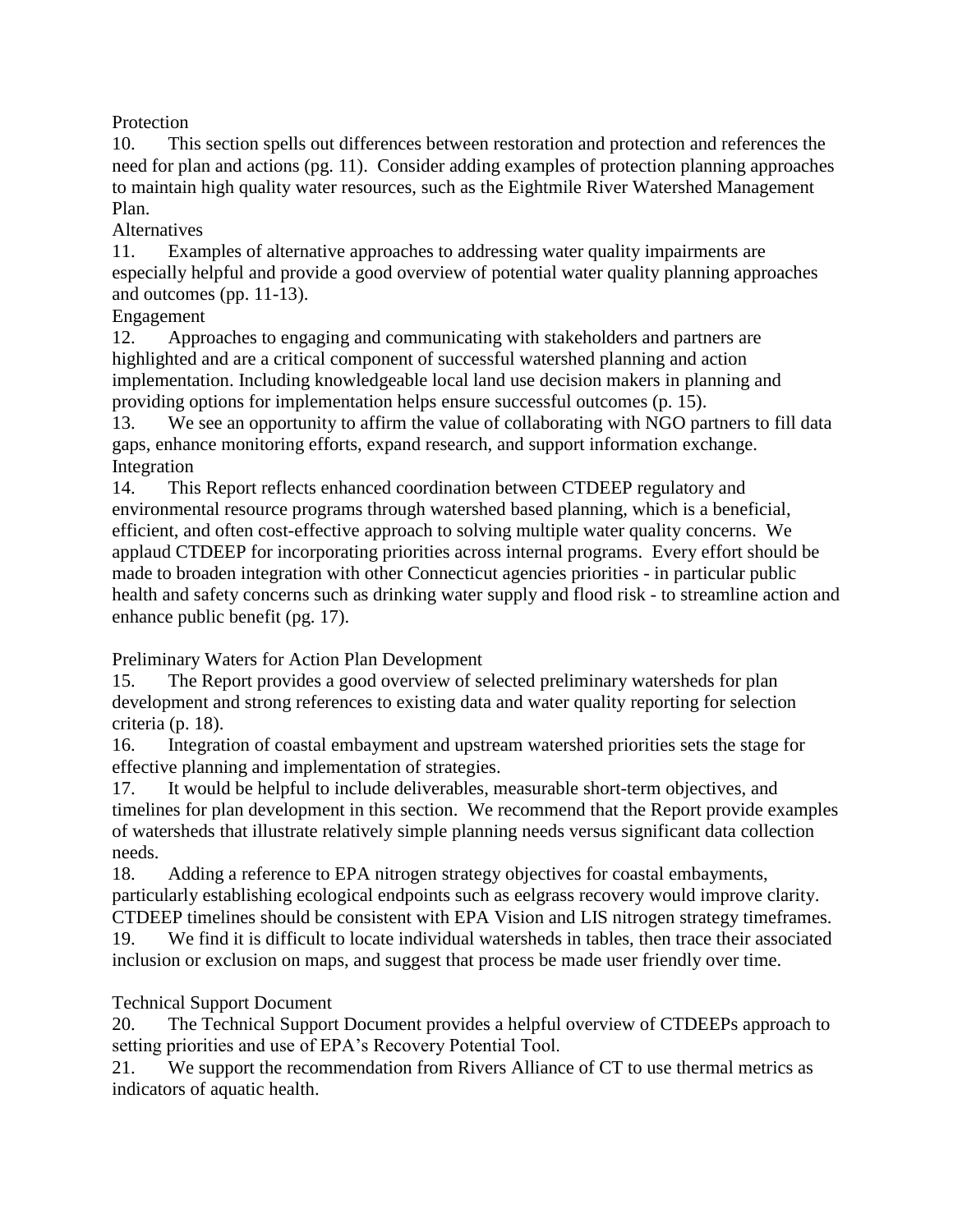22. Incorporating ecological condition, stressors, and social indicators is helpful for assessing and ranking watersheds as well as useful for establishing measurable outcomes in plan development.

23. Does weighting partnership opportunities eliminate critical priority restoration or protection watersheds?

Sincerely, Holly Drinkuth, Director of Outreach and Watershed Programs Shelley Green, Director of Conservation Programs

### *Larry Marsicano, Candlewood Lake Authority, Executive Director, 6-30-2016*

### Dear Mr. Sullivan:

We appreciate the work you and the Department of Energy and Environmental Protection are doing in initiating the Integrated Water Resource Management strategy. We recognize the inherent difficulty in selecting appropriate watersheds for restoration efforts. However we would ask you to please consider adding Candlewood Lake to the Integrated Water Resource Management program based on the following as this process evolves and other watersheds are considered in the future.

### **Socioeconomic, Recreational and Environmental Importance**

There are few inland water resources in the State of Connecticut that provide the level of outdoor recreational opportunity that Candlewood Lake does. There are numerous public boat launch sites including two State launches and five municipal launches. Each of the five municipalities surrounding Candlewood Lake maintains a public bathing beach facility as does the owner of the hydropower reservoir, FirstLight Power. The Lake is a destination boating location for all of Connecticut and the Tri-State area and hosts more organized fishing tournaments than any other lake in New England.

As a recreation destination, Candlewood Lake is an important economic driver, perhaps one of the most important economic drivers in the municipalities surrounding this, the largest lake in the State. In addition to recreation-based commerce, many other forms of commerce (e.g. food service, property management) greatly benefit from this inland water resource and property taxes on lakefront and lake community areas are critical to the wellbeing of our surrounding municipalities.

Much of the Candlewood Lake area is now in CT's Natural Diversity Database for providing habitat to a number of State-listed species, including Bald Eagles that have been successfully nesting here for at least five years. And as alluded to above, the fisheries in Candlewood Lake are nationally recognized with the Lake regularly ranked in the top 50 lakes in the nation based on Bassmaster rankings. In 2015 it was ranked 24th in the country.

### **Environmental Stressors**

There has been much research on the water quality of Candlewood Lake which is due largely to its 30-year monitoring program and paleolimnological efforts that provided insights into the Lake's health prior to regular monitoring. There is also a comparable dataset on bacteria levels at shoreline beaches. Much is also known about the watershed as well. Water quality conditions and data collected from Candlewood Lake have most likely precluded it from being placed on the State's impaired waters list. However, conditions are changing.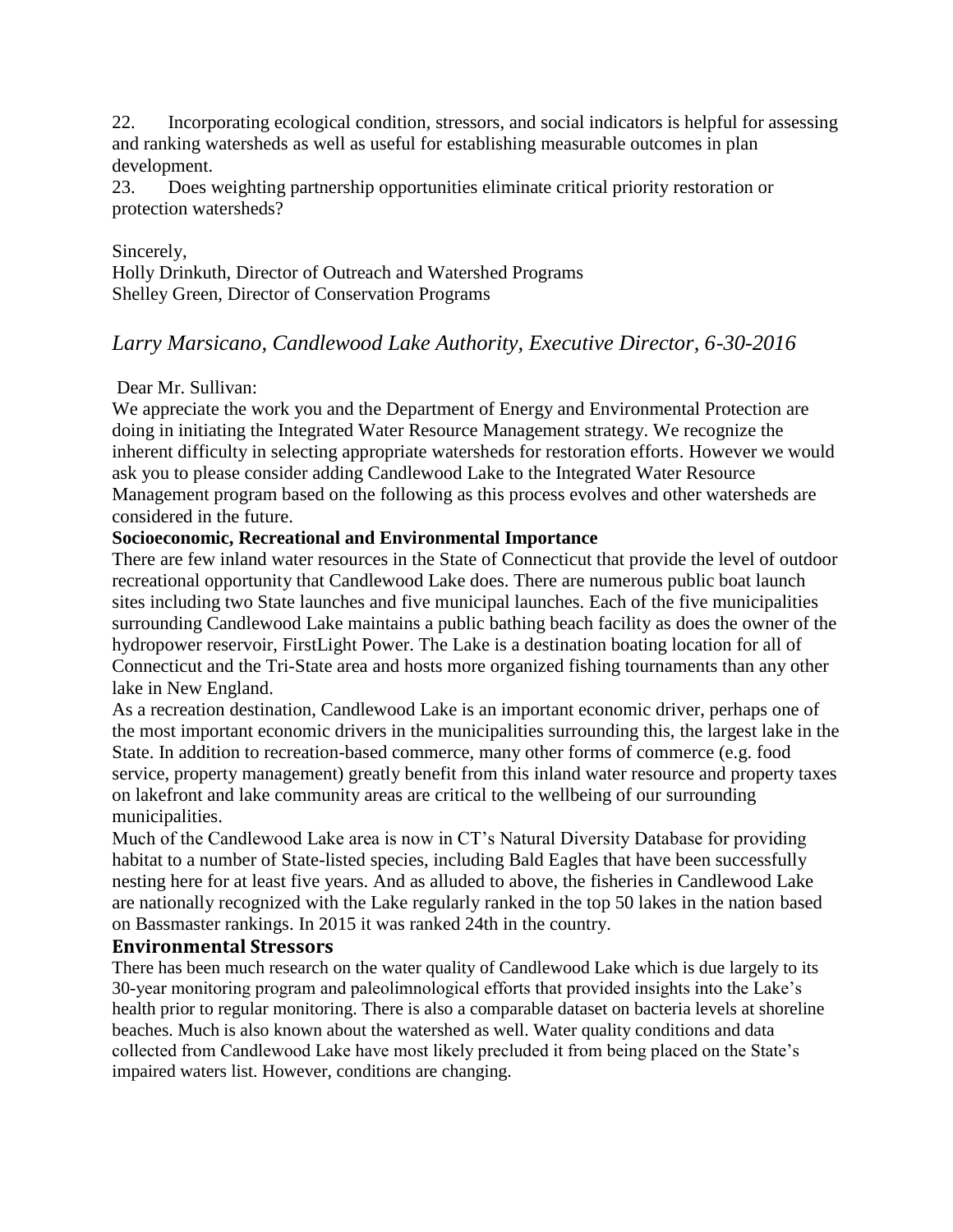In recent years Candlewood has started experiencing more frequent and intense blue-green algae blooms. Last year, town beaches were closed to bathing for the first time based on the State's guidance for beach closures and reopening due to cyanobacteria blooms. We have already experienced closure due to cyanobacteria in June of 2016. We would suggest that the occurrence of cyanobacteria blooms and beach closures due to blooms be given important consideration when looking for inland waters to restore.

### **Partnerships with Watershed Groups**

It is my understanding that a history of collaboration with local watershed groups was an important consideration in selecting watersheds for the Integrated Water Resource Management program. The municipalities surrounding Candlewood Lake in the form of the Candlewood Lake Authority have a long history of collaboration with the CT DEEP. An important example of our collaborative efforts was our Action Plan initiative supported through the 604B funds provided by the CT DEEP.2 In that effort local land use regulations were examined in the five municipalities surrounding the Lake and recommendations made to town leaders on ways of improving those regulations in the interest of the Lake. A number of local regulatory changes were made in our towns and we continue to advocate implementation of our recommendations.

It is also my understanding that there is a concern with the potential "return on investment" of resources at Candlewood Lake. I would suggest that the return on investment variable should be weighted by the sum of values the resource provides that might be lost without restoration and the costs of restoration after a severe crash of the ecosystem. Based on current trends and with continued beach closures and cyanobacteria blooms I fear loss of value at Candlewood Lake would have cataclysmic impacts locally and statewide.

I wish you success in this initiative and trust you will consider these comments as you reassess your selections for planning or as you look to increase the number of watersheds you look to provide assistance in restoring.

Sincerely, CANDLEWOOD LAKE AUTHORITY Laurence J. Marsicano Executive Director

### *Eileen Fielding, Executive Director, Farmington River Watershed Association, 6- 30-2016*

#### Mr. Sullivan,

Thank you for the opportunity to comment on the Integrated Water Resource Management plan for restoring water quality in Connecticut's rivers and streams. After attending DEEP's helpful information session on June 20th and reviewing the subwatersheds of the Farmington Basin that emerged (or did not) as priority areas, I have these comments and questions.

Overall, the approach makes practical sense and we agree with its intent. It addresses some weaknesses in the current approach, such as a possible over-emphasis by EPA on producing Total Maximum Daily Loads relative to other actions. It also seems to allow options for addressing pollution with alternatives to TMDLs that could be more efficient. We also salute the IWRM's stated intent to protect subwatersheds that are in good condition, as this is a costeffective approach. The IWRM approach is also intended to focus less on the quick, easy fixes and focus more on solving complex and long-term problems. This too is a welcome change of emphasis. We also agree with the intent to re-assess the priority areas as new data become available or new conditions emerge. Updating the priority list every two years is an incentive to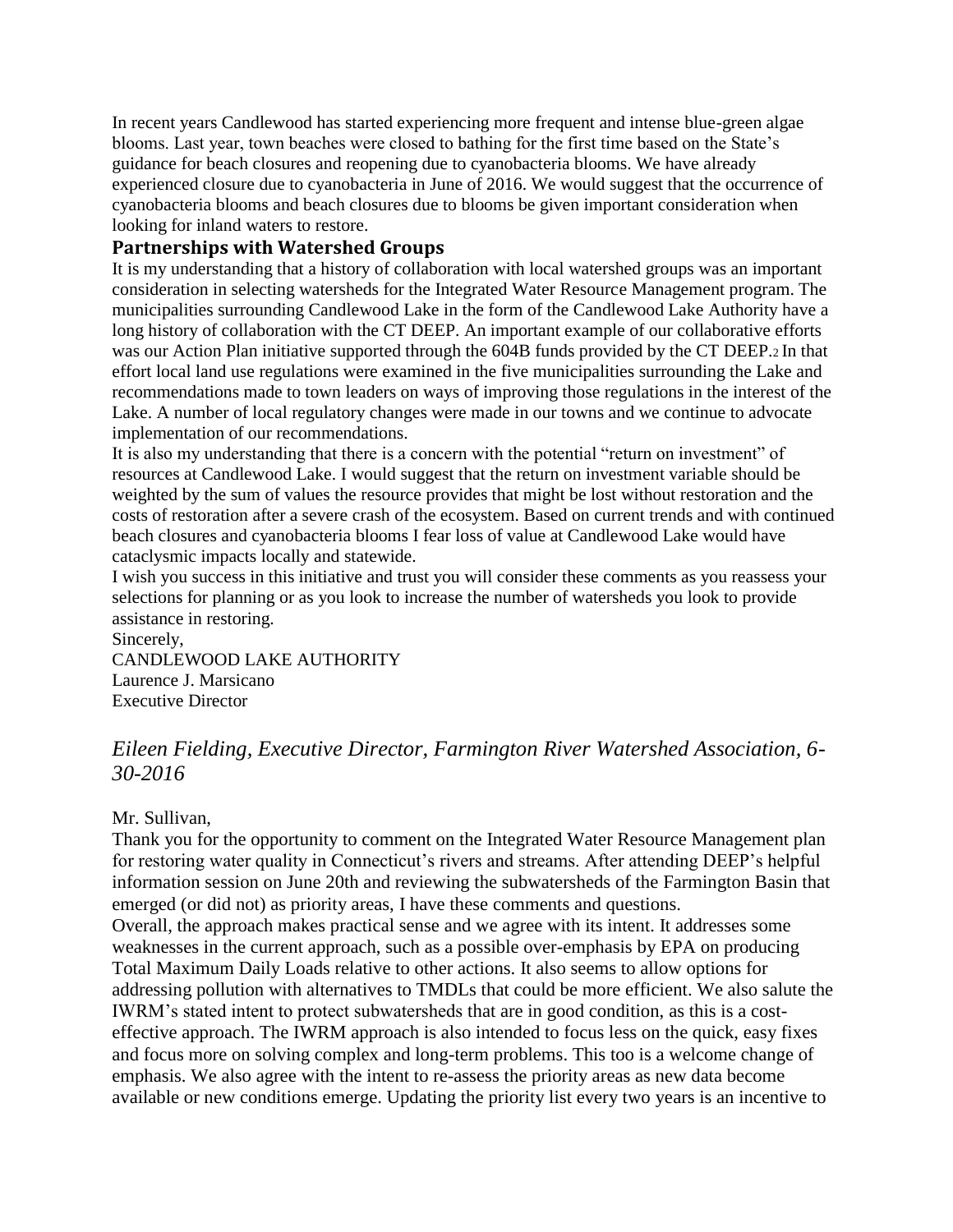stay engaged in providing information and building strong partnerships for active protection and restoration.

The IWRM approach does raise some questions when applied to cases our own watershed. 1. The Mill River/Farmington River area, identified as a priority for restoration, certainly could benefit from that status. Because of the IRWM listing, we anticipate more incentive and opportunity for FRWA to work with towns and other partners on restoration projects in this area. But we wonder about the consistency of priority status over time. Two years can be a short time to organize partners and funding for even a single project. It is certainly a short time for finalizing a 319 grant proposal and contract. Partners may mobilize for action on the basis of a priority listing for a subwatershed, only to have the area disappear off the priority map before funding or implementation. We hope there will be an understanding that an area that was recently on the map still merits consideration.

2. The West Branch of the Farmington River, identified as a priority for protection, is an area where existing social and environmental factors for protecting the watershed are strong. But we are quite aware of ongoing development pressures that put it at risk, so any additional incentive or resource for protection is welcome. Please note, a limitation for 319 funding in the West Branch is that the other main source of river protection funding comes from the Wild  $&$  Scenic River program of the National Park Service and cannot be used as match. Alternate funding sources would have to be sought.

3. Other parts of the Farmington River Watershed are potential priority areas and it would be helpful to know what specific changes could raise their ranking. We are currently involved in developing EPA-approved Watershed Based Plans for the Pequabuck River and the Still River. We expect that the completed plans, and any community action that they generate for reducing pollutant loads and gathering more data, could nudge these subwatersheds higher on the priority list. Likewise, the designation of the lower Farmington River as a Wild & Scenic River would include the Salmon Brook subwatershed, thus enhancing its protections and its community engagement in stewardship. But what, specifically can affect a subwatershed's rank? We understand the broad criteria, but seeing the data that are used to generate priority rankings would help us focus on the most relevant actions to take.

Finally and for the record, we deplore the lack of new resources for water resource management. Using existing resources more efficiently does have limits which may have been reached already. Also, when staff have to launch new procedures during start-up, immediate improvements in efficiency can be hard to realize. That said, we applaud this new direction and are committed to working with DEEP to make the IWRM approach work.

Sincerely, Eileen Fielding Executive Director

### *Alicea Charamut, Lower River Steward, Connecticut River Watershed Council, 6- 30-2016*

### Dear Mr. Sullivan,

Thank you for the opportunity to comment on the potential areas for plan development identified through the DEEP's new approach to Integrated Water Resource Management in Connecticut. I can appreciate the need for a more systematic, data driven and objective approach to prioritizing basins for restoration and protection. The technical support document was helpful in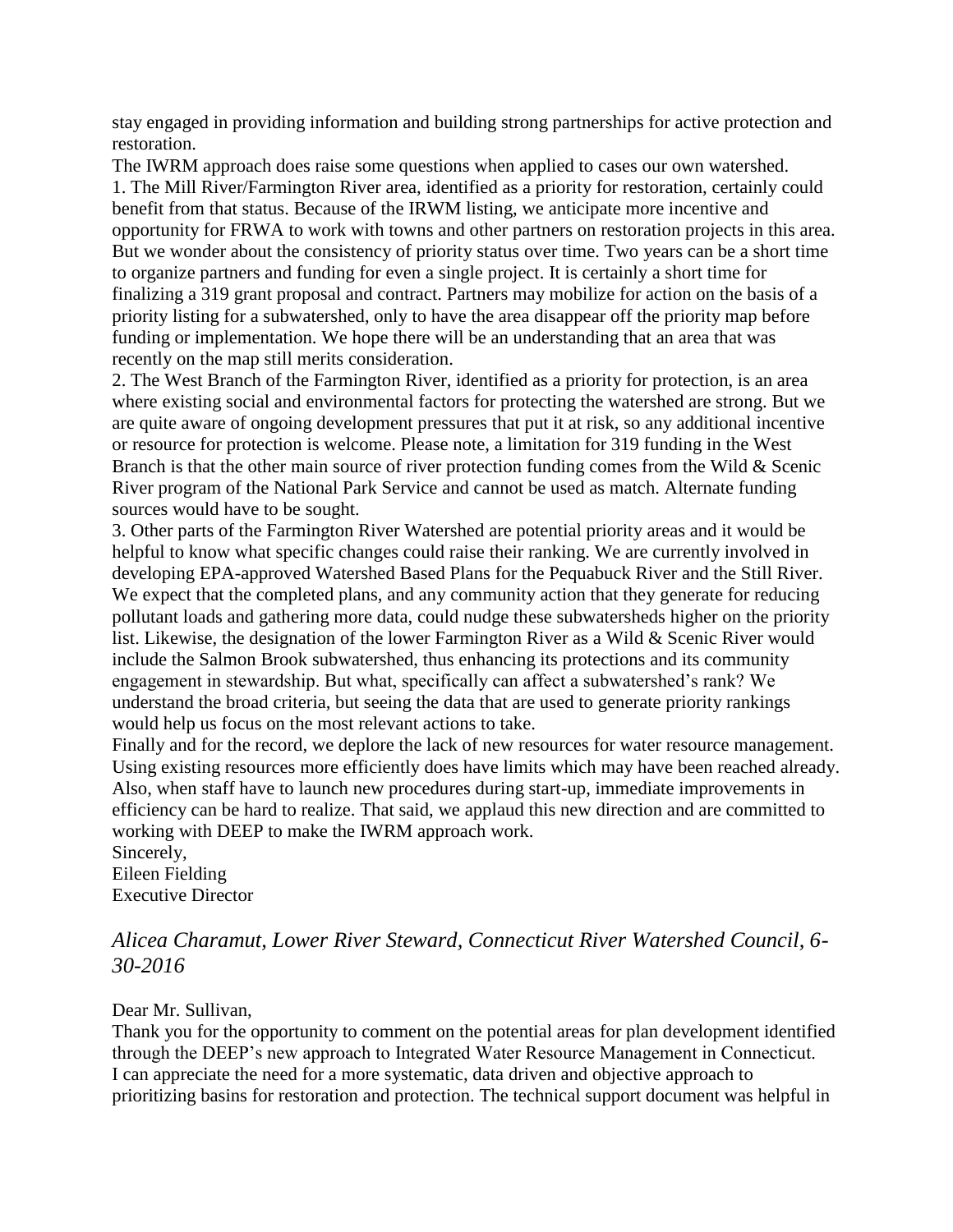understanding how RPS Tool was used to achieve this goal. However, it is difficult for watershed managers to offer either agreement or further input on the rankings in Appendix D without seeing the data for the indictors which constitute the index numbers. For example, miles of free flowing streams is a heavily weighted indicator for several scenarios. If a watershed manager knows of one or several small dams that may not be in DEEP's inventory there is no way for that watershed manager to know if the input was accurate and to what extent it skewed the index scores and, therefore, the overall ranking.

Thank you for incorporating Wild Trout Management Areas (WTMAs) into the analysis beyond the RPS tool. Wild brook trout are an excellent indicator of cold, high quality water. However, Wild Trout Management Areas represent a fraction of the rivers and streams that support wild brook trout in Connecticut. I recommend that you incorporate additional data from Inland Fisheries on locations of wild brook trout populations into ARCGIS.

While every watershed manager would like to see all high quality or threatened sub-watersheds protected and every impaired sub-watershed restored, prioritization is necessary as resources are – sadly – always limited. I will be addressing only the waters identified within the Connecticut River Watershed.

#### **Lower Scantic River**

I am in full agreement with the prioritization of the Scantic River for restoration. Bacteria impairment is well documented in several sections and any action taken to reduce bacteria impairment will reduce other nutrient loads. The Connecticut River Watershed Council is willing to partner with local organizations in order to meet restoration goals on the lower Scantic River.

### **Mill Brook-Farmington River**

I will defer to any comments made by the Farmington River Watershed Association about Mill Brook- Farmington River.

#### **Roaring Brook, Lower West Branch Farmington River and Eightmile River**

It would be silly to disagree with any watershed within the Connecticut River Watershed singled out as a priority protection for nutrients. In the case of all three of these watersheds, as is with nearly every watershed in a populated state, the primary cause of an increase in nutrient loads will be development. With the exception of the communities that surround Roaring Brook, many of the towns surrounding these protected watersheds are not subject to the MS4 Permit which is an important regulatory mechanism. I have concerns that the protections available through permitting may not be enough to protect these watersheds from the quality degrading effects of development.

It still remains to be determined if priority watersheds will also be a priority for state and federal grants. If this turns out to be the case, consideration should be given to how current funding is factored in to prioritization and how prioritization will impact future funding for watersheds that may never be considered a priority for restoration using the current analytical methods. The Lower West Branch of the Farmington River and Eightmile River are both designated Wild and Scenic which means they receive a fairly reliable stream of federal funding. While the very strong partners in both watersheds could certainly do a tremendous amount with more resources, would there be a greater benefit by spreading those resources out among watersheds that do not enjoy a steady stream of income? Will critically impaired watersheds like the Park Watershed which may never make the priority ranks be doomed to further degradation due to lack of resources and perhaps cancel out the improvements make in other parts of the Connecticut River Watershed?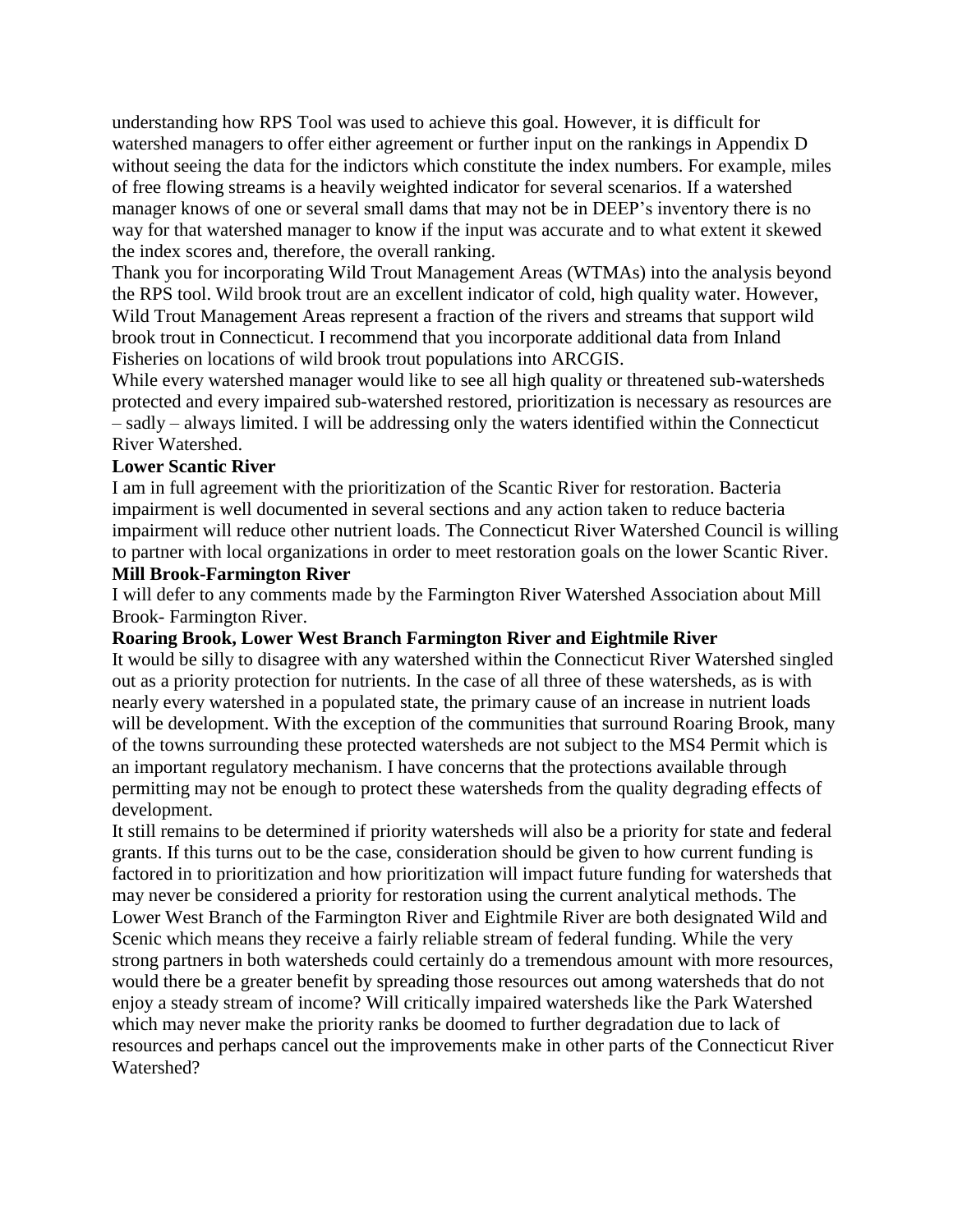Thank you again for the opportunity to provide comment. I look forward to meeting with you and your staff to determine how we can be of assistance in meeting water quality goals in the identified priority areas in the Connecticut River watershed. Sincerely, Alicea Charamut River Steward

### *Tim Visel, concerned citizen and educator, New Haven, 6-30-2016* Hello Chris,

I see the water resource plan has a deadline of today and would like to make a couple of suggestions to the non-point source and watershed plan areas.

I see that storm water is mentioned but would urge DEEP to consider the amount of organic material (mostly leaves) as a significant source in nitrogen in estuaries and role in HABs -toxic blooms that require high levels of ammonia. Organic matter in shallow waters are subject to sulfate reducing bacteria- especially in very warm water. SRB bacteria generate ammonia in low oxygen conditions while utilizing sulfate as a oxygen source. They are also the source of sulfides and sulfuric acid washes. Further reduction can create a greasy sulfide rich sapropel which as it ages complexes heavy metals- complicating pollution indices. Methanogens in deep deposits concentrates wax esters and bitumens into a deposit that fuels the sulfur cycle. I feel these processes should be include and detailed.

The second suggestion is that bacterial monitoring from Escherichia coli be expanded to include Vibrios. Vibrios have impacted blue crabbers to our south and in the warm period 2012 the Connecticut shellfish industry. The Vibrio series are very serious pathogens, Vibrio Vul. and Vibrio Para., but the most infamous being Vibrio Cholerae there appears to be both a warm water and Sapropel link. I feel we should monitor these bacteria as well.

I can provide additional information- just wanted to get these suggestions in before the comment period closes-

**Thanks** Tim Visel

### *Sandy Breslin, CO-Chair, LIS Citizens Advisory Committee, 6-30-2016*

### Dear Mr. Sullivan,

The undersigned groups from Connecticut and New York are jointly committed to restoring Long Island Sound ("LIS") and its tributaries. We write to provide collective comments on the Connecticut Department of Energy and Environmental Protection's ("CT DEEP") Integrated Water Resource Management Report (the "Integrated Report") primarily as it pertains to Connecticut's bays and harbors in the Sound and a Second Generation Nitrogen Strategy. We also urge the Department to promote ecological restoration and community resiliency strategies in the Integrated Report as critical tools for Connecticut's communities, rivers and coast. **Summary**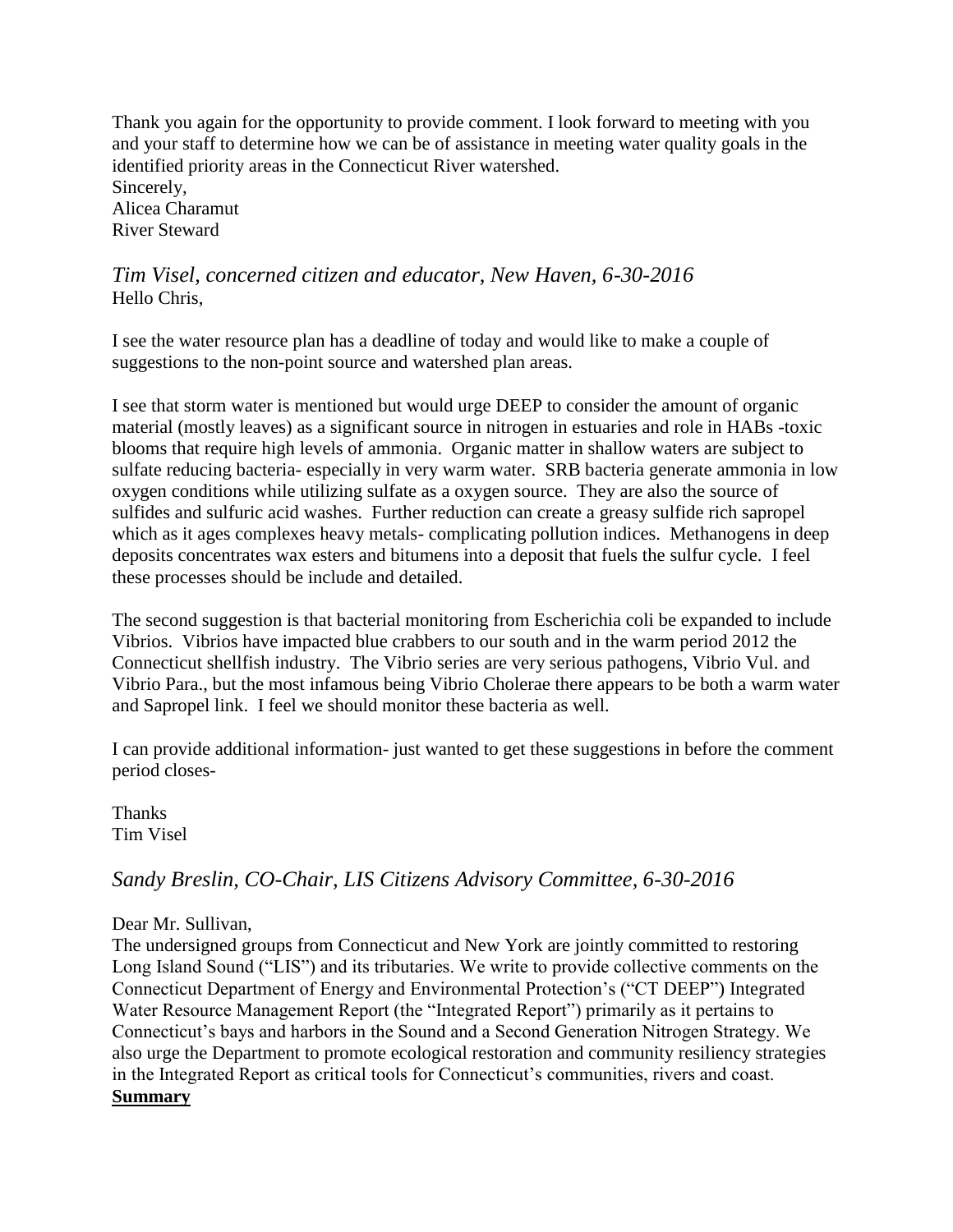We commend the CT DEEP for its leadership and accomplishments in reducing nitrogen loading in the Sound. We are pleased that, through the Integrated Report and the development and implementation watershed action plans to achieve its Second Generation Nitrogen Strategy, the Department is joining the United States Environmental Protection Agency ("US EPA") and the New York Department of Environmental Conservation ("NY DEC") in collectively recognizing that it is time for a new chapter in nitrogen control in Long Island Sound—one that includes a focus on controlling local sub-watershed sources of nitrogen within specific bays and harbors in the Sound that are substantially impacted by excess nitrogen inputs. We applaud the philosophical approach expressed in the report and make the following recommendations:

- 1. **Include more specific objective "deliverables" and timelines** such as pollution source identification, load reduction modeling, and specific enforceable pollution reduction targets and actions to reduce sub-watershed loads in order to improve local water quality and restore and protect healthy ecological conditions. While we are aware of the limitations that current budget conditions place on the Department, we urge CT DEEP to take advantage of the opportunities and momentum offered by ongoing US EPA and NY DEC nitrogen reduction efforts. The Department can and should employ the more specific nitrogen reduction related objectives, actions and timelines to which other partners, in particular the EPA, have committed. These deliverables and timelines can also be informed by the more specific and timely outcomes envisioned within the Long Island Nitrogen Action Plan (LINAP) process. Partnering with EPA, sharing methods and lessons from the LINAP effort and harnessing an increasingly coordinated citizenbased science monitoring effort in our bays and harbors can provide CT DEEP with the resources it needs to move forward, building on its impressive record of nitrogen reduction accomplishments.
- 2. **Expand the list of priority waters proposed for action** to include five additional nitrogen heavy sub-watersheds based on the latest data regarding relative nitrogen loading to Connecticut harbors and embayments.
- 3. To achieve a truly integrated and cost-effective process, **promote a small set of green practices** that will provide a variety of clean water, resiliency, and ecological benefits along the streams, rivers and coastline of Connecticut.
- 4. Finally, please note that these recommendations are **consistent with the goals and objectives laid out in the recently updated Comprehensive Conservation and Management Plan (CCMP)** for Long Island Sound, which is endorsed by CT DEEP.

### **Establish Timelines and Deliverables Parallel to EPA and DEC Nitrogen Action**

Steven Bellone, the Suffolk County Executive, has characterized nitrogen as "Public Enemy No. 1." The Long Island Nitrogen Action Plan compiled by New York DEC and others calls for plans and TMDLs by 2017. Similarly, in its December 2015 Long Island Sound Nitrogen Reduction Strategy, EPA has set 2017 as the deadline for data collection, establishment of nitrogen thresholds for ecological endpoints (e.g. eelgrass) and watershed-based planning for nitrogen reductions, and 2018 as the deadline to implement new permitting and nonpoint source nitrogen reduction strategies to achieve healthy water quality conditions. In stark contrast, CT DEEP's draft Integrated Plan only commits itself to completing plans for the protection of priority waters by 2022.

**We urge the Department to take advantage of the EPA and DEC momentum and timeframes, as well as EPA resources and work to achieve early targets. We ask that CT**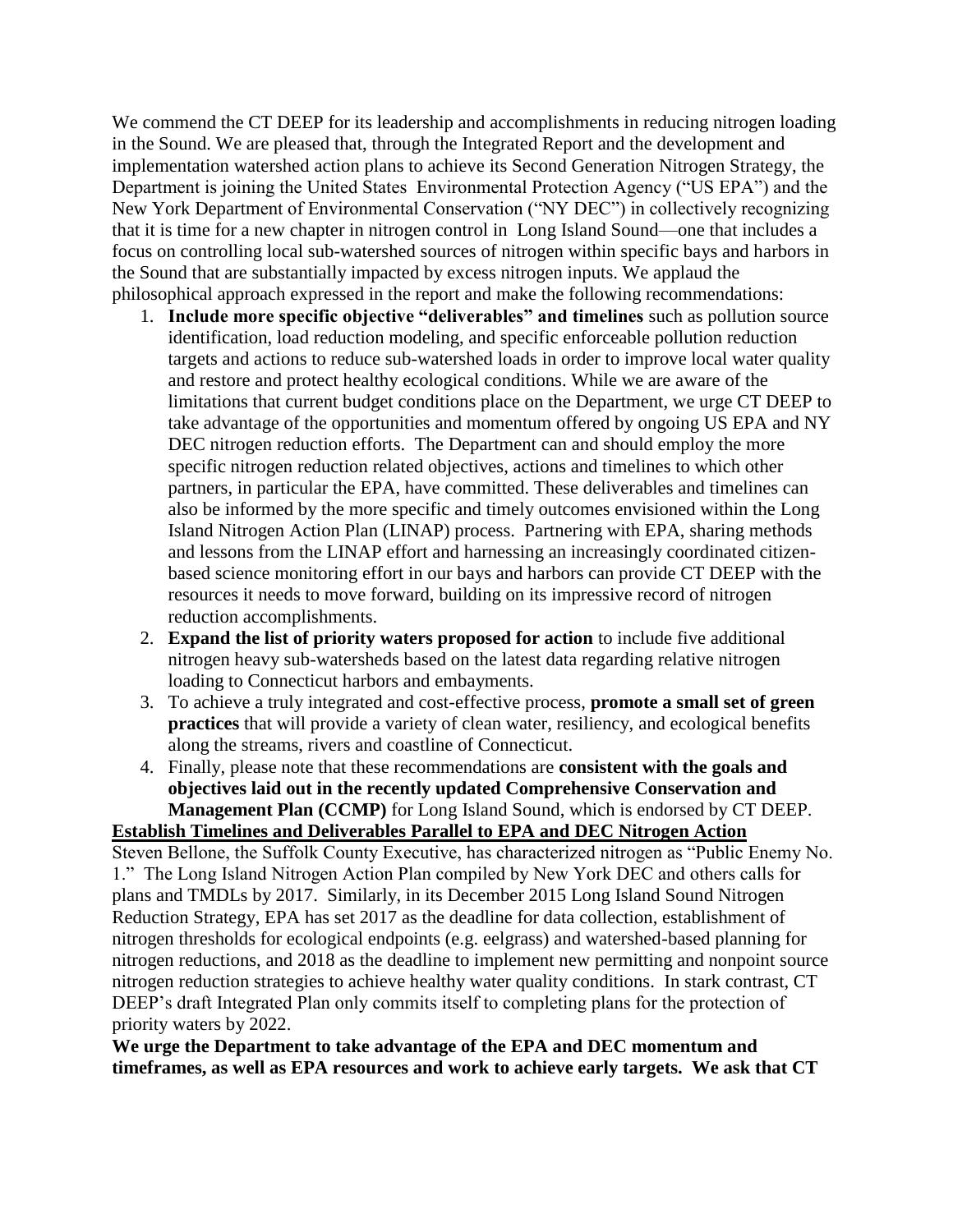### **DEEP commit to specific objectives and deliverables that are no later than the timeframes and deliverables identified by EPA.**

### **Expand the List of Coastal Watersheds Selected as Priority Waters**

The Integrated Report identifies a series of watersheds as waters for priority protection or restoration. We commend DEEP for considering not only lower quality waters that must be restored under the Clean Water Act, but also higher quality waters that must be protected from becoming degraded. By way of example, while the Niantic River supports eel grass (as sign of health) the scallop population is now largely absent and there is a serious threat of continuing degradation.

While we support this concept, as well as the six clusters of coastal watersheds identified within Figure 6 of the Report as priority waters, we request that you consider additional coastal watersheds for inclusion. Our recommendation is based on reviewing the data on nitrogen loading to bays and harbors compiled by University of Connecticut Professor Jamie Vaudrey, in particular, a review of normalized loads. A normalized load is data referencing nitrogen loading normalized on a per hectare area of bay/harbor receiving area. We also considered the value of the embayment and how and to what extent it is used and enjoyed.

Based on a thorough review of Dr. Vaudrey's data, we urge the Department to consider adding the following nitrogen heavy coastal sub-watersheds as priority waters for action (units are kg N/ha-estuary/yr):

- Pequonnock River with the highest normalized load (5003)
- Byram River in both NY and CT (2953) (bi-state effort)
- Oyster River, Milford (2249)
- Mill River, Fairfield (1338)
- Stamford Harbor (1302)

For comparison, the embayments that DEEP selected (and whose continued inclusion we also support) are listed below, also including the total load of nitrogen to the embayment normalized to the area of the embayment. (kg N/ha–estuary/yr)

- Pawcatuck River in both RI and  $CT (635)$  (bi-state effort)
- Stonington Harbor  $(40)$
- Mystic River  $(252)$
- Niantic River  $(63)$
- Farm River  $(836)$
- $\bullet$  Sasco Brook- (2297)
- Saugatuck River (113) (freshwater up north is 285)
- Norwalk Harbor  $(270)$

### **Include Green to Blue Clean Water/Resiliency Strategies in your Planning**

CT DEEP has and continues to support a series of proven ecological and clean water strategies that create clean water, ecological and resiliency benefits. Most also restore or enhance critical habitat. We urge you to recognize these techniques within any Second Generation Nitrogen Reduction Strategy, the Integrated Report and/or any larger water-based strategic plan. These strategies include:

 **Opening up the hydrological blockages and pinch points that plague Connecticut's rivers and streams** with a particular emphasis on removing dams that (a) are blocking fish migration and lowering water quality and (b) are at a high risk for failure, and thus presenting a substantial flood risk to adjacent communities.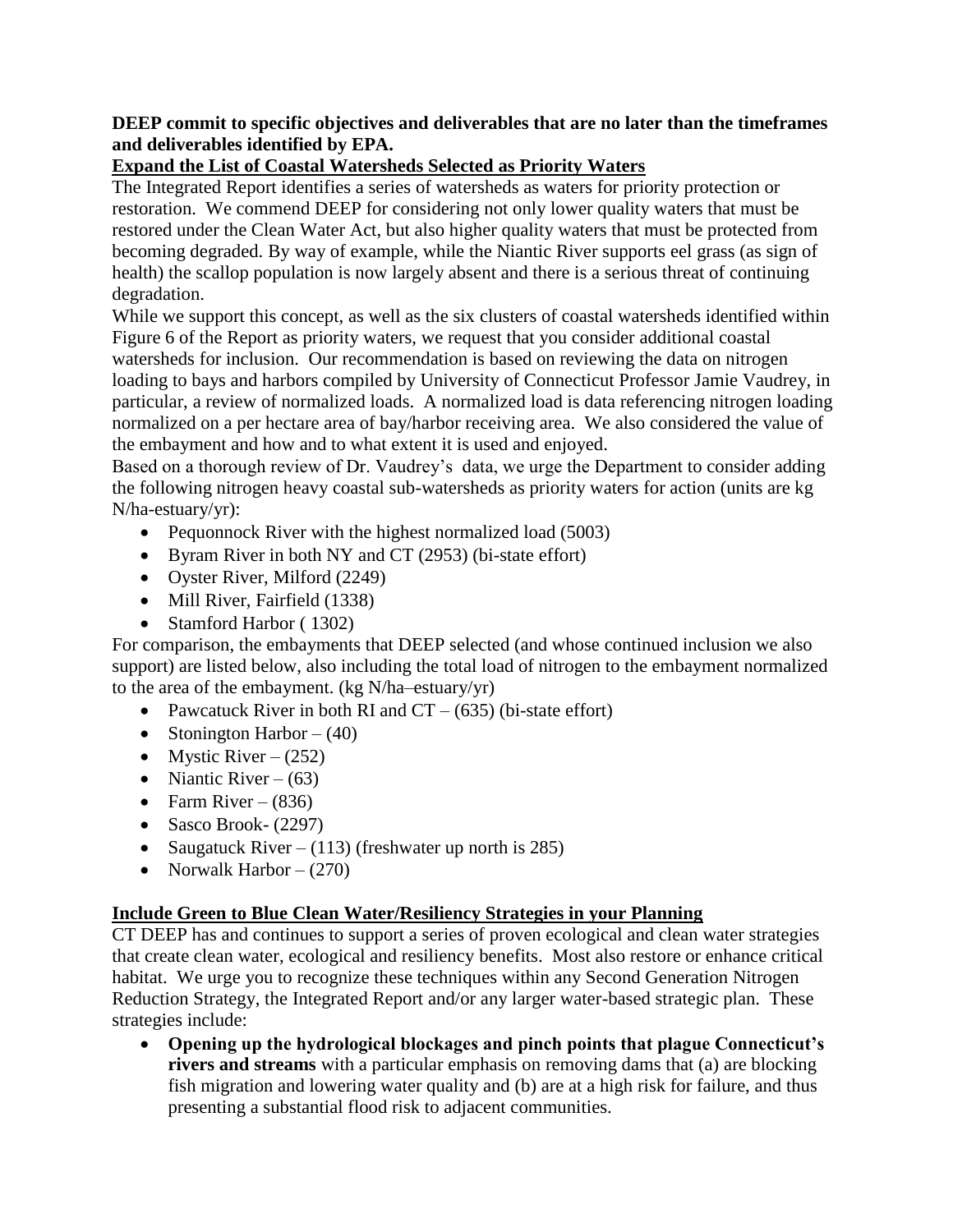- **Designing LID practices into all new development as well as LID retrofits on a scale** to meet the impervious surface reduction targets now embedded in DEEP's recently released municipal stormwater permit (MS4) and consistent with analogous goals of the CCMP. These common targets call for a reduction of approximately 10% of effective impervious cover within communities over the next fifteen years. When achieved, this target will provide substantial clean water benefits as well as providing substantial community flood reduction benefits.
- **Protecting, restoring and enhancing our Long Island Sound tidal marsh system:** Tidal marshes are incredibly valuable clean water, ecological and flood protection assets. In the face of sea level rise and an increased probability of coastal storms, the well documented flood storage and retention capacity of tidal marshes will only become more valuable community resiliency assets.

We commend CT DEEP for its two-decade track record of regulatory protection and restoration practices that is largely responsible for a modest gain in tidal wetland resources across the Connecticut coast in recent years. Long Island Sound's marshes, however, are under increasing threat. Recently, U.S. Fish and Wildlife Service reported a significant "natural loss" of approximately 19% of Long Island's wetlands since the 1970's, in part due to nitrogen stresses and sea level rise. $<sup>1</sup>$ </sup>

This same report documents that, on average, approximately half of the surface of the Sound's tidal marshes (46%) now have standing water at mean low tide, an indication of substantial stress.<sup>2</sup> Finally, this report notes that regional climate models predict a 20-45% loss in tidal wetland acreage by the end of this century, largely due to climate change and predicted sea level rise (Craft 2009). $3$ 

At 33%, the mid-range of the predicted tidal wetland losses is quite staggering.<sup>4</sup> It is higher than the 31% wetlands loss we have experienced largely due to development since 1880. Moreover, this loss is predicted to occur in the next 84 years as opposed to the longer 130 year loss period analyzed post 1880. The costs, economically and ecologically to our region, if we were to lose this resource are staggering. Based on the Report's per acre loss valuation<sup>5</sup>, if we were to lose another 33% of our tidal wetlands this century, a conservative mid-range economic loss estimate would be about \$250 million per year in today's values. Our coastal communities would also become significantly more flood prone.

As if this were not enough, we would experience an estimated reduction in nitrogen sequestration capacity of 13,500 tons per year due to this marsh loss. To put this in perspective, this is the approximate total nitrogen load that was discharged to the Sound from all sewage treatment plants in New York and Connecticut combined in 2015 (calculated at 13,900 tons for  $2015$ ).<sup>6</sup>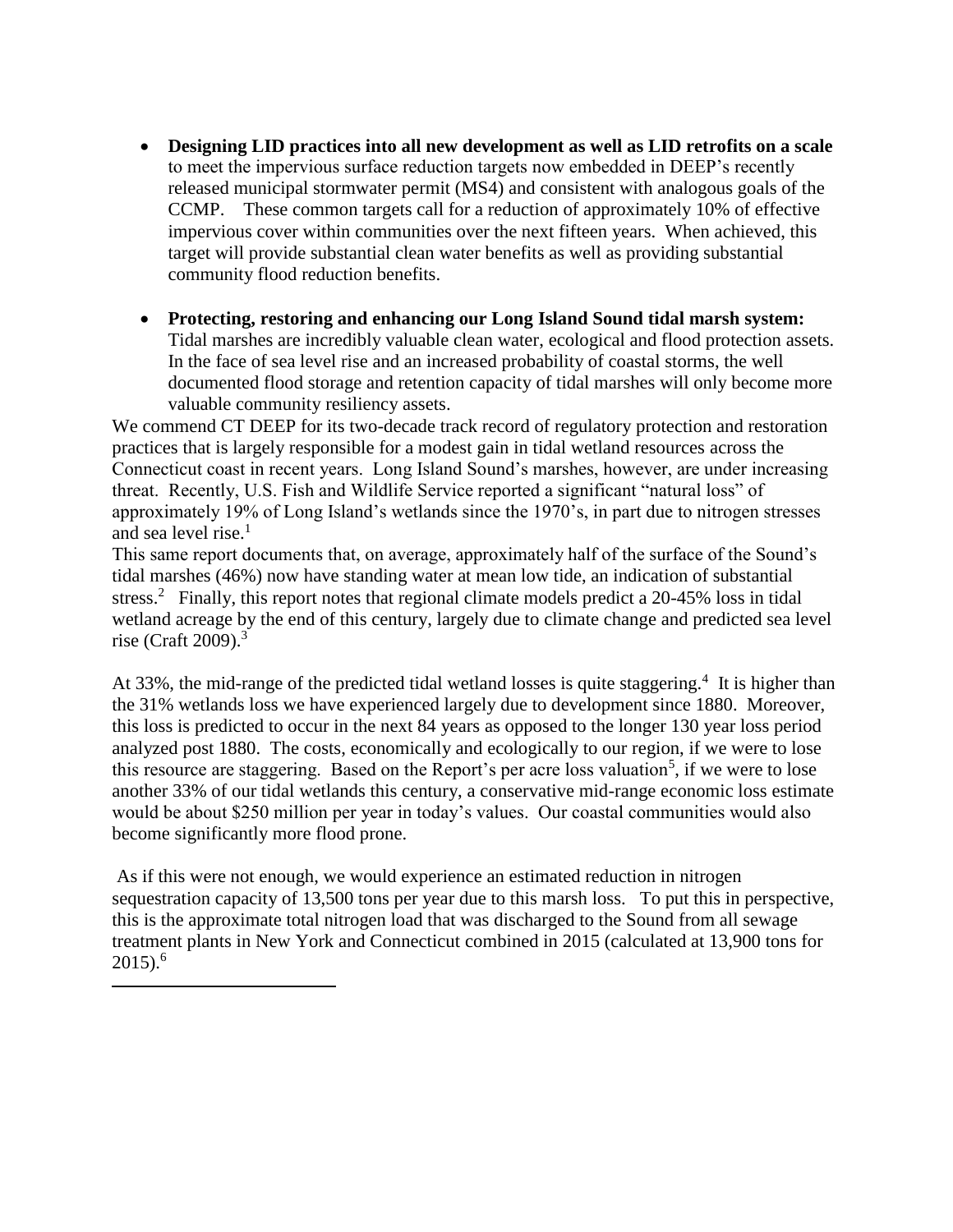Therefore, if we were to lose a predicted 33% of our tidal wetlands in the Sound this century, our loss of nitrogen absorbing capacity alone would result in the equivalent of doubling our current nitrogen pollution load from every sewage treatment plant discharging to the Sound from both Connecticut and New York.

In the face of this challenge, we must make every effort to protect, restore and enhance tidal marshes with the goal of not only protecting this resource, but also restoring it wherever possible to its historic conditions. To this end, we urge CT DEEP to consider piloting the beneficial re-use of clean dredge materials to both elevate sections of low marsh threatened with inundation, and restore marsh habitat in areas that have been lost in recent decades and have transitioned to open water/mud flat habitat. (A pilot could also be considered for certain areas on Long Island such as Northport where the transition from marsh to mud flats is striking.).

- **Encouraging Shoreline Softening Techniques.** As sea levels rise and flooding rates increase, property owners along the coast of our Connecticut estuary will install shoreline protection measures. We can enhance our net ecological balance and provide limited clean water benefits while protecting property by strongly encouraging shoreline softening techniques. By this term, we mean the use of a combination of engineered green living shoreline systems. At appropriate times, they can be combined with hybrid combinations of stone, timber or geogrid wave reduction barriers. These living systems can provide valuable fish habitat. When tidal marsh is included in the design, these systems can provide net clean water benefits.
- **Encouraging Sustainable Shellfish and Algae Culture.** Pilot projects supported by the LISS in the central and western basin of the Sound have demonstrated that raising "sea vegetables" and shellfish has measurable nitrogen reduction benefits. At least one grower has begun combining these techniques commercially, and other growers are being trained in these techniques. A study is underway to measure the nitrogen reduction benefits being derived from the town of Greenwich's successful hard clam bed management and harvest techniques. Given that these projects, when sited properly have both ecological and economic benefits and provide private sector opportunities, we ask that the Department work collaboratively with the Department of Agriculture's Division of Aquaculture to encourage wise siting and expansion of this practice.

All of the techniques listed above are encouraged by the recently revised Long Island Sound CCMP. We urge CT DEEP to reference the clean water advantages of these techniques and strategies within the Second Generation Nitrogen Plan, the Integrated Report and/or any broader strategic water planning process, highlighting their combined economic and community resiliency benefits.

To further promote these efforts, we strongly urge the Department to undertake an objective review of the permitting structures governing these activities, including input from practitioners in the field. In this new world, we must encourage adoption of innovative approaches to restore and protect clean water, protect fish and wildlife, and improve coastal and community resiliency and flood protection. Streamlining permitting practices for techniques proven to create net ecologic, clean water and resiliency benefits will help make that possible. **Partnering and Next Steps – Strategies for a Changing World**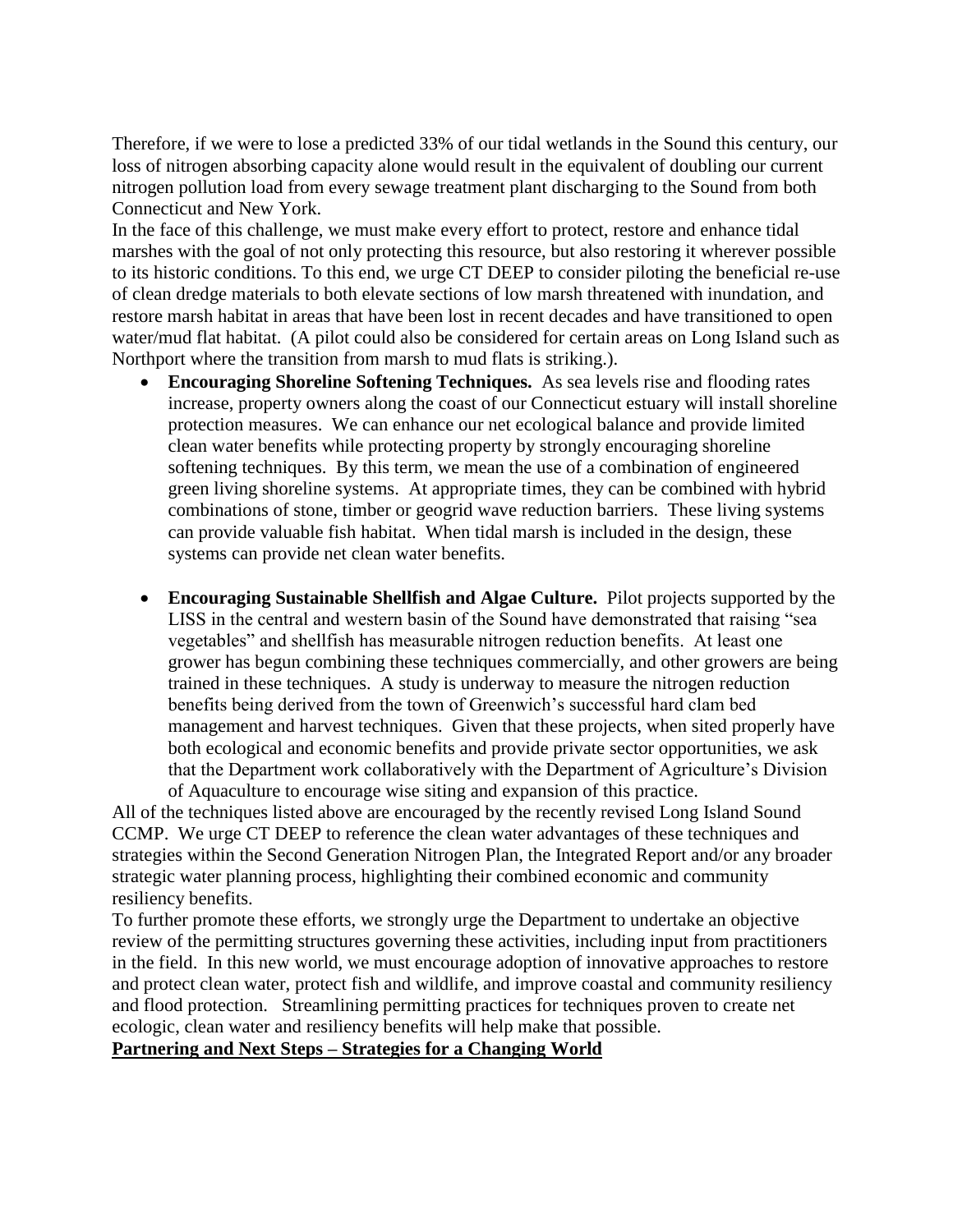When the original nitrogen TMDL was created for Long Island Sound, CT DEEP had comparably more assets at its disposal and was able to lead its partners in a cutting edge point source reduction program.

Today, the Department has fewer human and planning resources than it did a quarter century ago and the near term budget climate is hardly encouraging. The good news is that the Department now has partners dedicating significant resources to the effort. The EPA will be undertaking much of the technical work needed to identify nitrogen reduction targets, load allocations and reduction strategies. We urge CT DEEP to take advantage of these assets and fold that work, its timeline and deliverables into your Report and planning process.

The NYS DEC is leading a parallel nitrogen reduction effort on Long Island with aggressive time lines and deliverables equal to EPA's. **To create a process that is integrated geographically, ecologically and administratively, we strongly urge CT DEEP to utilize similar timelines for establishing enforceable, measurable nitrogen reductions.**

To expand capacity and bridge data gaps caused by diminishing human and financial resources, we urge CT DEEP to expand its partnerships to include citizen based water quality monitoring groups. These groups are beginning to band together to develop a uniform protocol for identifying eutrophic conditions within bays and harbors around the Sound. By next summer, we anticipate that up to a dozen groups will be adopting portions of this protocol and producing eutrophic data that is comparable from bay to bay. Recognizing that CT DEEP is embarking on its own eutrophic sampling plot this summer, we urge the Department to work closely with the uniform citizen monitoring effort, make any final recommendations to improve it, and use the data generated to inform and adjust your local bay and harbor strategies.

Finally, we, the undersigned seek to become true partners with the DEEP in helping to shape and be a resource in the Integrated Water Resource Management Report and any associated planning processes. This effort is an extension of our shared mission of protecting and restoring our beloved Long Island Sound and reconnecting our rivers to that system. We welcome the opportunity to sit with you and your Commissioner to discuss your draft Report and our recommendations in more detail. To arrange a meeting or with questions, please contact Curt Johnson of Save the Sound, who serves as the Connecticut Co-Chair of the LISS CAC Policy and Legislative Committee at XXXXX

With thanks for your continued leadership and commitment to ensuring the health and safety of Connecticut's streams, rivers, lakes and Long Island Sound

### *Mary Pelletier, Park Watershed, Founding Director, 6-30-2016*

### Dear Mr. Sullivan,

Park Watershed is reviewing the proposed Integrated Water Resource Management (IWRM) Vision.

We understand the need for more effective implementation of the Clean Water Act (CWA) in Connecticut. In general, we appreciate the vision. However we are *very concerned* that the North Branch Park River watershed is not included on the DEEP *Preliminary Waters for Action Plan Development Map*, especially given that this could further reduce 319 funding available for the implementation of the 2010 North Branch Park River Watershed Management Plan.

Being included on the *Action Plan Development Map* will help transform the common misperception that the Park River watershed is a "throw-away" sacrifice zone. Earlier today while in the field for a brief stream survey with students from University of Saint Joseph's, and a concerned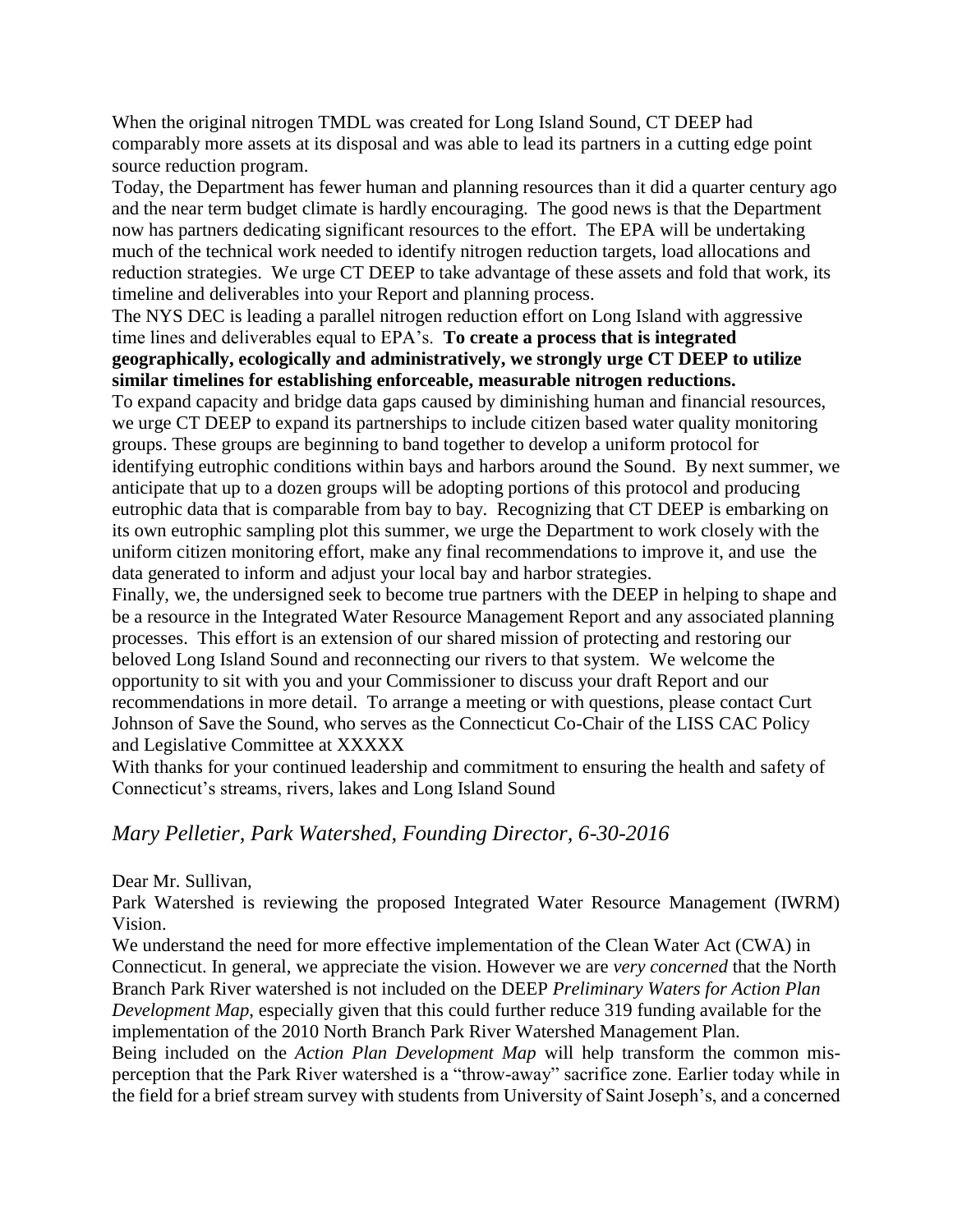homeowner whose property stretches to the middle of the North Branch, I debated differences between the North Branch and the Scantic River. I realize that for many deserving watersheds exclusion from the *Action Plan* appears to be a new layer of limbo. We suggest the state develop the following:

1. **A rotation timetable** to ensure all state watersheds will be included in the *Action Plan Development* process *–* and so anticipate when DEEP staff will focus expertise on local issues.

2. Recommended municipal land management practices and policies. This framework would give watersheds **not** included in the current *Waters for Action Plan Development Map*, actionable steps towards improving water quality, which could be rewarded – and so motivate local change.

3. **Add a designation of "Revitalization**" for watersheds such at the North Branch Park River that have been heavily modified. While numerous fragments of the North Branch can be restored, and there are ecosystems that deserve protection, there are also large areas damaged by past development projects. Damaged environments can be re-designed as 21st century green infrastructure to increase resiliency within high-density urban-suburban communities.

During the past decade Park Watershed has evolved into a 501c3 urban-suburban citizen stewardship organization with guidance from thoughtful CT DEEP staff and established nonprofits such as Rivers Alliance of Ct, Farmington River Watershed Association, Ct River Watershed Council and North Central Conservation District. We have met numerous communities where the North Branch and its tributaries are valued as scenic landscapes that host a diversity of birds, wildlife and plants within a short walk of homes, schools, and offices. Here are few more reasons why the North Branch ought to be included on the *Action Plan Development Map* for four more years (through 2020):

• The State of Connecticut owns, manages and regulates considerable resources and projects throughout the North Branch Park River watershed. The MDC Long Term Control Project, numerous state office buildings *with parking lots*, UConn School of Law, Penwood State Park, and the North Branch flood control reservoir system are examples of diverse state resources and opportunities to leverage cost effective ecological improvements within this watershed.

• Numerous K-12 school communities as well as faculty at local institutions of higher learning, such as St. Joseph's College, Univ. of Hartford, Trinity College and UConn are available to assist with improving nature within the environmental context of their respective campuses.

• North Branch has considerable cultural significance. Samuel Clemens gazed upon the North Branch Park River while writing great American river stories. Recovery of the river's cultural heritage could benefit the Capitol City and the State.

After decades of neglect, interest in improving North Branch water quality is gaining momentum. In the coming year Park Watershed will be working with University of Hartford Art, Science and Policy programs to further refine our community outreach message and programming. Along with new leadership in various cultural institutions, City of Hartford staff have indicated positive interest in revitalization of the North Branch. However fragmented, these cultural landscapes are essential to the 21st century quality of life in high-density urban-suburban neighborhoods.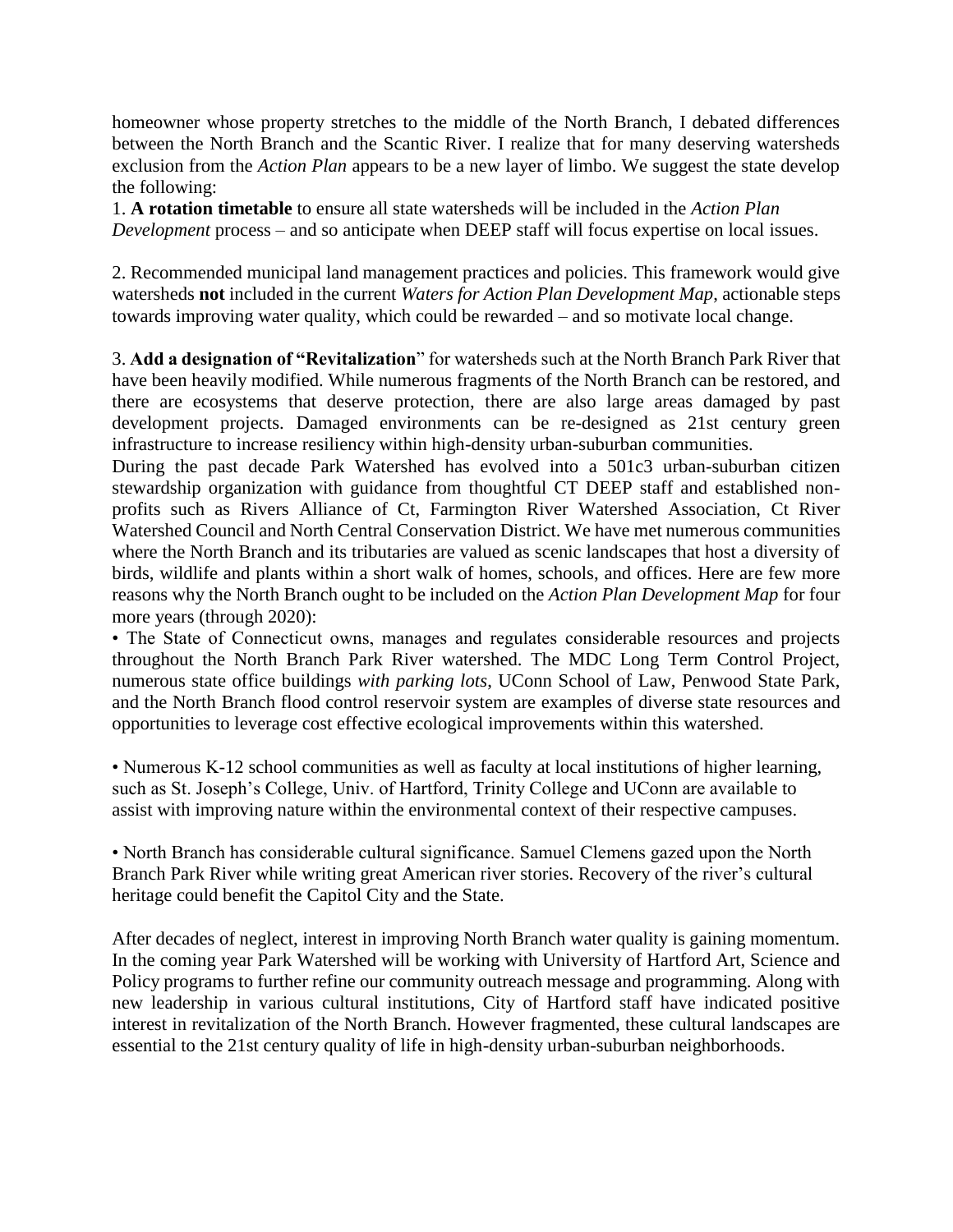Patient support from Ct DEEP staff, especially Chris Malik, has helped Park Watershed understand and accurately relay complicated, often narrow, yet highly respectable state and EPA environmental goals, regulations and procedures to concerned citizens of the watershed. A wide range of CT DEEP staff have dedicated research and staff coordination efforts to review current conditions, and develop a TMDL, as described in the 2012 North Branch Park River Watershed Summary. Park Watershed hopes that CT DEEP and EPA R1 staff will not overlook the value of this recent research, which has sparked momentum for change. Removing staff and funding from our current project work would be premature. For this reason, please add the North Branch Park River to the DEEP *Preliminary Waters for Action Plan Development Map*, through 2020, so that we can successfully complete implementation of projects identified in the North Branch Park River Watershed Management Plan that we are now working on together. Once again, thanks for this opportunity to comment, plus a big thanks for the good work of state staff who care about the health of nature in Hartford.

Sincerely, Mary Rickel Pelletier Founding Director Park Watershed

### *Martin Mador, president, and Mary Mushinsky, River Advocates of South Central Connnecticut, 7-1-2016*

Comments from Rivers Advocates of South Central CT Regarding the Integrated Water Resource Management Project

We share the concerns of Rivers Alliance regarding the Integrated Water Resource Management (IWRM) Vision for effective implementation of the Clean Water Act (CWA) in Connecticut, and support the addition of the Mill River to the priority rivers of the South Central CT basin. We thank you for including the Quinnipiac and the West Rivers. Our staff attended the public hearing in East Hartford to inquire about the omission of the Mill River.

We support the emphasis on prioritization and the inclusion of protection with restoration as twin goals. Our group (recently incorporated) decided to focus on three rivers within the South Central CT Major Basin: the Quinnipiac, Mill and West Rivers. We chose these because of the dense urban population that benefits by restoration of these urban rivers, and because the stormwater management necessary to clean them up must be directed at municipalities and their land use practices. Why target Hamden, North Haven and New Haven for introducing best practices and leave out the Mill River? Marketing and public outreach campaigns will work best if the entire basin is educated together.

CT DEEP unfortunately omitted the Mill River from priority status. While we admit the Regional Water Authority is careful to protect water quality around their reservoirs and wells, their interest ends at Lake Whitney, and their wells certainly affect streamflow. The lower Mill River below RWA's Lake Whitney is an important urban recreation resource for New Haven residents, many of low income, and patrons of East Rock Park. We often take beginning paddlers to that section of the Mill River. Anglers frequent the river both upstream and in the park.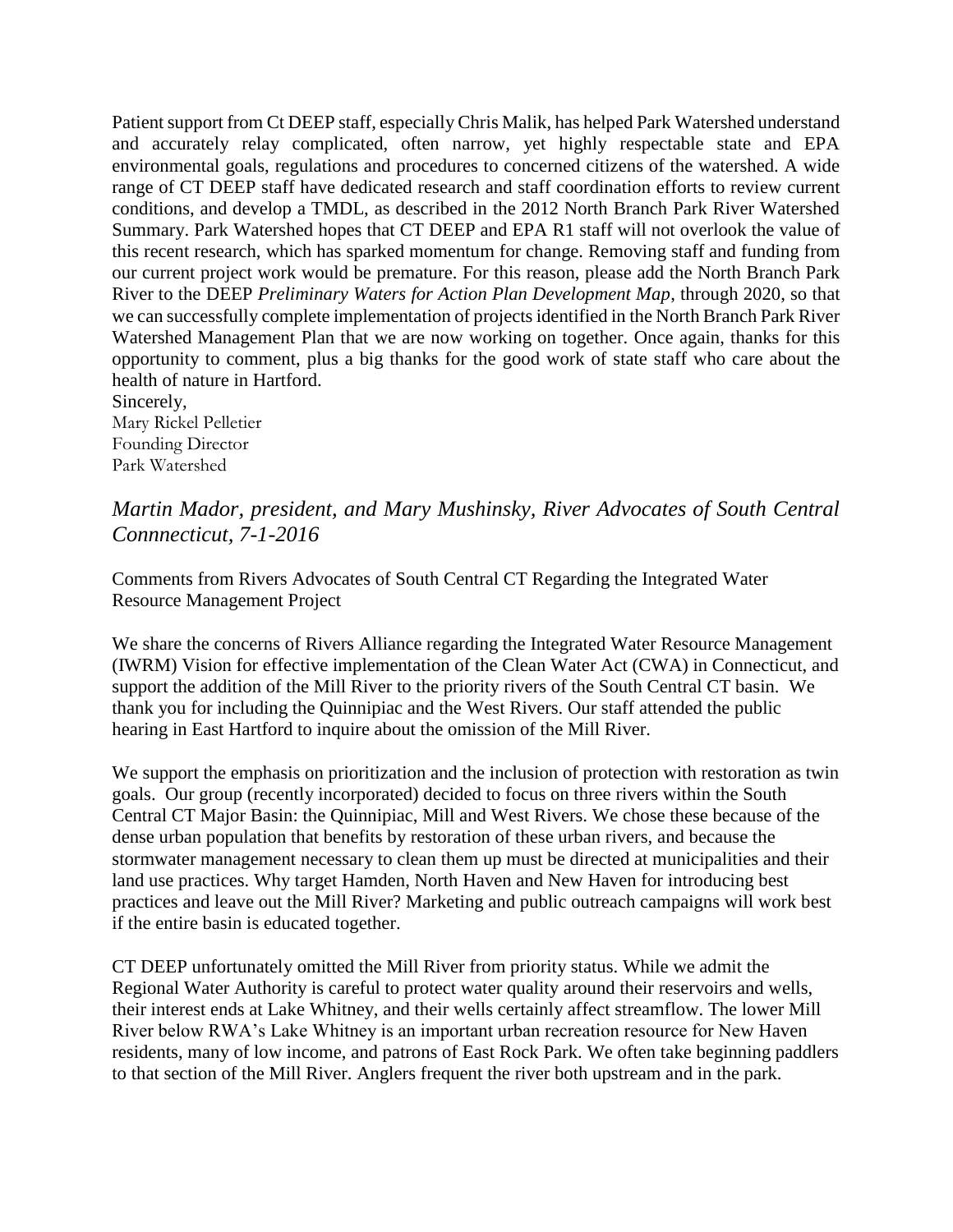Because of the importance of urban rivers to urban populations, River Advocates of South Central CT asks that you add the Mill River of Greater New Haven to your priority list.

Along with Rivers Alliance, we understand that DEEP's resources are limited, but that is all the more reason to allocate them more evenly between planning and implementation. The public is getting mixed messages from CT DEEP. Under the 319 program we were told: "no more money for planning, only for implementation." Under the Vision, we are told: "keep planning."

Agreeing with Rivers Alliance, we recommend using thermal pollution as an indicator of impairment, and healthy thermal numbers as indicators of potential high quality. The data is inexpensive to gather and will help us identify key resources facing harm by climate change. An impairment associated with thermal pollution is low stream flow and aquifer depletion. Thank you for IWRM's attention to free-flowing streams and altered streamflow. We ask that you increase attention to groundwater pumping and contamination as threats to the health of the state's water resources. Wells and streamflow are certainly connected!

Finally, your priority rankings may be missing information. For example, the Mill River in Greater New Haven has at least three grassroots groups interested in its fate: River Advocates of South Central CT, Mill River Watershed Association, and the Mill River Trails group that recently received a major grant for a riverside trail system.

Thank you for your outreach to river stakeholders. Martin Mador, president

# *Elizabeth Garra, Connecticut Water Works Association, Executive Director, 7-2- 2016*

Dear Mr. Sullivan:

The Connecticut Water Works Association (CWWA), a trade association of municipal, regional and private water utilities, respectfully submits the following comments on the Connecticut Department of Energy & Environmental Protection's (DEEP) Integrated Water Resource Management plan to restore and protect water quality.

As stewards of the state's water resources, Connecticut's water utilities utilize a multi-barrier approach to protect the quality and safety of drinking water supplies. These efforts focus on source water protection programs, water treatment processes, asset management and infrastructure maintenance, and water quality monitoring practices.

In addition, water utilities have a strong record of compliance with state and federal laws designed to protect the quality of Connecticut's drinking water supplies. These laws should be acknowledged and incorporated in efforts to develop and implement an Integrated Water Resource Management plan, i.e. 1) the prohibition on the use of Class B waters for drinking water supplies; 2) the protection of a water utility's safe yield and Margin of Safety which ensures that there will be sufficient drinking water supplies to meet the public health and safety needs of Connecticut residents, now and in the future; and 3) the authorization of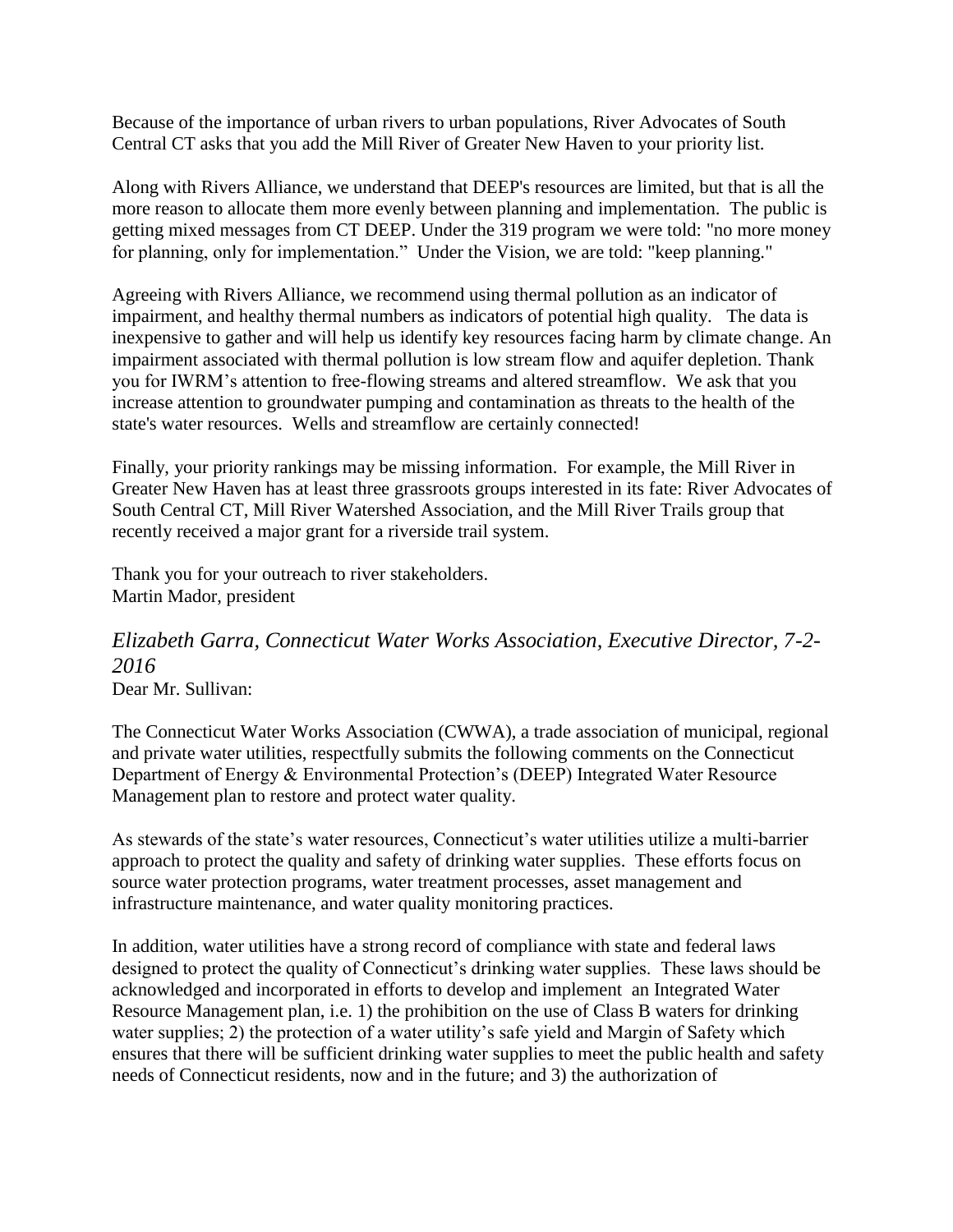interconnections to facilitate efforts to address the state's drinking water supply needs in a costeffective manner.

CWWA also supports efforts, as outlined in the plan framework, which recognize the importance of building on successful local partnerships and efforts to address water quality issues. This will help ensure that the plan reflects the priorities of the state as well as our local communities, which is critical to developing a strong foundation for meeting the water quality goals identified in the plan.

Recognizing the importance of integrated water resource management to the protection of Connecticut's drinking water supplies, CWWA circulated DEEP's notice soliciting comments on the plan, including the preliminary waters that have been identified for action plan development. Although CWWA does not have specific comments relative to the waters identified for action plan development, we would like to be apprised of any changes to the Integrated Water Resource Management plan and any other issues affecting the implementation of the plan.

Thank you for the opportunity to comment.

Very truly yours, Elizabeth Gara Executive Director

### *Michael Jastremski, Watershed Conservation Director, Housatonic Valley Association, 7-5-2016*

Dear Chris:

Thank you for the opportunity to comment on the Integrated Water Resource Management approach (IWRM) that the Connecticut Department of Energy and Environmental Protection (CT-DEEP) has developed for Connecticut. We appreciate CT-DEEP's commitment to restoring and protecting our waters, and recognize HVA's strong partnership with the Agency as essential to the success of our mission to protect the natural character and environmental health of the entire Housatonic River watershed, for this and future generations.

Our comments are summarized here:

- We are happy to see the emphasis on building and maintaining relationships with local partners to increase the impact of Action Plan development and implementation. We welcome any new opportunities for coordination and collaboration with CT-DEEP that arise from IWRM.
- CT-DEEP's strategic prioritization of sub-watersheds for Action Plan development under IWRM supports a key element of the 2015 update to HVA's Strategic Plan, which directs us to plan and implement our programs on a sub-watershed scale.
- Expanding the focus of water quality Action Planning in CT to include protection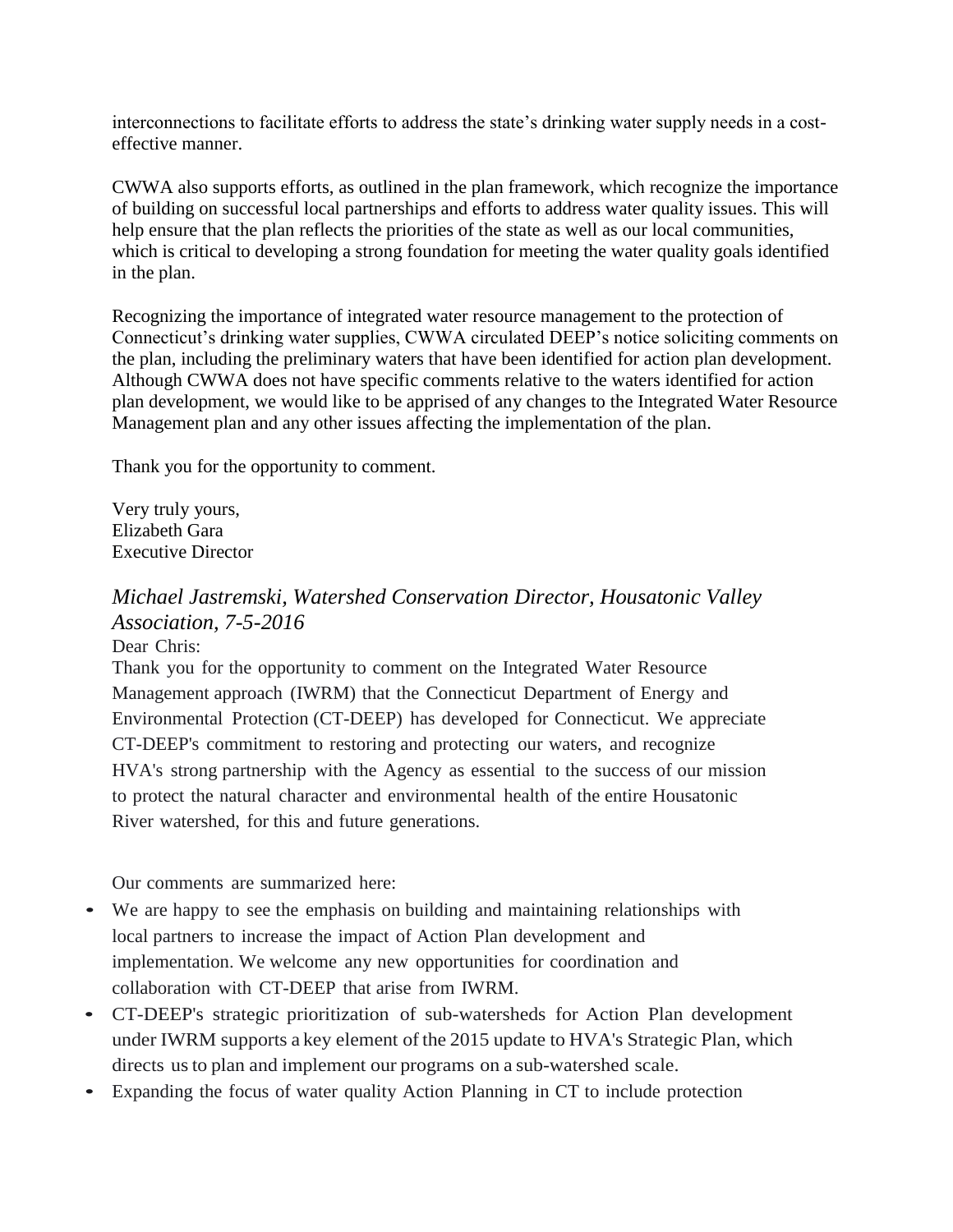of healthy waters is common sense, and we are thrilled with this element of IWRM. As watershed association that is also an accredited land trust, we are well positioned to further the watershed protection goals of IWRM in the Housatonic Valley.

- We are pleased to see the Carse Brook/Housatonic Mainstem sub-watershed as <sup>a</sup> Protection priority, but we ask that CT-DEEP also consider the Salmon Kill and sub- watersheds that drain to the Ten Mile River as 2016 Protection priorities.
- In anticipation of the next round of prioritization, we would like to discuss ways we can help make it more likely that the Shepaug watershed is selected.
- We are pleased to see the Still River on the <sup>2016</sup> list of sub-watersheds prioritized for restoration. We ask the CT-DEEP also consider including the Pootatuck River as a 2016 restoration priority.

#### *Building local partnerships:*

We welcome the IWRM focus on building local partnerships to accomplish water quality goals and make the most of limited resources. IWRM is a great opportunity to enhance the existing partnership between CT-DEEP and HVA and further our mutual goal of restoring and protecting water quality. We look forward to further discussions of how our work can support IWRM Action Planning and implementation in the Housatonic watershed.

#### *Sub-watershed prioritization*

We are pleased to hear that the IWRM approach will allow CT-DEEP to be more strategic when targeting sub-watersheds for Action Planning. CT-DEEP's roll-out of IWRM is timely as it comesjust as HVA is beginning to build our own sub-watershed approach for planning and implementing our core programs (Land Protection, Watershed Conservation, and Public Education and Outreach). This sub-watershed program framework is a key element of the 2015 update to our Strategic Plan. Our directive is to identify impacted watersheds, which we would target for restoration efforts; healthy watersheds, which we would target for watershed protection; and transitional or tipping-point watersheds.

The results of CT-DEEP's prioritization process will be extremely useful to us as we work to set our own priorities at the scale of the entire Housatonic watershed. Ideally, our target sub- watersheds and corresponding management strategies for the CT portion of the watershed will align closely with those identified by CT-DEEP. The similarity in approach between the directive of our Strategic Plan and IWRM present opportunities for coordination and collaboration that we hope to capitalize on.

We would also like to explore the possibility of running a version of the Recovery Potential Tool to prioritize HUC-12 watersheds throughout the entire 3-state Housatonic watershed,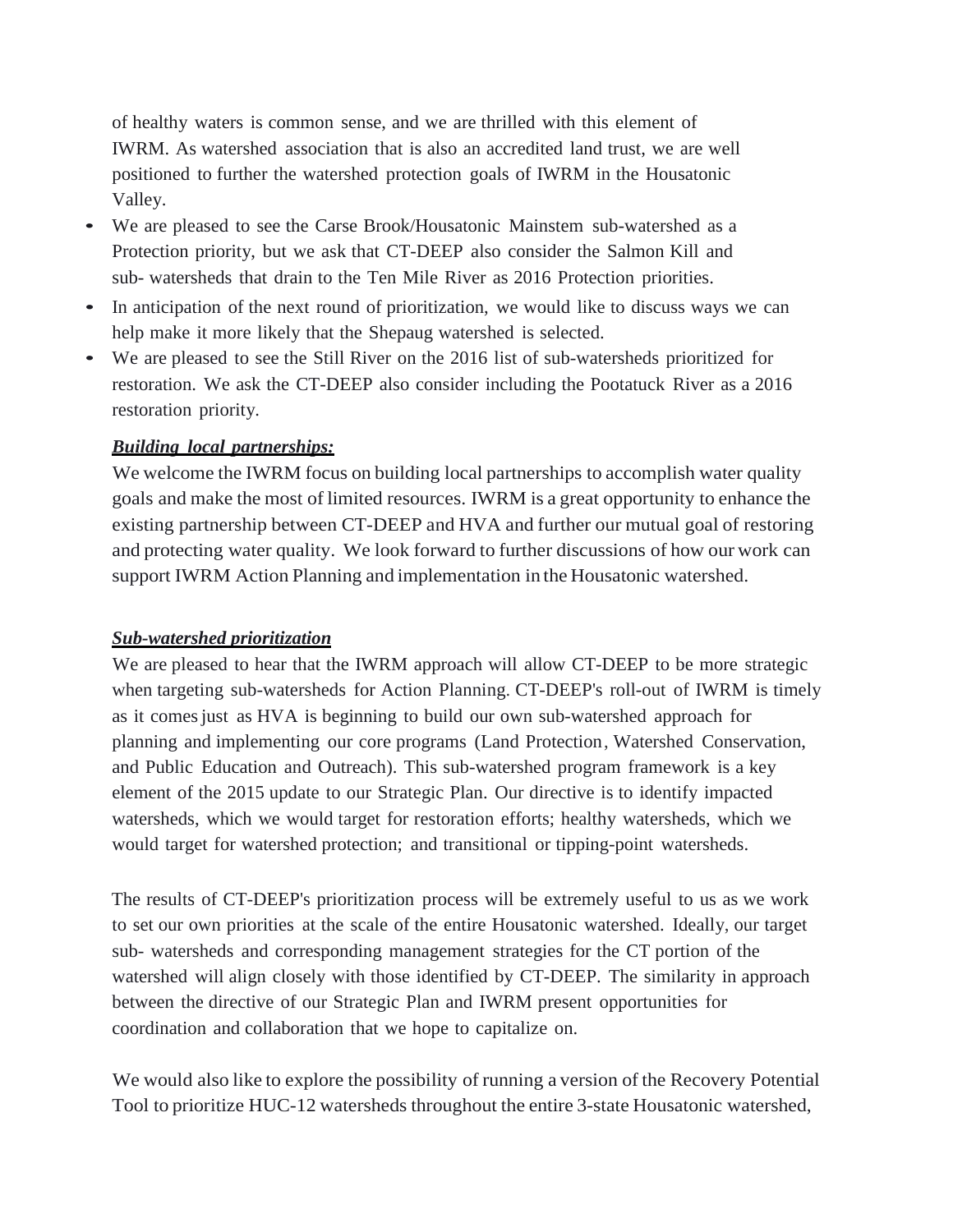with the idea of replicating CT-DEEP's methods as closely as possible. We hope to discuss the feasibility of this analysis further with CT-DEEP staff.

Ideally, CT-DEEP and HVA will target their respective programs in a coordinated way in the Housatonic watershed. This will maximize the potential for collaboration and synergy between CT-DEEP's Action Planning and our work. We are glad to hear there will be regular opportunities for HVA and other stakeholders to participate in future rounds of sub-watershed prioritization for IWRM.

### *Protecting healthy watersheds*

We are very excited about CT-DEEP's new ability to work towards protection of healthy watersheds with water quality Action Planning under IWRM. This will help to address a critical need for proactive watershed protection in the Housatonic watershed. HVA is both an accredited land trust and a watershed association. We have the ability to deploy land protection, ecosystem management and community engagement strategies in concert to protect healthy watersheds. We are ready to bring these skills to bear to help implement Action Plans for healthy sub-watersheds of the Housatonic developed by CT-DEEP under IWRM. We recognize that watershed protection planning is relatively uncharted territory for CT, and we are eager to dive in and help develop a set of strategies that are appropriate for our region.

### *2016 healthy sub-watershed priorities:*

In addition to Carse Brook-Housatonic River, other healthy HUC-12 watersheds that CT-DEEP should consider prioritizing this round include Mudge Pond Brook and the CT portion of Outlet Webatuck Creek, which drain to the Ten Mile River; and the Salmon Kill, which is the focus of a significant amount work to restore cold-water habitat. We also would like to flag the Shepaug River drainage (including the HUC-12 watersheds Headwaters Shepaug, Bantam River, and Outlet Shepaug) as a potential candidate for the next round of priority watershed selection, and hopefully start a conversation about work we might do in the interim to make it a better candidate for Action Planning.

### *Carse Brook-Housatonic River*

We see value in Action Planning for this watershed, particularly given the potential for upgrade of the Housatonic Railroad freight line that parallels the Housatonic along much of this stretch to passenger rail, and the proximity of CT Route 7 in some areas. The Housatonic mainstem through this area also just received designation as a Wild and Scenic River.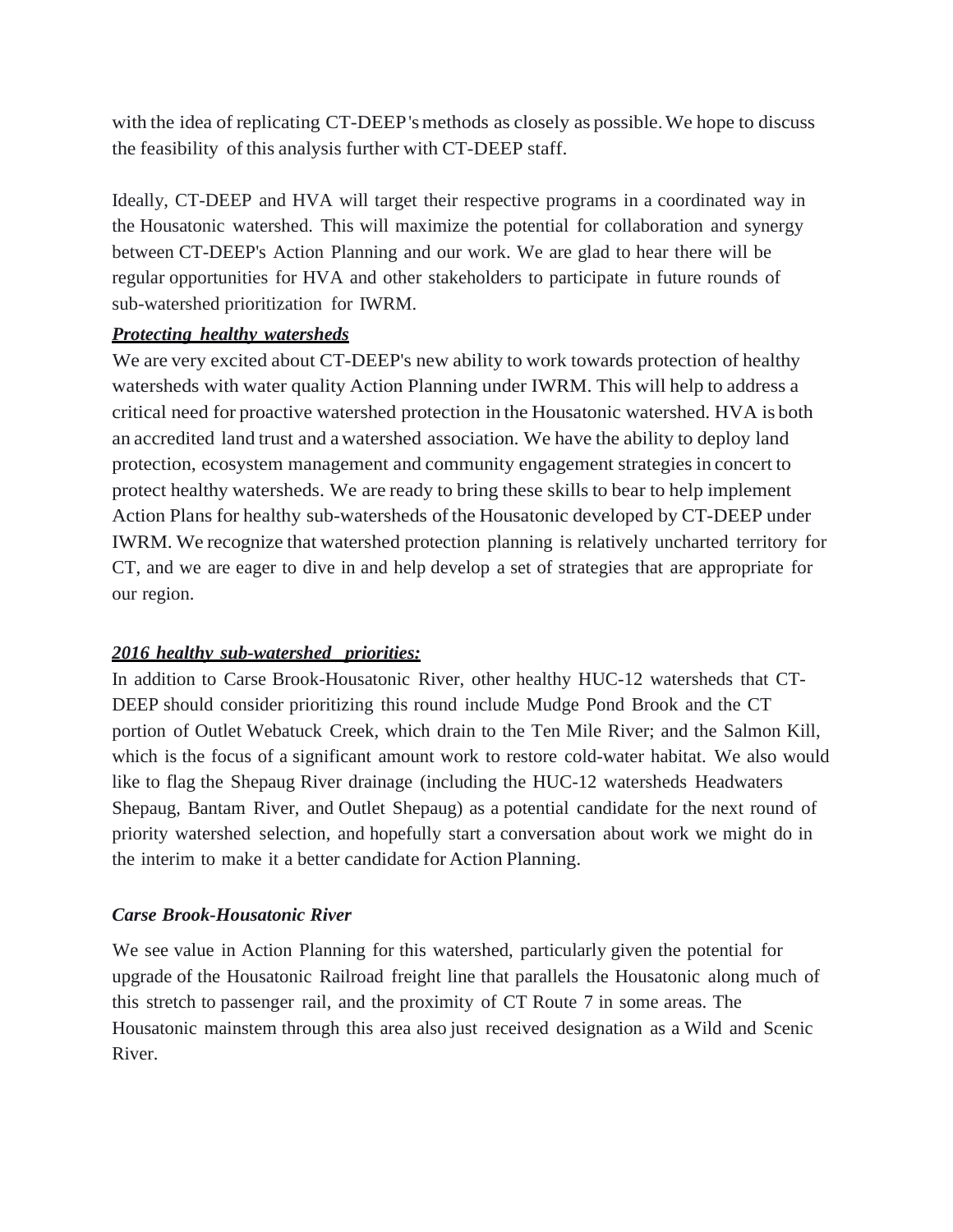HVA and partners are working on several projects in the Carse Brook-Housatonic River HUC- 12. Trout Unlimited in cooperation with the Housatonic Fly Fishers Association is planning a project to enhance the summer thermal refuge that forms at the mouth of Mill Brook in West Cornwall. HVA has assessed nearly all of the road-stream crossings in the sub-watershed to identify barriers to fish and wildlife movement as part of an effort to develop Road-Stream Crossing Management Plans for the towns of Sharon, Salisbury, Cornwall and Canaan (see attached Fact Sheet). Results of these assessments are available at [www.streamcontinuity.org,](http://www.streamcontinuity.org/) or from HVA upon request. HVA is also building a car-top boat launch on the Housatonic just downstream of the covered bridge in West Cornwall. Finally, HVA through the Litchfield Hills Greenprint Collaborative is facilitating a land acquisition project in the Mill Brook watershed. More information about these projects is available upon request.

#### *Mudge Pond Brook/CT portion of Outlet Webatuck Creek*

Mudge Pond Brook and Webatuck Creek are headwater streams that flow from CT into NY and join the Ten Mile River. HVA has identified the Ten Mile River watershed as a priority for our watershed protection work based on its conservation value and relatively healthy condition, and threats to water quality from increasing development pressure associated primarily with the Harlem Valley line of the MetroNorth railroad (service from Wassaic to Southeast). These issues are complicated by the fact that most of the watershed is in NY, but its immediate receiving waters are in CT. Consequently it is challenging to bring resources into the watershed for planning and management.

Over the past two years, we have steadily built support for collaborative watershed management among Ten Mile watershed municipalities, which is essential to overcoming the Ten Mile's jurisdictional challenges to securing resources for watershed planning and management. Last September, we convened the first meeting of the Ten Mile River Roundtable, which brought together municipal officials and other key stakeholders to discuss shared watershed management issues and strategies for working together to address them. We've met twice since then, and the Roundtable has agreed to pursu listing of the Ten Mile River and its tributaries as a NYS Designated Inland Waterway. Listing will make the watershed eligible for watershed planning and implementation grants administered by the NYS Department of State. We expect legislation adding the Ten Mile to the Designated Inland Waterways list to pass in early 2017, and a funding proposal to NYSDOS to develop a watershed-based management plan be submitted in June 2017.

While we will not be able to address Mudge Pond Brook and the CT portion of Webatuck Creek with NYSDOS funding, it is critical that we consider the entire watershed during the planning process. To this end, we have kept the CT towns of Sharon and Salisbury abreast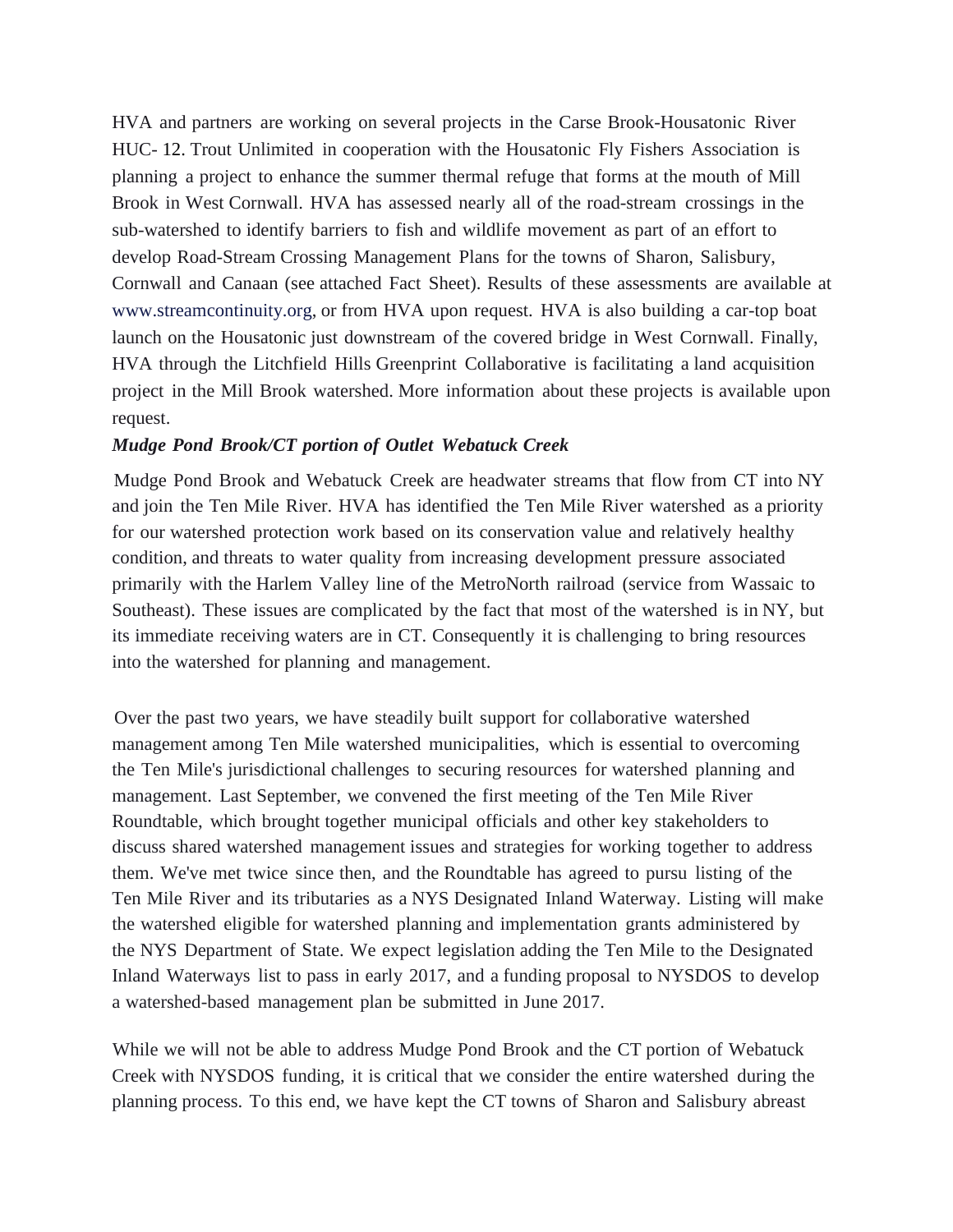of our work across the border. Now that support for watershed management is solidified in NY towns, we are ready to bring Sharon and Salisbury on as members of Ten Mile River Roundtable. We expect them to be represented at the September meeting.

We are also actively seeking funds that aren't restricted to the NY portion of the watershed. In May 2016, we submitted a proposal to the NFWF Long Island Sound Futures Fund that will allow us to develop an inventory and synthesis of existing planning and research relevant to watershed management issues identified by the Roundtable (flooding, water quality, and river- oriented recreation), development of a website and social media accounts for the Ten Mile River, and an initial public outreach campaign to build support for watershed protection. Work in Mudge Pond Brook and the CT portion of Webatuck Creek would be eligible for this funding.

We anticipate continued work in these sub-watersheds over the next two to four years. In addition to the Ten Mile River watershed plan, this area is also covered by our road-stream crossing assessment and replacement planning project. Mill Brook (part of the Outlet Webatuck Creek HUC-12) is one of our target watersheds for this effort. Our partners at the UCONN Civil and Environmental Engineering Department are modelling hydraulic capacity at culverts in Mill Brook and other target watersheds, using peak flood flows determined with a hydrologic model they've developed in combination with our field data. We are also conducting in-stream temperature monitoring and collecting RBV samples near barrier culverts in our target watersheds, including Mill Brook, to help make the case for potential replacement projects.

#### *Salmon Kill*

Trout Unlimited has been working for the past several years on a watershed-scale effort to restore cold-water habitat along the Salmon Kill and its tributaries. A significant amount of data on habitat and water quality was collected and used to identify and develop restoration projects. A variety of stream restoration practices have already been installed at project sites throughout the watershed, and implementation is ongoing. Please see attached fact sheet for more details.

The Salmon Kill is also one of the sub-watersheds HVA has targeted for the road-stream crossing assessment and planning project mentioned above. We have assessed all of the road- stream crossings in the watershed to identify barriers to fish and wildlife movement, and our partners at UCONN will be modelling hydraulic capacity at culverts in the watershed. As the Salmon Kill is the only target watershed within the partner town of Salisbury, we anticipate developing at least one conceptual design for a culvert replacement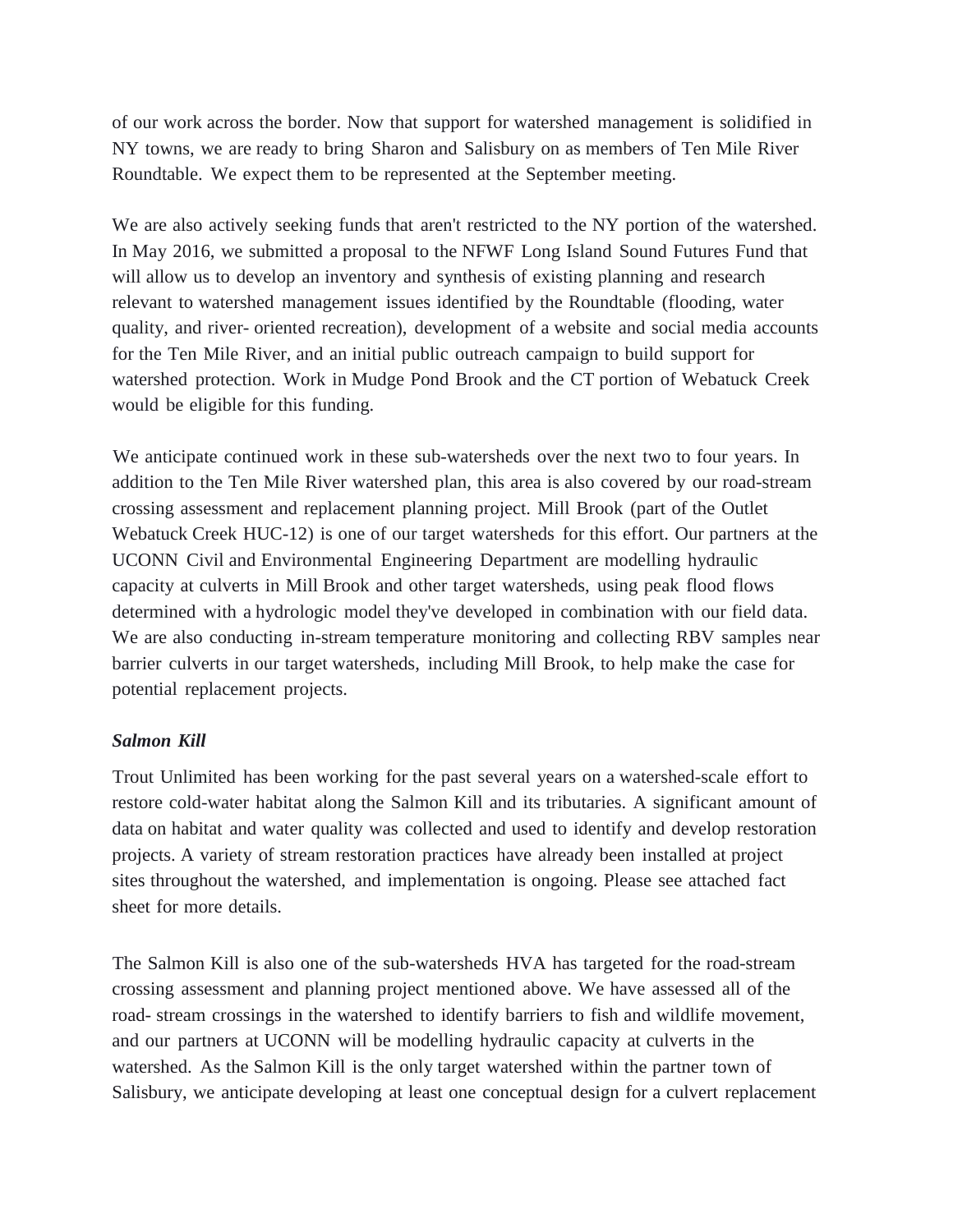project in the watershed.

Conceptual designs will be created using the Stream Simulation Design method developed by the US Forest Service.

The Litchfield Hills Greenprint Collaborative (a division of HVA) has identified a number of developable parcels in the Salmon Kill watershed that are good candidates for land protection. Given the level of investment in restoration along the stream corridor, the Salmon Kill is an excellent place to target land protection to ensure long-term watershed protection. A completed Action Plan that identifies land protection as a watershed management strategy would be very helpful as we pursue this goal.

### *Shepaug*

The Shepaug River drainage (including the HUC-12 watersheds Headwaters Shepaug, Bantam River, and Outlet Shepaug) contains many miles of high quality headwater stream, as well as areas that are impacted by development. The Shepaug mainstem is a popular fishing destination.

We anticipate moving some of our ongoing programs into the Shepaug within the next two years, including the road-stream crossing assessment and replacement planning work which we plan to complete for the Towns of Washington and Roxbury. There is also a fairly loose group of stakeholders from the watershed that occasionally come together as the Shepaug River Association. These folks could be encouraged to become more active.

HVA is interested in doing some advance work to increase the likelihood that the Shepaug makes the cut during the next round of sub-watershed selection. We would like to talk with CT- DEEP staff about how we might go about this.

### *2016 restoration sub-watershed priorities:*

### *Still River*

We are pleased to see the Still River on the 2016 list of sub-watersheds targeted for restoration. As CT-DEEP knows, HVA is facilitating the development of a watershed-based management plan for the Still River aimed at addressing water quality impairments, improving river-oriented recreation opportunities, reducing flood risk, and restoring wildlife habitat. This work will be an excellent platform for additional water quality Action Planning. HVA is willing to support the Action Planning effort for the Still River in whatever capacity we are able to. Please see www.stillriverwatershed.org for more information on the Still River watershed-based planning effort.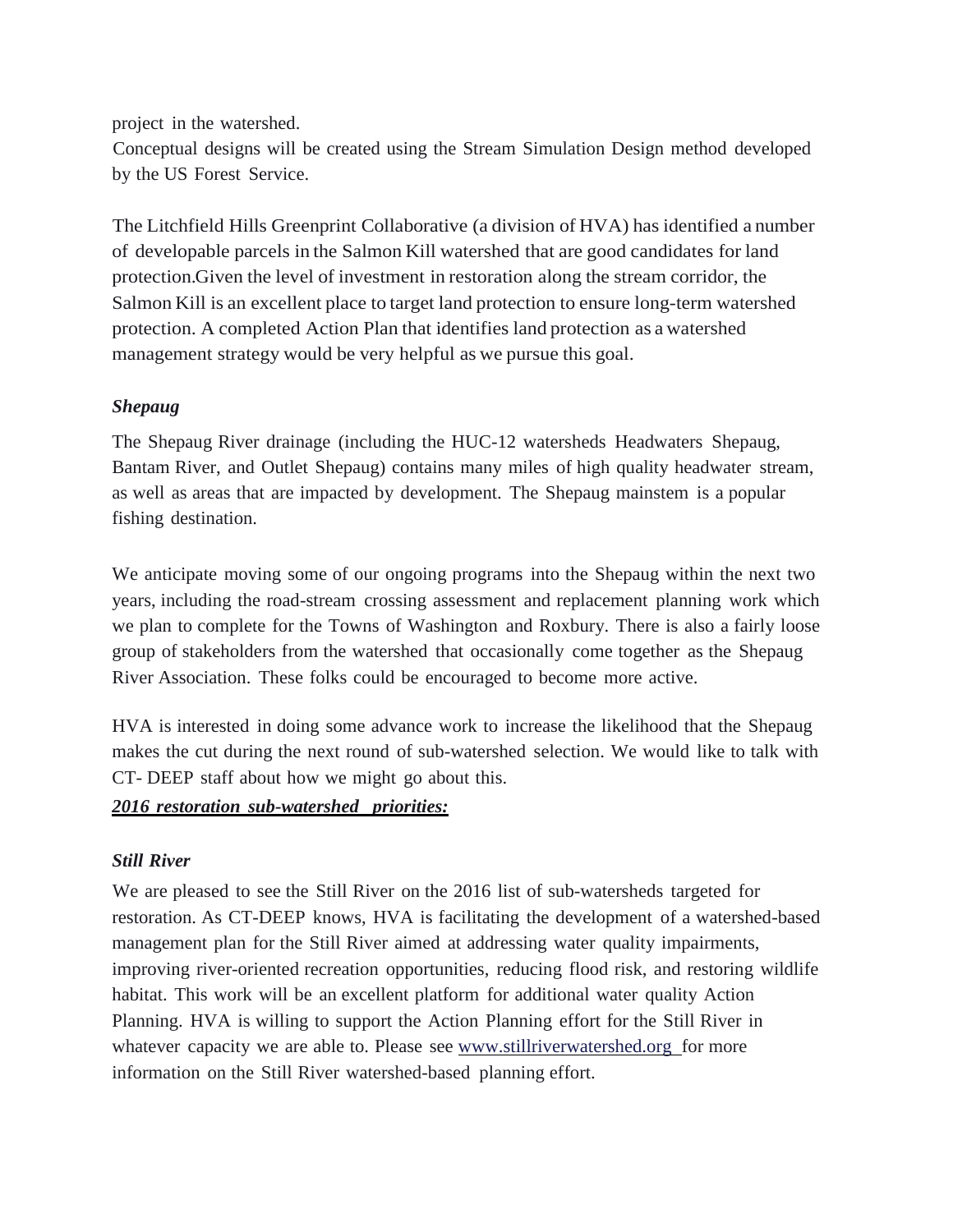### *Pootatuck*

We suggest that CT-DEEP consider adding the Pootatuck River to the 2016 list of subwatersheds targeted for restoration. The Pootatuck is a watershed that could be considered at a "tipping point" in terms of Impervious Cover, and it also has an enthusiastic local constituency to support Action Planning efforts.

InFebruary 2016, HVA submitted a CWA Section 319 proposal to develop a watershedbased plan for the Pootatuck on behalf of a motivated group of local stakeholders, including Town of Newtown, Candlewood Valley Trout Unlimited, Newtown Forest Association and the Pootatuck Watershed Association. Deep Brook, a major tributary of the Pootatuck, is listed as impaired in the most recent (2014) State of Connecticut Integrated Water Quality Report to Congress. The entire main stem of Deep Brook, totaling 5.25 miles in length was listed as impaired for recreational use due to elevated levels of the bacteria Escherichia coli (E. coli).

The recently released Connecticut Watershed Response Plan for Impervious Cover (IC Plan) describes studies conducted by CTDEEP that observed a strong relationship between the percentage of a watershed under IC and the health of aquatic life in downstream waters. At 12% IC in a watershed these studies predict that there will be unacceptable impacts to aquatic life in downstream waters. The IC Plan goes on to say that, from a management perspective, it makes sense to consider 11% IC the threshold beyond which downstream aquatic life is likely impacted in order to add an appropriate margin of safety . By this measure, both Deep Brook and the Pootatuck are approaching a tipping point beyond which aquatic life impairments will be more likely. An analysis of IC by HVA found that about 9% of the land cover in the Deep Brook watershed and about 8% of the land cover in the Pootatuck watershed is impervious. The watershed-based planning process we outlined in our proposal will lead to projects that disconnect IC from storm sewers and surface waters, thus reducing the effective percentage of IC in the watershed. We have an opportunity to keep the Pootatuck below that 11% threshold with this project, and make it less likely that it will become impaired for aquatic life in the future.

In some areas of the Pootatuck watershed, notably Deep Brook, higher peak flows from IC and larger storms have increased erosion, disconnected stream channels from adjacent floodplains and caused some stream reaches to become unstable as the channel seeks a new equilibrium under altered hydrologic regimes. These reaches are a source of excess sediment and possibly nutrients, and could be contributing to downstream impairments. Local partners are interested in pursuing in-stream restoration work to enhance habitat in these areas, and have been successful at securing funds for these kinds of projects. We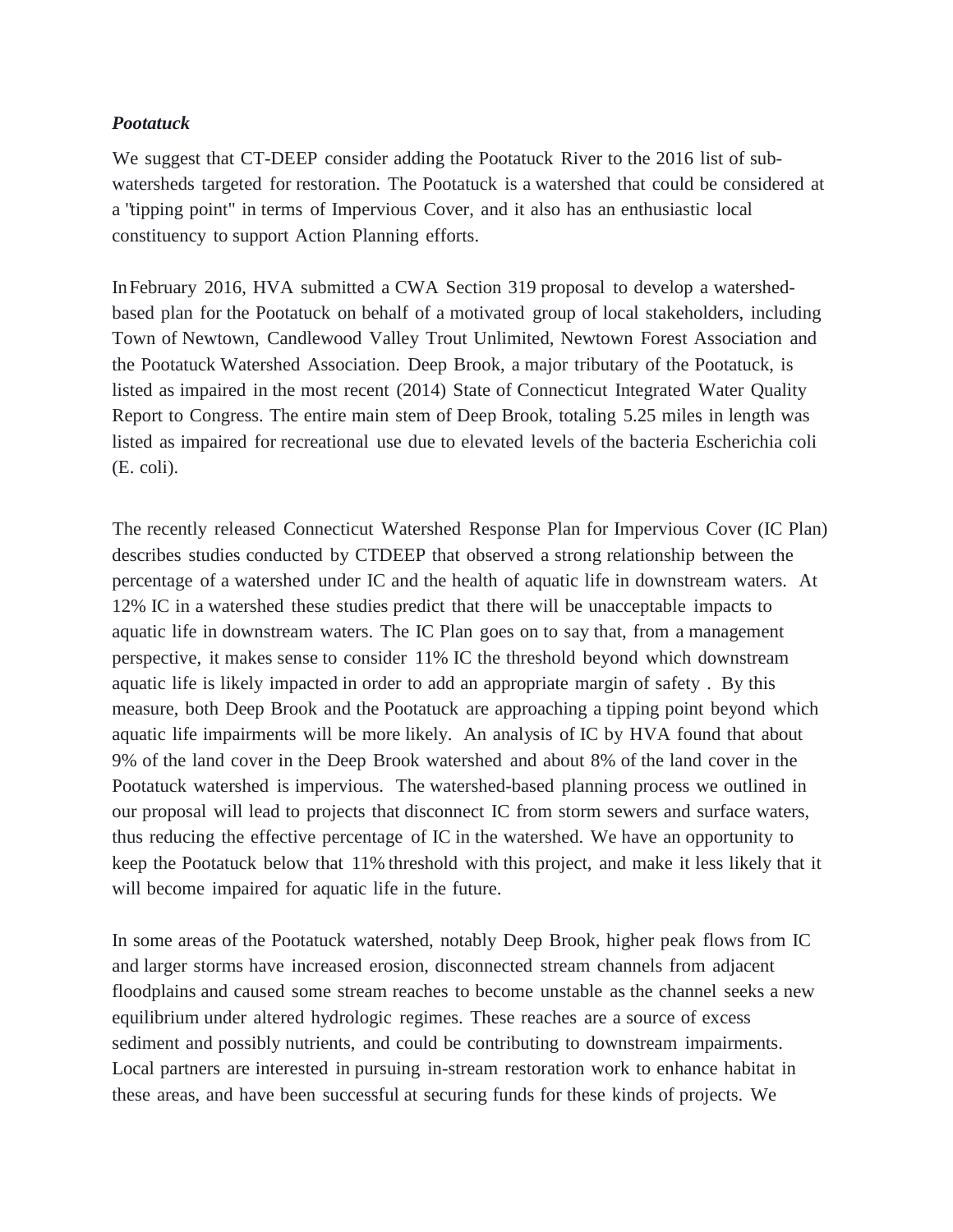believe stream corridor restoration projects that reduce instability and erosion and reconnect floodplains can have a significant and measurable water quality benefit in addition to restoring habitat. We are looking forward to working with our local partners to document the role these projects can play in addressing water quality impairments, and including this work as part of our NPS pollution reduction strategy for the Pootatuck.

Deep Brook and the Pootatuck Watershed are popular recreation destinations for anglers and hikers. Deep Brook and portions of the Pootatuck River are listed as a Class I Wild Trout Management Area (WTMA) by CT DEEP Inland Fisheries. Local partner Candlewood Valley Trout Unlimited has been very involved with monitoring and restoration work in the Deep Brook/Pootatuck WTMA. Local open space provides a number of opportunities for outdoor recreation along the Pootatuck and its tributaries, including Dickenson Memorial Park on Deep Brook, the Deep Brook Preserve between Wasserman Way and the Mouth of Deep Brook, Town of Newtown open space at the end of Commerce Road and at the mouth of the Pootatuck, and Newtown Forest Association's (NFA) Cullens Wildlife Preserve on the North Branch of the Pootatuck, and Rocky Glen State Park on the Pootatuck main stem.

Once again, we thank you for the opportunity to comment on this exciting new program, and look forward to new opportunities for collaboration with CT-DEEP.

#### **Sincerely**

Michael S. Jastremski Watershed Conservation Director

## *Pat Young, Watershed Coordinator, Salmon River Watershed Partnership, 6-30- 2016*

Dear Chris;

On behalf of the Salmon River Watershed Partnership we are submitting comments in response to DEEP's proposal for Integrated Water Resource Management. We appreciate all the effort that has gone into assessing all watersheds in the state.

While none of the five HUC12 watersheds inthe Salmon River Watershed made either the first round of the top watersheds for Protection or Restoration, we would like to go on record with several requests and comments

- 1. It would be very helpful to have the raw scoring data for individual parameters. This will enable usto compare local watershed management activities with state data and determine where additional data or action might be beneficial.
- 2. The Blackledge River is labeled impaired with aTMDL for bacteria due to levels that exceed water quality standards at Gay City State Park. Idon't believe this designation appears on the interactive map. If that meansthat it needsto be reviewed again to determine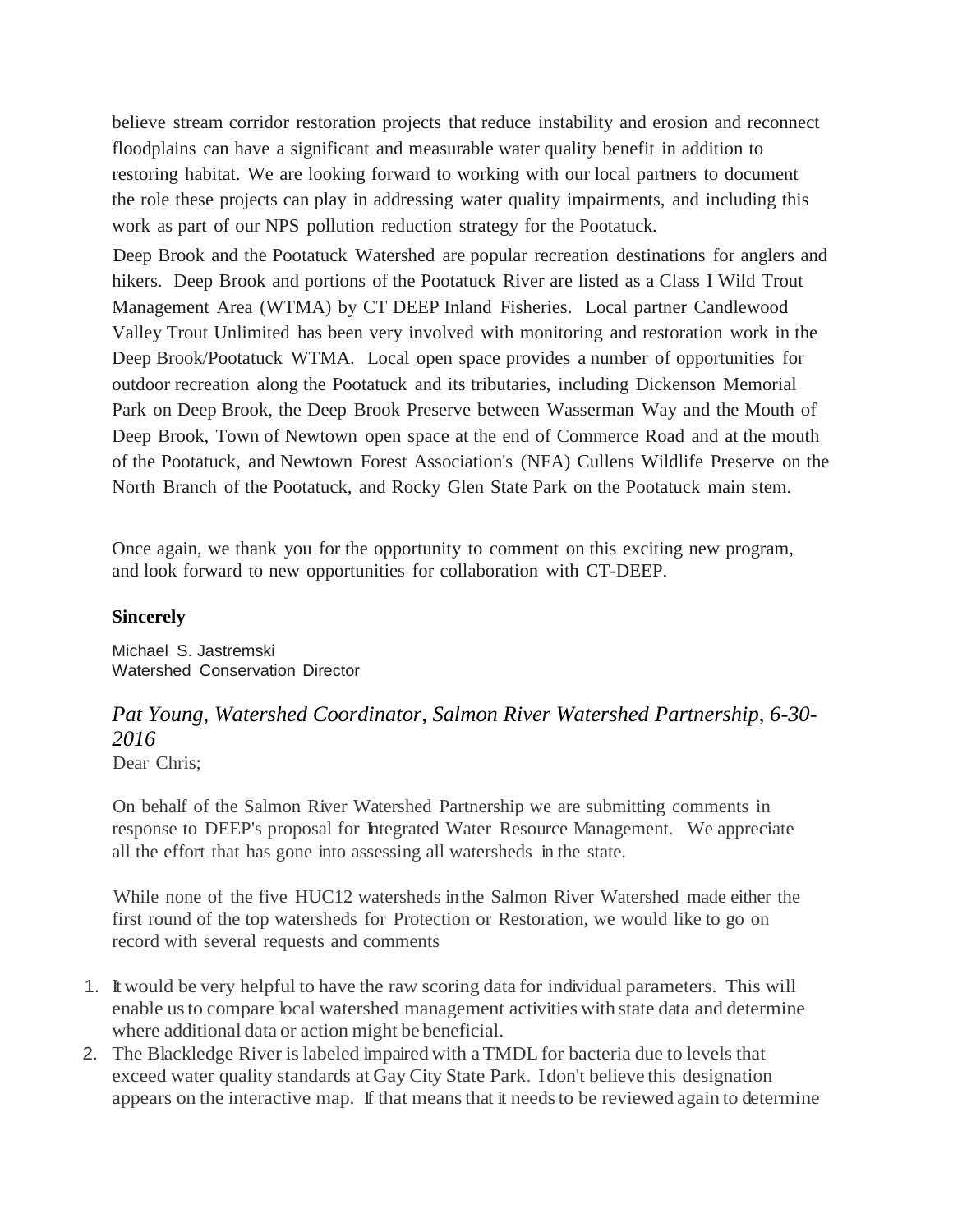whether it ranks higher for restoration, the Salmon River Watershed Partnershipwould appreciate an update aswe are currently working with Gay City State Park, local Health District Officials and our DEEP Watershed Manager to gather more information on sources and possible remediation steps. Additional support from DEEP would be timely.

- 3. At the public information meeting June 20, 2016, I asked whether this process would impact potential 319 funding for impaired waters that are not on the current draft list for restoration. As you may be aware the Town of East Hampton and its Lake Watershed Committee are currentlyworking on an EPAModelWatershed-Based Planfor Lake Pocotopaug due to issues with nutrient enrichment and subsequent algae blooms. The answer to my question wasthat it should not affect future implementation funding. Ifthis proposalfor watershed management will inany way favor projects on the Restoration Priority list, it should be made clear so that groups currently working on impairedwater projects have an opportunity to comment.
- 4. The Salmon River Watershed Partnership is fortunate to have Eric Thomas, our DEEP Watershed Manager liaison attend our committee meetings to update us on current DEEP initiatives. He has been our primary information source for a variety of state proposals. Please continue to keep him up to date on any changes so that we are kept informed as well.

Thank you for the opportunity to comment, please feel free to contact me with any questions at XXXXXXX. Patricia Young Watershed Coordinator Salmon River Watershed Partnership

### *Pat Young, Program Director, Eightmile River Watershed, 6-30-2016* DearChris,

We are submitting comments on behalf of the Eightmile River Wild & Scenic Watershed Coordinating Committee. ERWSCC appreciates all the effort that has gone into review and ratings of the 184 watershed areas in Connecticut, especially in the light of dwindling state personnel and funding.

A bit of background on the Eightmile River Watershed. The Eightmile River was designated as a Wild & Scenic River by Congress in 2008. It was the twelfth river to receive designation under the National Wild & Scenic Rivers Partnership Program. Congress went one step further with the Eightmile and endorsed a watershed approach with the designation as it considered the individual tributaries to be integral to the health of whole watershed system.

The Eightmile River Watershed was designated as a Wild & Scenic River for not just one, but six, defined Outstanding Resource Values (ORVs), including watershed hydrology, water quality, unique species and natural communities and the watershed ecosystem. This required a rigorous collection of field data with numerous experts resulting ina Watershed Management Plan which is often cited as a model for other plans. A management plan however isjust that, a plan, and only has value when it is acted upon. In the case of the Eightmile, the three core towns and local LandTrusts along with other organizations which include, the National Park Service, The Nature Conservancy, DEEP, Audubon and U.S. Fish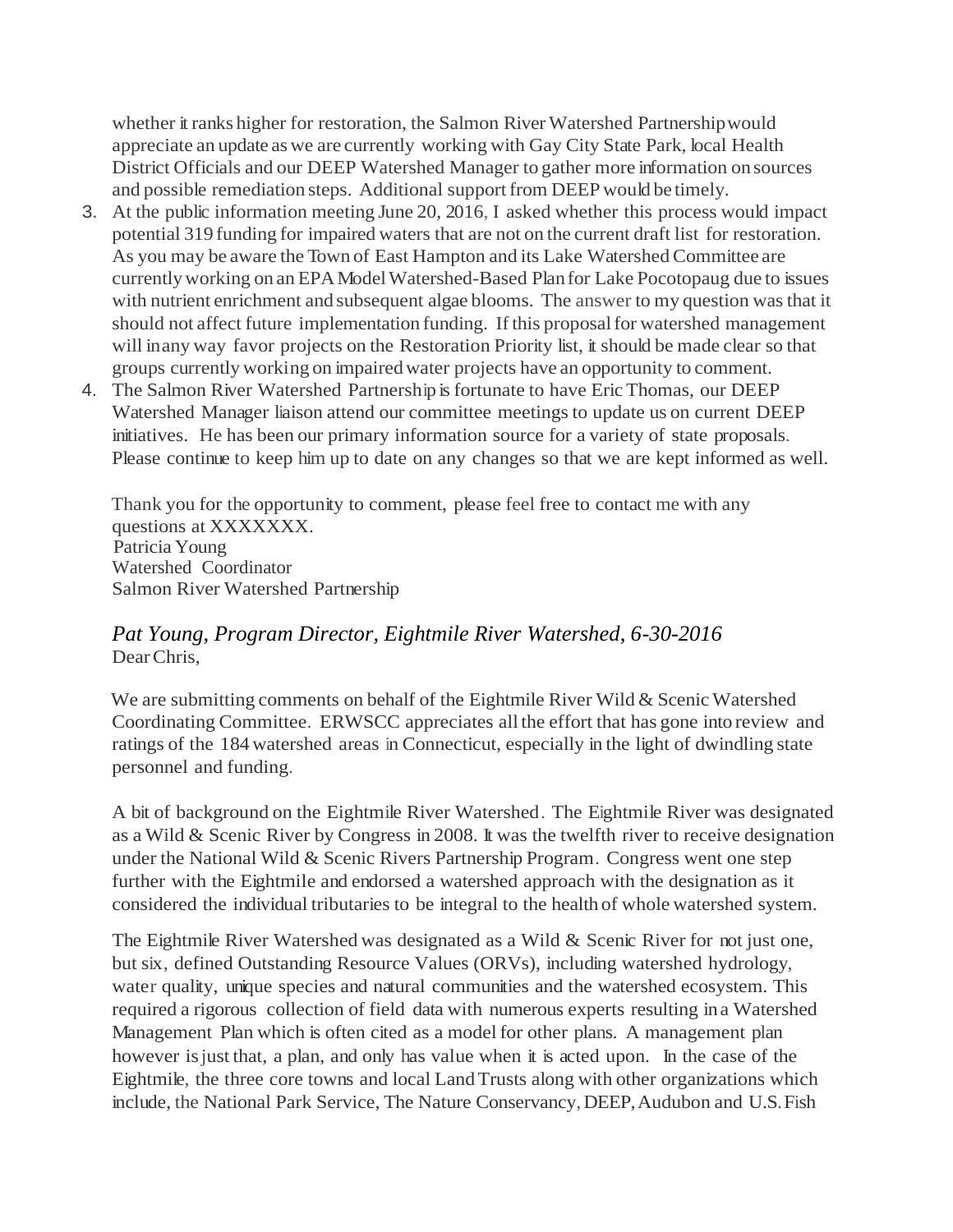and Wildlife have committed significant resources to implement the plan, with a key focus on preservation and maintaining a healthy watershed system.

Watershed management is only truly effective when the system is considered as a whole. This is one of the reasons that ERWSCC sought and subsequently received approval by Congress for a watershed designation as part of Wild & Scenic process. As the HUC12 map (previous page) for the Eightmile River Watershed clearly shows, the East Branch of the Eightmile feeds what is designated on the map as the Main Stem at a point which greatly influences the part of the Main Stem below the confluence. So comprehensive protection planning should encompass the entire system.

ERWSCC would like to go on record recommending that both the HUC12watershed sections for the Eightmile River Watershed be considered for

Protection Prioritization. Since DEEP will be counting on partners to develop and implement further protection plans and since ERWSCC is a key partner representing the fullwatershed with the local knowledge and resourcesto contribute to effective management andwould likely be taking the lead on some recommendations, it seems reasonable to proceed in a manner that ERWSCC already has in place; a full watershed approach.

We would also like to offer additional information on other initiatives that may not have been considered inthe rating due to timing or activities that DEEP may not be aware of yet. They are as follows:

ERWSCC updates its Watershed Open Space Mapping at least *every* other year, and our mapping may be more detailed than what is available at the state level. Broken down by the HUC12, tallies of acres per HUC12 and amount of land preserved are indicated below. Land preserved island that has some sort of legal permanent protection mechanism in place and we don't count land-use such as schools, cemeteries or other *active* recreation areas. The map on the previous page shows an *overview* of preserved lands and also miles of streams protected. We are happy to forward mapping layers if that is helpful. Ed Bills Dam, a significant dam on the lower part of the East Branch of the Eightmile River, was *removed* last fall. Reestablishment of the river channel appears successful with fish passage restored. This opens up miles of tributaries for migratory fish.

ERWSCC has completed road culvert mapping for public ROWS (with the exception of Route 11 due to DOT restrictions) using the North Atlantic Aquatic Connectivity Collaborative protocol. With this data, ERWSCC and the towns are in a better position to consider options, including funding opportunities, for replacing culverts with more fishfriendly and climate resilient function.

ERWSCC has completed stormwater outlet mappingfor thewatershed towns, rating outlets for consideration for upgrading and/or replacement based on treatment levels, land use and vulnerability of receivingwaters. The three core towns are not MS-4 towns, and the mapping and rating for retrofit exceeds state requirements.

ERWSCC, working with Three Rivers Community College, has expanded the number of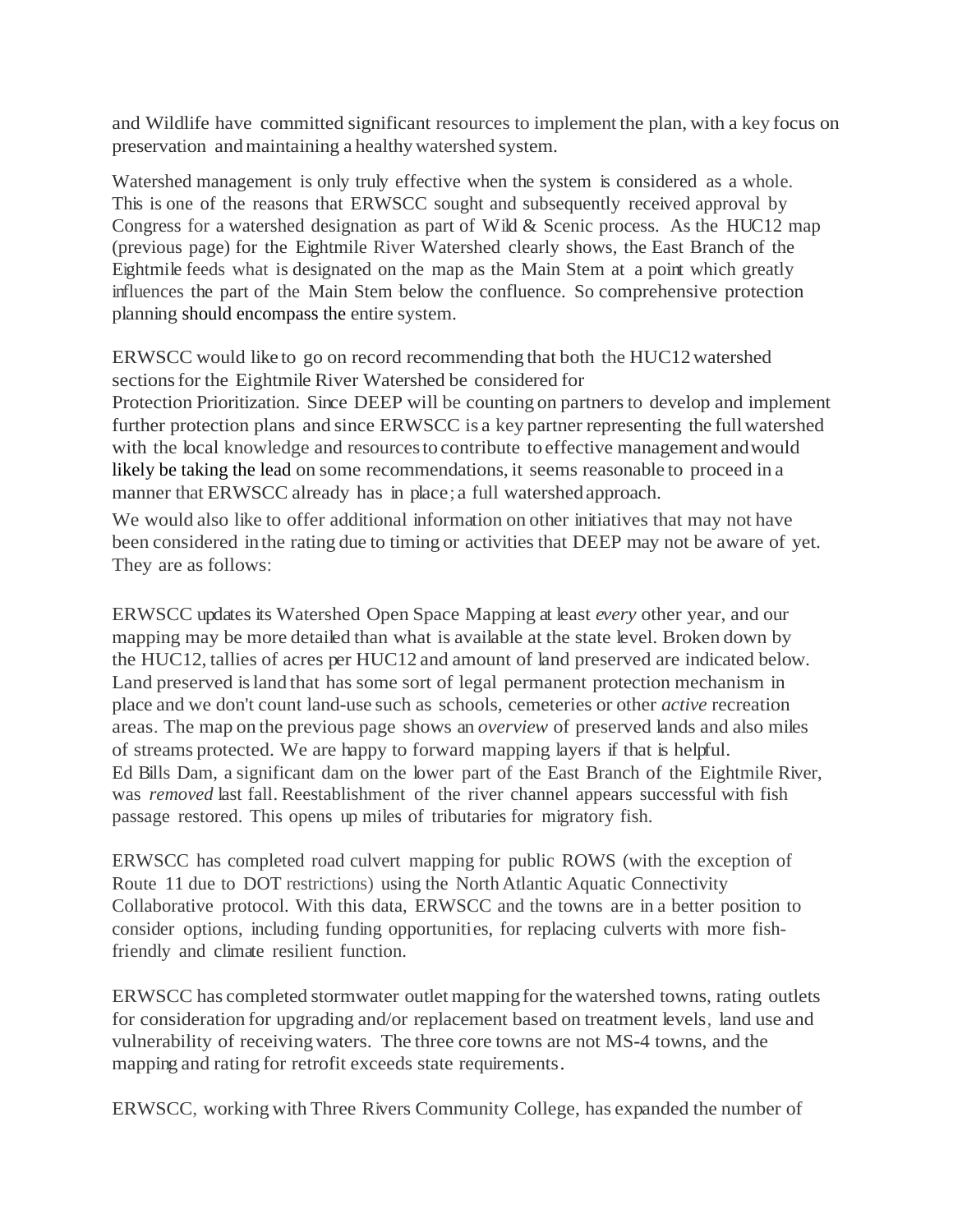tributaries being sampled every fall for sensitive macroinvertebrates.We are currently sampling an average of 8 sites, up from 4 in previous years. Three are now in the East Branch of the Eightmile, compared to 1 site in previous years, with another site also planned inthe East Branch for the fall of 2016.

ERWSCC has implemented a summer stream monitoring program that is currently monitoring 9 stations throughout the watershed. Measurements include temperature, pH, dissolved oxygen, conductivity,total dissolved solids and salinity. This was initiated as an effort to establish baseline data to determine trend changes infuture years. Results are summarized at the end of the season.

Workingwith DEEP Inland Fisheries, ERWSCC has assisted with thermal mapping of the streams using HOBO loggers and is planning on working with USGS and DEEP Fisheriesto conduct further geothermal coldwater inputs at key tributaries.

CTAudubon is proposing that the Eightmile River Watershed and surrounding areas be designated as a landscape Important BirdArea (IBA-see map on the previous page) due to the presence of rare species, such as the cerulean warbler,which require large blocks of intact forest and well managed watersheds.

Finally as part of the Eightmile River Watershed Wild & Scenic designation process, the State of Connecticut Governor signed Public Act 05-18, *ANACT CONCERNING DESIGNATION OF THEEIGHTMILE RIVER WATERSHED WITHINTHENATIONAL WILDAND SCENIC RIVER SYSTEM* (see Appendix I), which recognizes the watershed approach as part of the Wild &Scenic designation.

In summary,ERWSCC respectfully requests that the full watershed be considered as an integral system and be prioritized for protection accordingly. This approach embraces the strong management efforts that are currently in place and recognizes all the positive efforts that have occurred in both of the identified HUC12 watersheds.

ERWSCC would welcome the opportunity to discuss this further and be happy to provide any further information or answer any questions. Feel free to contact our office at XX

### Sincerely

PatriciaYoung ProgramDirector Eightmile River Watershed National Wild & Scenic Partnership Rivers

### *Brian T Roach, Chairman, Source Water Protection Committee, CT AWWA, 6-27- 2016*

The Source Water Protection Committee (SWPC) of the Connecticut Section American Water Works Association is comprised of source water protection specialists representing our state's public drinking water suppliers and is augmented by representatives of the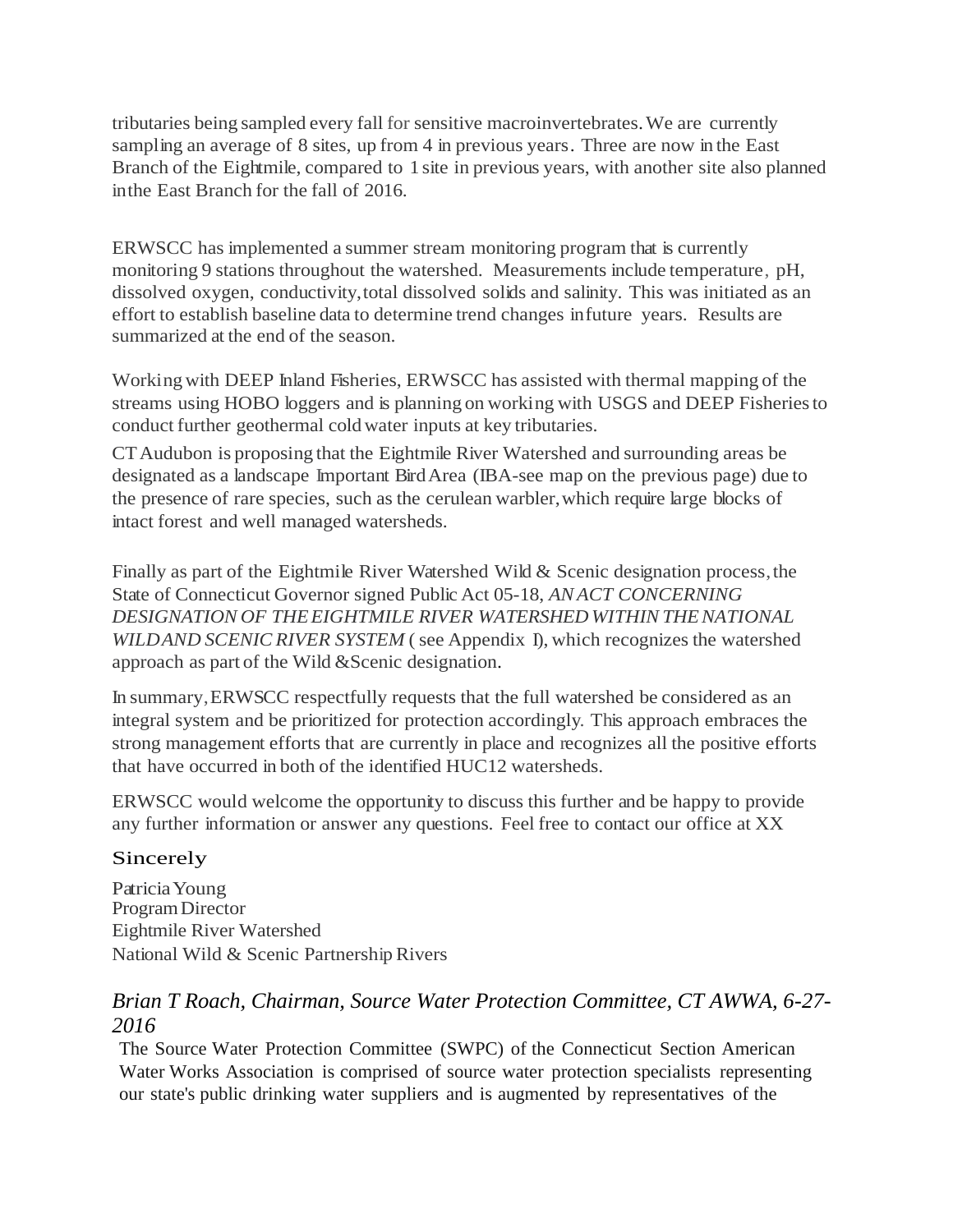Connecticut Department of Public Health (DPH) and the Connecticut Department of Energy and Environmental Protection (DEEP). The SWPC mission is to support Connecticut's public drinking water suppliers in their day-to-day efforts to protect drinking water sources of supply and to help direct the future course of the protection of our state's public drinking water resources.

The SWPC believes that protecting and restoring the quality of Connecticut's waters by managing nutrient loading and stormwater runoff is essential and is especially important within public drinking water source water protection areas. Moreover, the SWPC supports water quality restoration and protection plans, such as the Integrated Water Resources Management Plan, provided they appropriately balance public water suppliers' ability to meet the state's current and future public health, safety, and economic development needs with other water resources needs. The SWPC, therefore, fully supports the DEEP's Integrated Water Resources Management Plan initiative and stands ready to assist with its development and implementation.

Sincerely, BrianT. Roach, Chairman Source Water Protection Committee - CT Section AWWA

### *Tracy Brown, NE Restoration Coordinator, Trout Unlimited, 7-7-2016*

I received this information from HVA and was not able to comment during the public comment period. I would like to suggest looking closer at the Salmon Creek Watershed (Salisbury) in NW CT as a potential for Watershed Action Planning. Trout Unlimited has been working with the local community on habitat restoration since 2012 with NRD funds. As part of our work we have been working closely with eleven landowners, DEEP on fish monitoring and have also gathered water temperature data for the last several years documenting temperature impairments. The work is ongoing and the commitment from the local community is impressive in terms of support for our work and expansion of conservation easements in the watershed. All that said we have buy in from the local community already so the restoration potential is expansive.

If time allows I would like the opportunity to talk to you further about the potential for Salmon Creek to be considered.

Best, **Tracy** 

### *Cindy Ingersoll, Coordinator, Norwalk River Watershed Initiative 7-11-2016*

The Norwalk River Watershed Initiative wanted to share with you our thoughts regarding the selection of Comstock Brook (a tributary of the Norwalk River) as a site of high priority for bacteria impairment in this draft plan. We apologize for having missed the comment period as it took awhile for us, together with Harbor Watch, to uncover the attached study. However, we think it is important to share this before the final Water Resource Management Project is drafted.